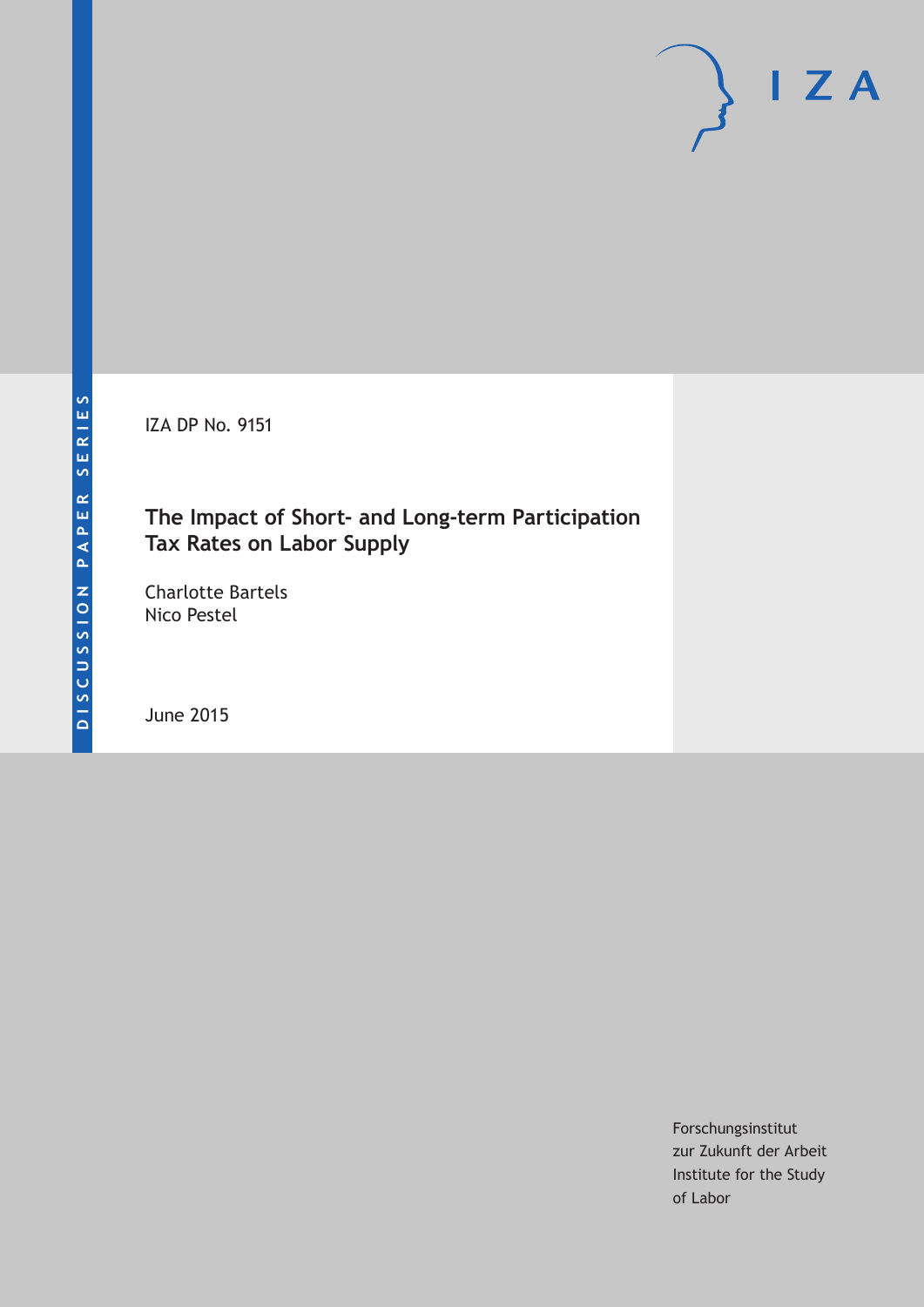# **The Impact of Short- and Long-Term Participation Tax Rates on Labor Supply**

## **Charlotte Bartels**

*Freie Universität Berlin*

## **Nico Pestel**

*IZA and ZEW*

## Discussion Paper No. 9151 June 2015

IZA

P.O. Box 7240 53072 Bonn Germany

Phone: +49-228-3894-0 Fax: +49-228-3894-180 E-mail: iza@iza.org

Any opinions expressed here are those of the author(s) and not those of IZA. Research published in this series may include views on policy, but the institute itself takes no institutional policy positions. The IZA research network is committed to the IZA Guiding Principles of Research Integrity.

The Institute for the Study of Labor (IZA) in Bonn is a local and virtual international research center and a place of communication between science, politics and business. IZA is an independent nonprofit organization supported by Deutsche Post Foundation. The center is associated with the University of Bonn and offers a stimulating research environment through its international network, workshops and conferences, data service, project support, research visits and doctoral program. IZA engages in (i) original and internationally competitive research in all fields of labor economics, (ii) development of policy concepts, and (iii) dissemination of research results and concepts to the interested public.

IZA Discussion Papers often represent preliminary work and are circulated to encourage discussion. Citation of such a paper should account for its provisional character. A revised version may be available directly from the author.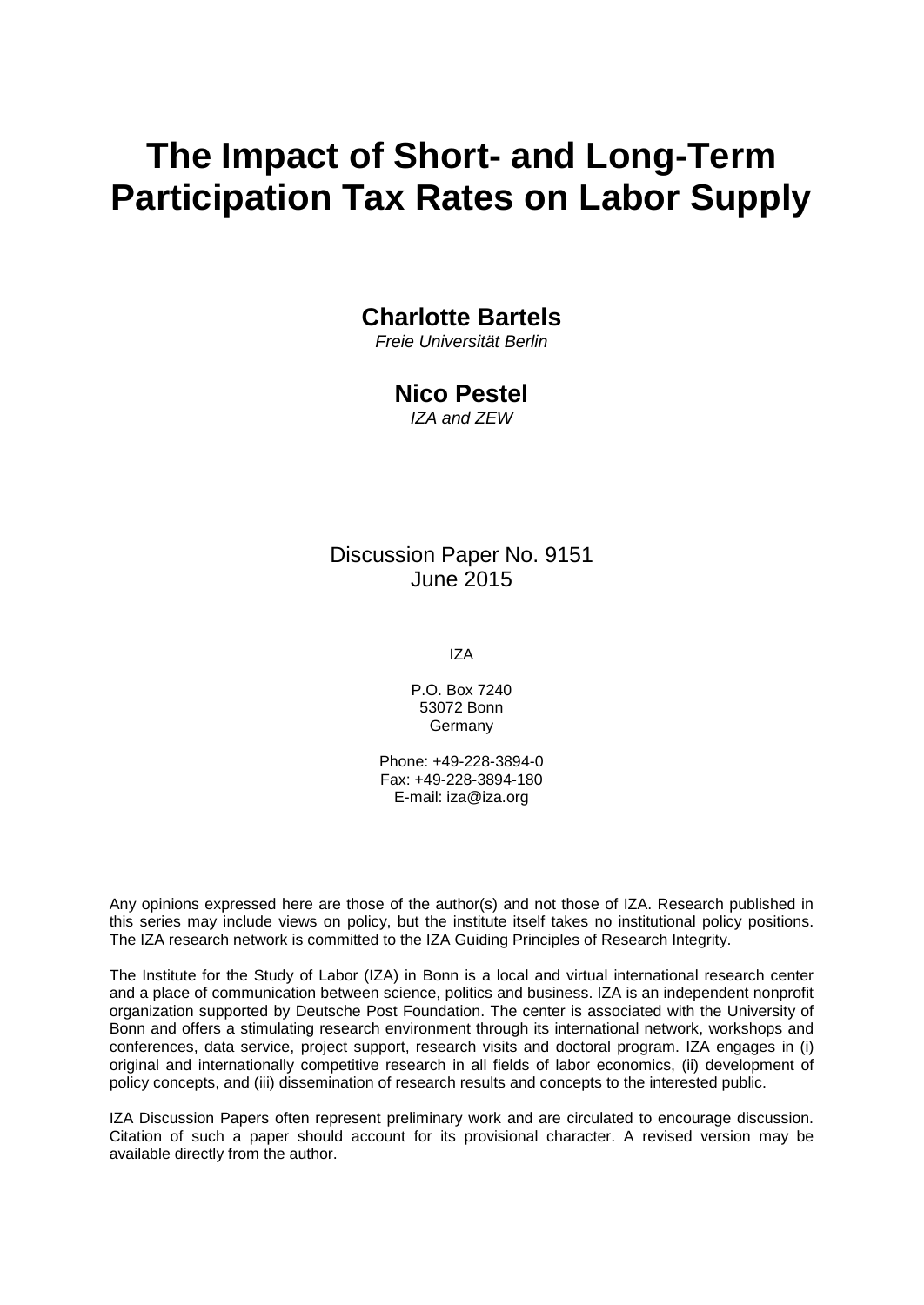IZA Discussion Paper No. 9151 June 2015

## **ABSTRACT**

## **The Impact of Short- and Long-Term Participation Tax Rates on Labor Supply[\\*](#page-2-0)**

Generous income support programs as provided by European welfare states have often been blamed to hamper employment. This paper investigates the importance of incentives inherent in the tax-benefit system for the individual decision to take up work. Using German microdata over the period 1993-2010 we find that recent reforms in Germany increased work incentives at the extensive margin measured by the Participation Tax Rate (PTR), particularly for lowincome individuals. Work incentives are even higher if the time horizon is extended to more than one year, pointing at an overestimation of the disincentives by standard measures. Regression analysis reveals that a decrease in the PTR increases the likelihood of taking up work significantly.

JEL Classification: H24, H31, J22, J65

Keywords: labor force participation, work incentives, welfare, unemployment insurance, income taxation

Corresponding author:

Charlotte Bartels Freie Universität Berlin Boltzmannstr. 20 14195 Berlin Germany E-mail: [charlotte.bartels@fu-berlin.de](mailto:charlotte.bartels@fu-berlin.de)

<span id="page-2-0"></span>The paper benefited from the comments of the editor and one anonymous referee. We thank Timm Bönke, Giacomo Corneo, Sebastian Eichfelder, Frank Fossen, Peter Haan and Victor Steiner as well as participants of the SSCW 2012, Verein für Socialpolitik 2012, ECINEQ 2013, IIPF 2014, SEEK 2014 and 13<sup>th</sup> Finanzwissenschaftler Workshop 2014 for helpful comments and suggestions.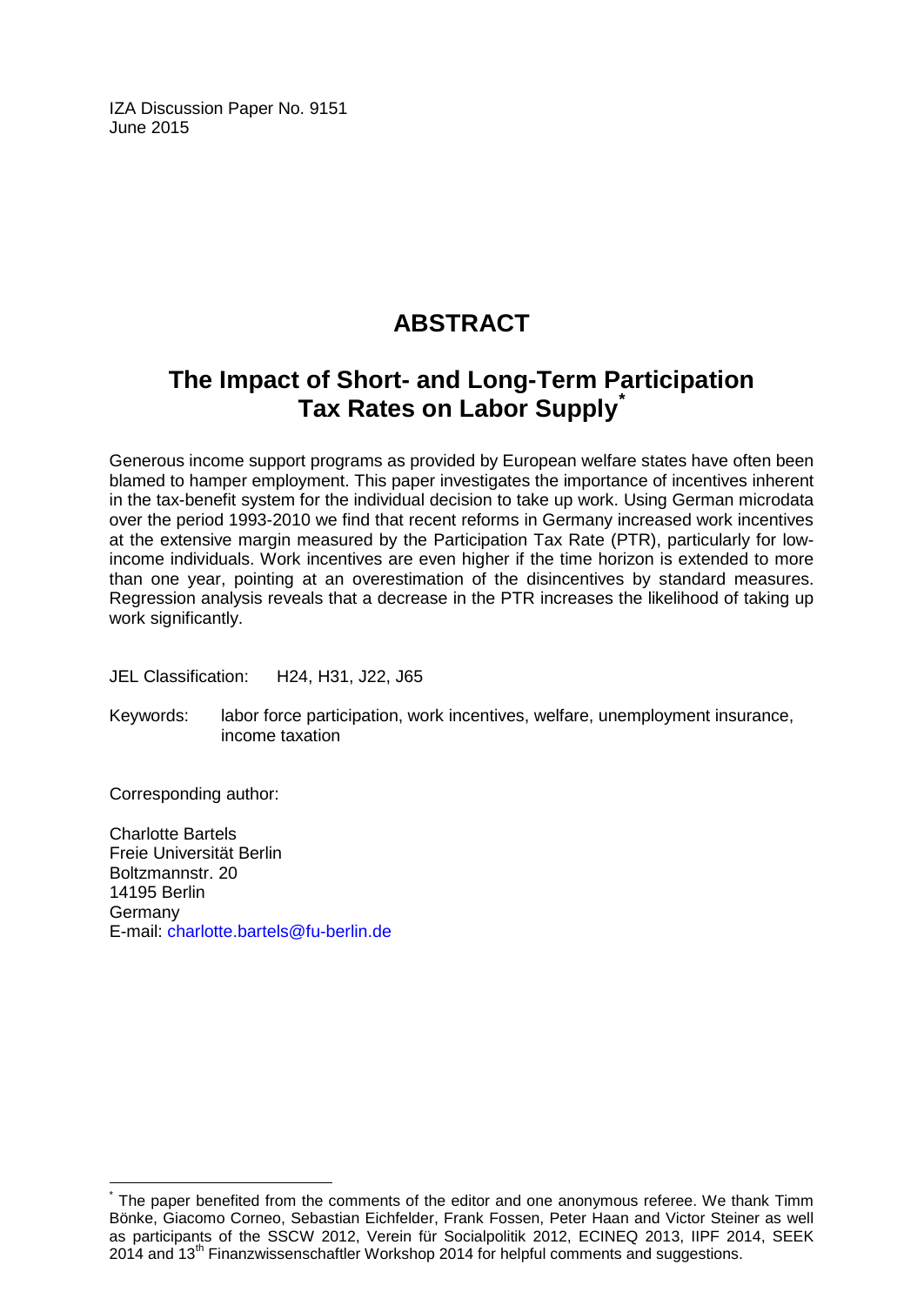## 1 Introduction

In many European welfare states, major reforms have been undertaken in the last three decades to tackle the enduringly high unemployment rates. Under the general impression that generous benefits and high marginal taxes were to blame for low incentives to take up work, out-of-work benefits have been reduced and income taxes cut. These reform efforts are backed by a wide range of empirical studies on labor supply elasticities showing that behavioral responses are higher at the extensive margin than at the intensive margin, particularly for low-income individuals. Hence, a tax-benefit design misshapen at the extensive margin may create high efficiency costs.

In Germany, rising unemployment after reunification in 1990 ushered in a period of labor market and tax reforms. Beginning in 1994, eligibility for unemployment benefits was tightened and sanctioning mechanisms introduced to push the unemployed into work. Personal income tax reforms between 1998 and 2005 substantially reduced marginal and average tax rates particularly relieving the rich [\(Corneo, 2005\)](#page-34-0). The most radical changes, the so-called Hartz reforms, were introduced between 2003 and 2005 slashing out-of-work benefits for low-income individuals and long-term unemployed. However, the latter effect becomes only evident, when analysing work incentives over several years.

This paper estimates work incentives in Germany at the extensive margin by computing Participation Tax Rates (PTR) – a work incentive measure derived from optimal tax theory – and examines the extent to which the presumed increase of work incentives contributed to raise the probability for the unemployed to take up work. First, we extend the analysis of work incentives to more than one year. A three-year period is chosen to lift the time horizon above a minimum of two years but maximizing the sample size of the balanced panel at the same time. Thereby, important aspects can be included in the analysis which individuals maximizing utility over time might consider: A working individual can experience earnings growth over time driven by on-the-job-training and tenure. In contrast, a non-working individual receives benefits from unemployment insurance or social assistance which are determined by institutional rules. In Germany, benefits from unemployment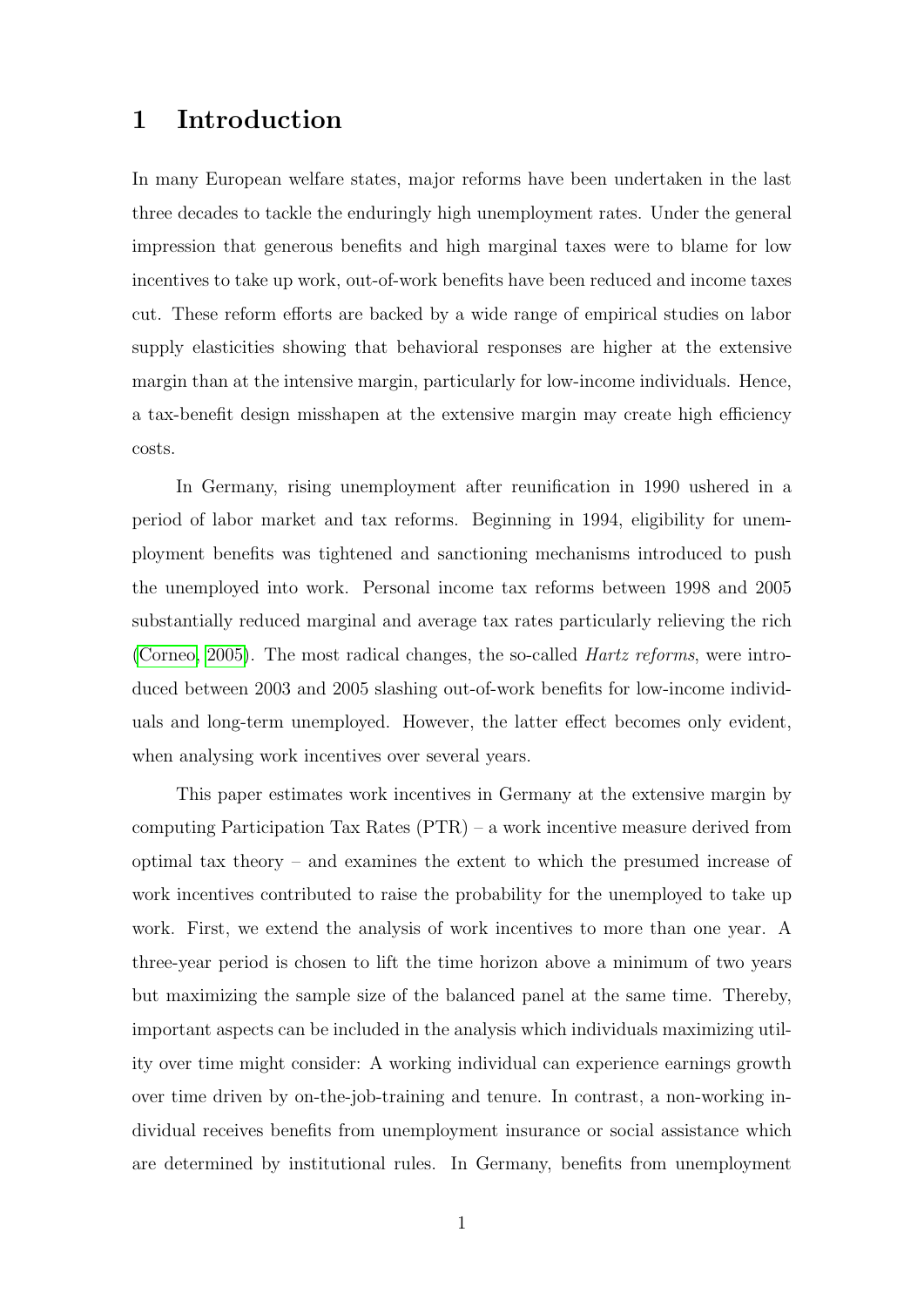insurance decline with the duration of unemployment. Hence, income differences between working and non-working individuals tend to widen when extending the measurement period. Moreover, human capital depreciation during unemployment reduces future earnings potential. Two scenarios are developed in order to include human capital depreciation into the PTR measure.

PTRs are computed for all individuals in the labor force independent of their labor market status and demographic subgroups such as gender, employment level and household type. Women are more likely to work part-time, particularly in marginal employment, and are, thus, less often eligible for unemployment benefits than men which in turn may generate lower PTRs. These may also vary over household types. The financial reward for job take-up is largely determined by the effect of joint taxation and benefit withdrawal in the presence of a second earner and/or other income sources than labor earnings.

The main findings are as follows: First, long-term PTRs are significantly lower than short-term PTRs. Hence, standard measures overestimate the disincentives created by the German tax-benefit system. Three-year PTRs vary between 50% and 65% depending on the earnings level, whereas one-year PTRs are 70-80%. Second, the Hartz reforms reduce PTRs, particularly for low-income women. Their long-term PTR declines from around 40% to about 30%. Third, including human capital depreciation decreases the PTR, but the difference to the baseline scenario becomes negligible after the reforms. Fourth, a lower PTR significantly increase the probability to take up work in a time period of major changes in the German tax-benefit system towards higher work incentives.

The paper is organized as follows: A brief literature review is given in Section [2.](#page-5-0) Data and basic concepts regarding the measurement of short-term and longterm PTRs are outlined in Section [3.](#page-6-0) Section [4](#page-12-0) provides an extensive discussion of our results for short-term and long-term PTRs in Germany 1993–2010 by earnings decile, earner type, age and gender and identifies driving factors behind PTRs in Germany. The estimation strategy and regression results are presented and discussed in Section [5.](#page-25-0) Section [6](#page-32-0) concludes.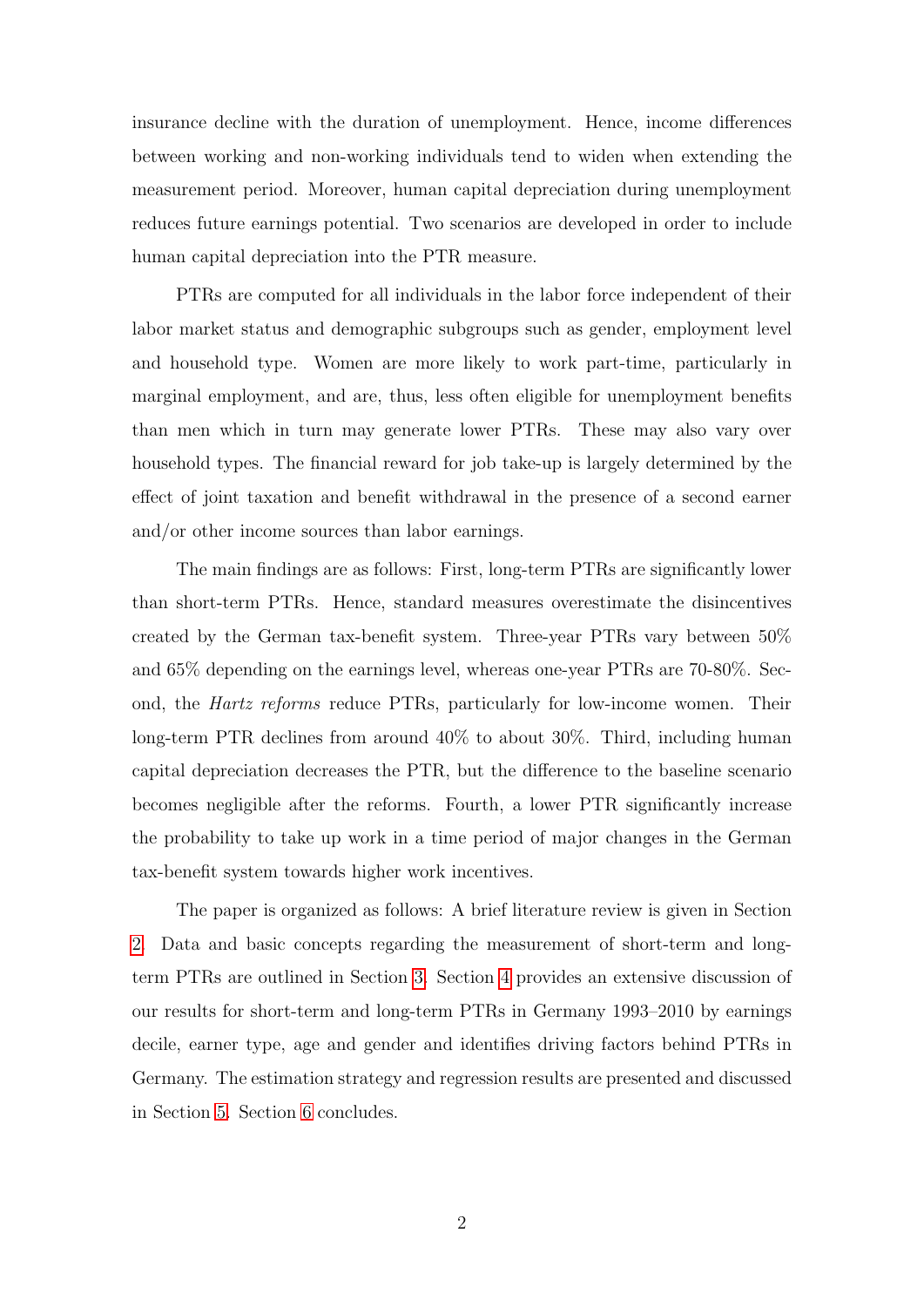## <span id="page-5-0"></span>2 Literature Review

The literature on labor supply and optimal taxation distinguishes labor supply responses at the extensive and at the intensive margin. After the seminal contribution of [Mirrlees](#page-35-0) [\(1971\)](#page-35-0) on optimal taxation at the intensive margin, [Diamond](#page-34-1) [\(1980\)](#page-34-1) developed an optimal tax model with labor supply responses at the extensive margin. [Saez](#page-35-1) [\(2002\)](#page-35-1) first incorporated both responses at the intensive and extensive margin. In optimal tax theory, work incentives inherent in the tax-benefit system are captured by the Effective Marginal Tax Rate (EMTR) at intensive margin and the Participation Tax Rate (PTR) at the extensive margin. [Diamond](#page-34-1) [\(1980\)](#page-34-1), [Saez](#page-35-1) [\(2002\)](#page-35-1) and, more recently, [Jacquet et al.](#page-34-2) [\(2013\)](#page-34-2) find that the optimal PTR can be negative for lower income levels. The empirical literature has shown that the behavioral response at the extensive margin exceeds the response at the intensive margin. In particular, low-educated men and single mothers/women reveal higher and married women lower extensive margin elasticities (see [Chetty et al., 2013;](#page-34-3) [Meghir and](#page-35-2) [Phillips, 2010,](#page-35-2) for an overview).

Both the growing theoretical literature and the empirical results on the size of the response at the extensive margin triggered a number of studies estimating PTRs for various tax-benefit systems. Several studies have analyzed PTRs across European countries applying tax-benefit rules of 1998 and for the UK over time. Cross-country studies on PTRs in EU countries are [Immervoll et al.](#page-34-4) [\(2007\)](#page-34-4), [Im](#page-34-5)[mervoll et al.](#page-34-5) [\(2009\)](#page-34-5) and [O'Donoghue](#page-35-3) [\(2011\)](#page-35-3). These studies rely on the simulation model EUROMOD based on the tax-benefit rules prevailing in the year 1998. Country studies on PTRs are, e.g., [Dockery et al.](#page-34-6) [\(2011\)](#page-34-6) for Australia, [Adam et al.](#page-34-7) [\(2006\)](#page-34-7) and [Brewer et al.](#page-34-8)  $(2008)$  for UK as well as Pirttillä and Selin  $(2011)$  for Sweden. However, all contributions are based on a time horizon of only one year.

Usually, empirical studies on work incentives examine their effect on either aggregate unemployment, unemployment duration or labor market participation within particular social insurance programs such as pensions or sickness pay. To our knowledge, we are the first to study the effect of a work incentive measure incorporating the entire tax-benefit system on the probability to take up work.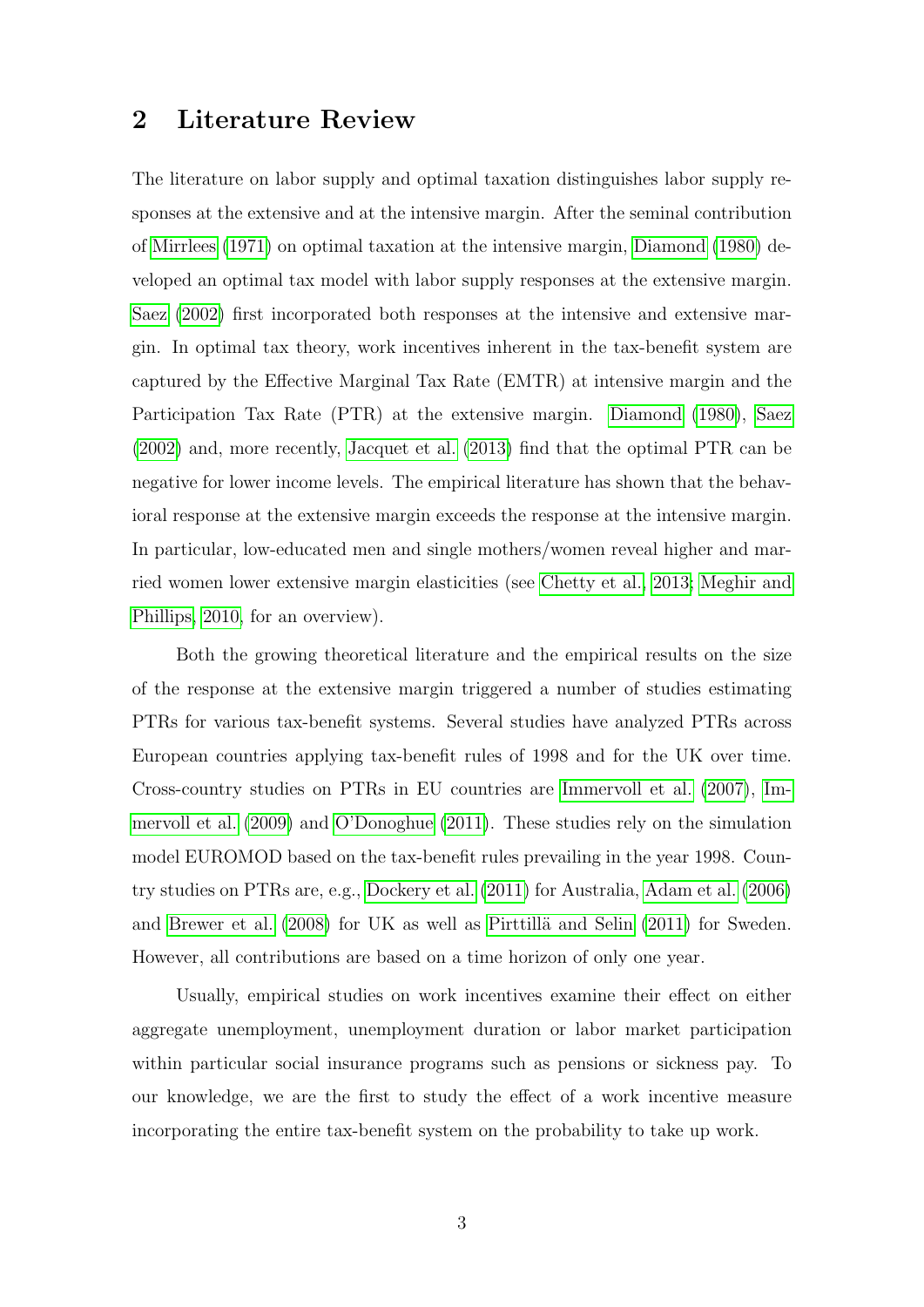## <span id="page-6-0"></span>3 Method and Data

#### 3.1 Data

The analysis is based on a subsample from the SOEP survey years 1994 to 2011 with incomes from 1993 to 2010. The SOEP is a representative panel study containing individual and household data in Germany from 1984 onwards and was expanded to the New German Laender after German reunification in 1990. All household members are interviewed individually once they reach the age of  $16<sup>1</sup>$  $16<sup>1</sup>$ 

The sample only includes individuals who are aged between 25 and 54 to avoid distortions due to early or partial retirement. Individuals who are self-employed or civil servants and, as a consequence, did not necessarily contribute to unemployment insurance are dropped as are disabled individuals. Only individuals belonging to households classifiable as single, single parent or couples with or without children are included. Furthermore, employed individuals with earnings below 33% of the marginal employment threshold are dropped. Households enter the sample twice, if both adults meet the requirements outlined above.

Participation decisions are largely correlated with characteristics like gender, marital status and number of other household members. Figure [1](#page-7-0) displays the share of individuals taking up work switching their labor market status from nonemployment U to employment E. Men's probability of taking up work from one year to the next fluctuates around 3% until 2005 and around 3.5% thereafter. Women are more likely to take up work with the probability fluctuating around 4% which reflects increasing female labor market participation in Germany during this period.

Household earner types reveal both different patterns for men and women and change over time as depicted by Figure [2.](#page-8-0) Women are more likely to be the second earner working part-time and, consequently, earning less than their mostly full-time working husband. The share of male and female single households increases over time, but the majority of the observed men and women still lives in families. The share of female sole earners increases slightly whereas the share of their male counterparts decreases. Women are more likely to be a working single parent, whereas

<span id="page-6-1"></span><sup>1</sup>See [Wagner et al.](#page-35-5) [\(2007\)](#page-35-5) for further information on the SOEP.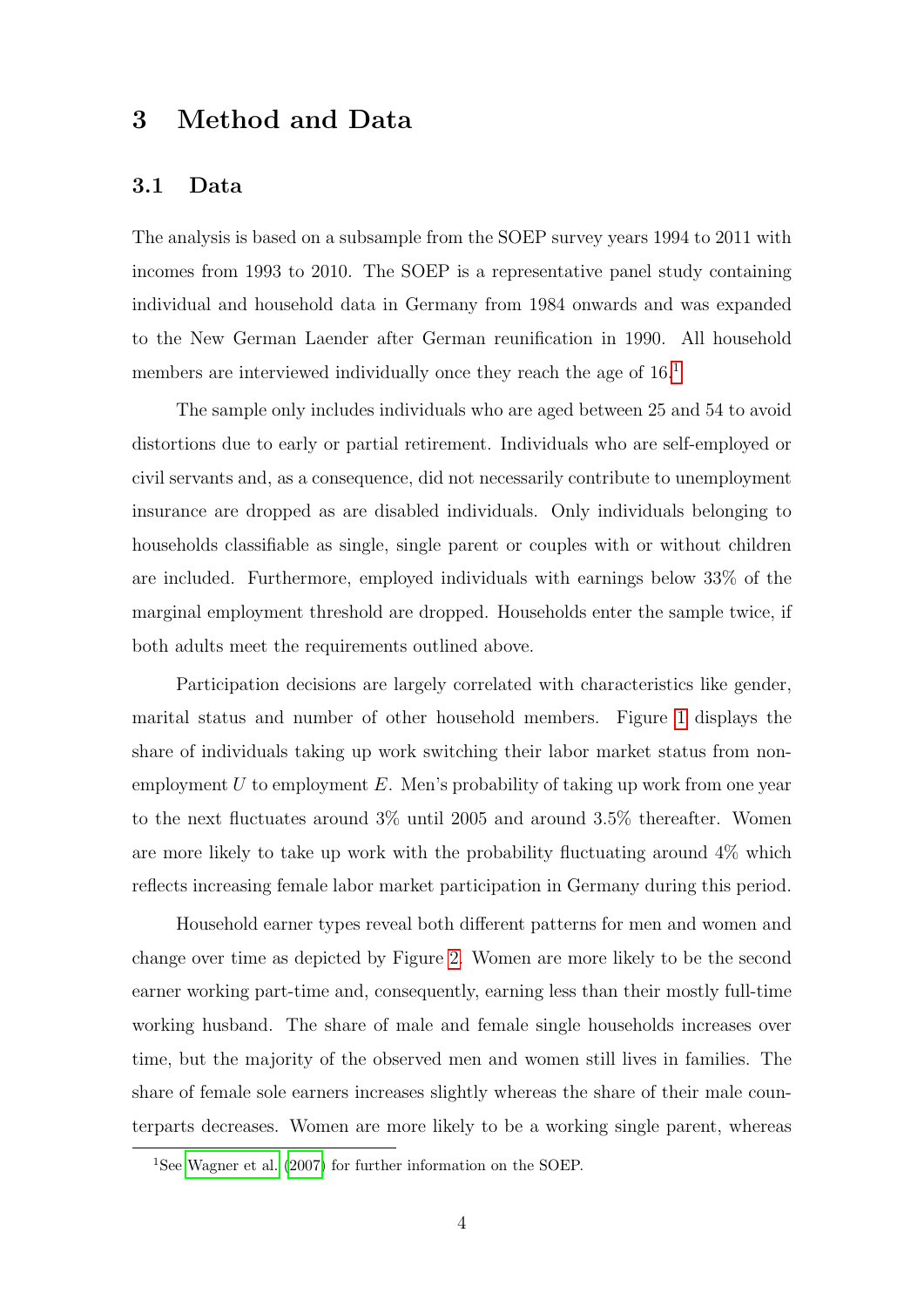

<span id="page-7-0"></span>

## Probability of taking up work (UE)

men are more likely to have a working partner.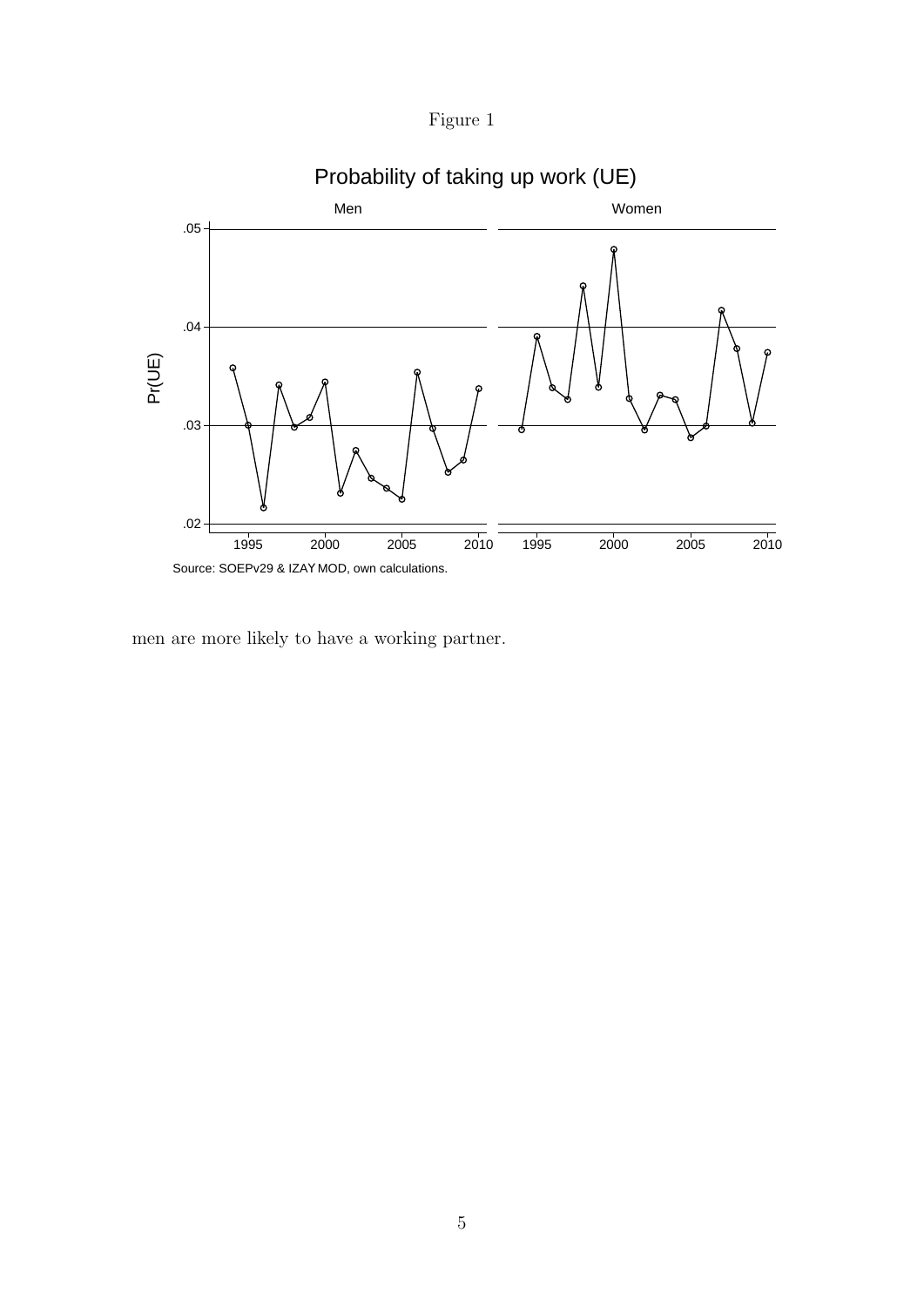

<span id="page-8-0"></span>

## Composition of earner households

### 3.2 Measuring Participation Tax Rates

#### 3.2.1 Standard Participation Tax Rates

As a context for our empirical analysis we assume that the individual i faces a binary choice between the two labor market states  $E$  employed or  $U$  unemployed. The PTR measures the change in household net taxes from labor market state  $E$  to  $U$  as a fraction of individual earnings in labor market state  $E$ . Net taxes  $T$  paid by the household  $h$  are income taxes  $t<sub>h</sub>$  including social security contributions reduced by benefits  $b_h$ . Taxes and benefits are based on the household context for three reasons. First, the loss of earned income in labor market state  $U$  may not only trigger off eligibility rights for the unemployed individual but for other household members as well. Second, joint taxation in Germany requires to consider a married couple as a unit and to assess taxes on the basis of household income. Third, the impact of a change in overall household income on taxes and benefits takes the extent of income brought in by other household members and by other income sources into account. An annual PTR can thus be denoted as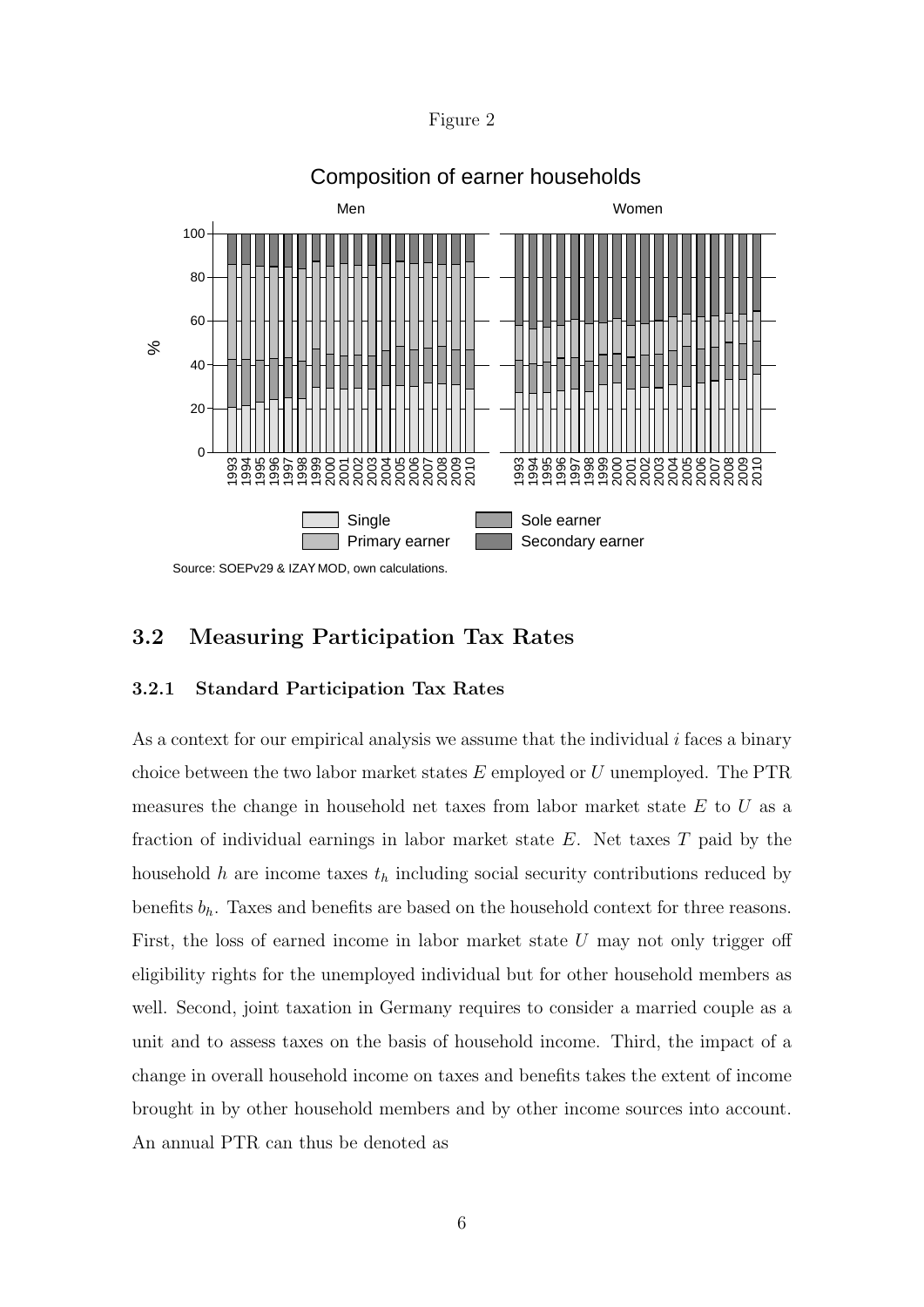$$
PTR_{ih} = \frac{T(y_h^E) - T(y_h^U)}{y_i^{E,w}},
$$
\n(1)

where  $y_h^E$  is gross household income,  $T(y_h^E)$  is household net taxes and  $y_i^{E,w}$  $i^{E,w}$  is individual labor earnings if the individual is in labor market state  $E$ . Gross household income is the sum of labor earnings, asset income, private transfers, private pensions and social security pensions of all household members.  $y_h^U$  is gross household income and  $T(y_h^U)$  is household net taxes if the individual is in labor market state U having zero individual labor earnings.

If household net taxes are equal for both labor market states, then the PTR is zero and incentives to take up work are not distorted. But a welfare state providing income support in state U usually leads to  $t_h^U < b_h^U$  resulting in  $T(y_h^U) < 0$  as unemployment benefits will surpass taxes paid for the declined household income  $y_h^U$ . In sum, the change in net taxes will be positive in presence of a welfare state and the PTR will be higher than zero for most individuals. The higher the PTR, the more do generous income support programs reduce the financial gain from working. The PTR is one, if the change in net taxes  $T(y_h^E) - T(y_h^U)$  (numerator) is equal to individual earnings  $y_i^{E,w}$  $i_i^{E,w}$  (denominator). In this case, there is no financial gain from working. If out-of-work income support exceeds earnings, then the PTR can be even greater than one.

In order to obtain a PTR for all individuals in the labor force independent of their observed labor market status  $E$  or  $U$ , the non-observed state has to be simulated. For the simulation, it is assumed that a change in one partner's labor supply behavior, i.e., giving up or taking up a job, does neither affect the labor supply behavior of the other partner nor household income from other sources than labor. This procedure is standard in the PTR literature (see, e.g., [Immervoll et al.,](#page-34-4) [2007\)](#page-34-4). We employ three simulation scenarios:

1. We take observed individual earnings  $y_i^{E,w}$  $i^{E,w}$  and gross household income  $y_h^E$  in E from the SOEP data. Gross household income in  $U$  is then given by setting individual earnings to zero and holding constant other household members' labor income and household income from other sources, i.e.,  $y_h^U = y_h^E - y_i^{E,u}$  $\int_i^{E,w}$ .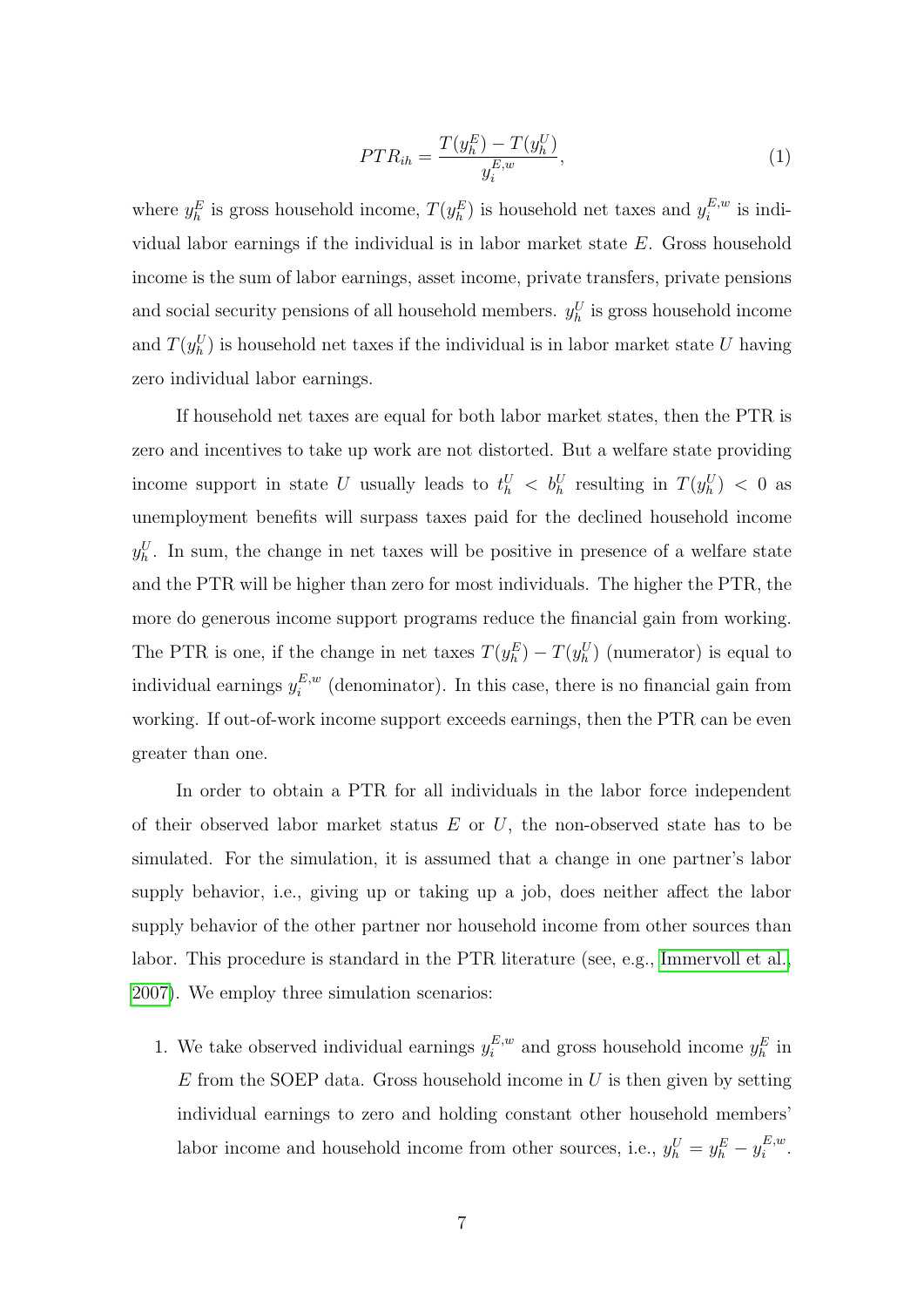However, this simulation scenario misses all those with zero earnings.

- 2. We simulate  $y_i^{E,w}$  $i_i^{E,w}$  for 20 hours of work for all individuals in the subsample independently of their observed earnings and compute  $y_h^E$  and  $y_h^U$  accordingly. Hourly wages are estimated by a standard Heckman procedure [\(Heckman,](#page-34-9) [1979\)](#page-34-9).
- 3. We simulate  $y_i^{E,w}$  $i_i^{E,w}$  for 40 hours of work for all individuals in the subsample independently of their observed earnings and compute  $y_h^E$  and  $y_h^U$  accordingly. As for [2.], hourly wages are estimated by a standard Heckman procedure.

In a second step, we then apply the tax-benefit rules of the respective year to obtain household taxes  $t_h$  and public transfers  $b_h$  for both states E and U assuring consistent assumptions regarding deductions etc. For example, household taxes paid in state U are the sum of income tax  $t_h^{U,inc}$  $\binom{U, inc}{h}$  assessed on the basis of  $y_h^U$ , solidarity surcharge  $t_h^{U,S}$  $\mathcal{L}_{h}^{U,S}$  and social security contributions  $s_j^U$  on spouse's earnings  $y_j^{E,w}$  $j^{E,w}$  if the spouse  $j$  is working in  $E$ . Household public transfers are the sum of unemployment benefits, unemployment assistance, maternity benefits, social assistance, housing allowances and child benefits. A potential increase in benefits when changing from  $E$  to  $U$  will occur for unemployment benefits, unemployment assistance, social assistance and housing allowances. In contrast, maternity benefits and child benefits do not depend on household income and remain constant between  $E$  and  $U$ . All simulations are based on IZAΨMOD, which is a microsimulation model for Germany including a tax-benefit calculator for all years since the  $1990s<sup>2</sup>$  $1990s<sup>2</sup>$  $1990s<sup>2</sup>$  Further details on the regulations of the German tax-benefit-system are given in Appendix [A.](#page-36-0)

#### 3.2.2 Long-term Participation Tax Rates

The standard approach assesses work incentives over a one-year time horizon. But economic theory on household economics predicts income pooling and budget smoothing over long periods. Individuals may thus condition their participation decision not only on next year's expected income, but rather on a longer time horizon. A working individual can achieve consecutive raises in earnings carving out a career.

<span id="page-10-0"></span><sup>&</sup>lt;sup>2</sup>See Löffler et al.  $(2014)$  for a documentation of the simulation model.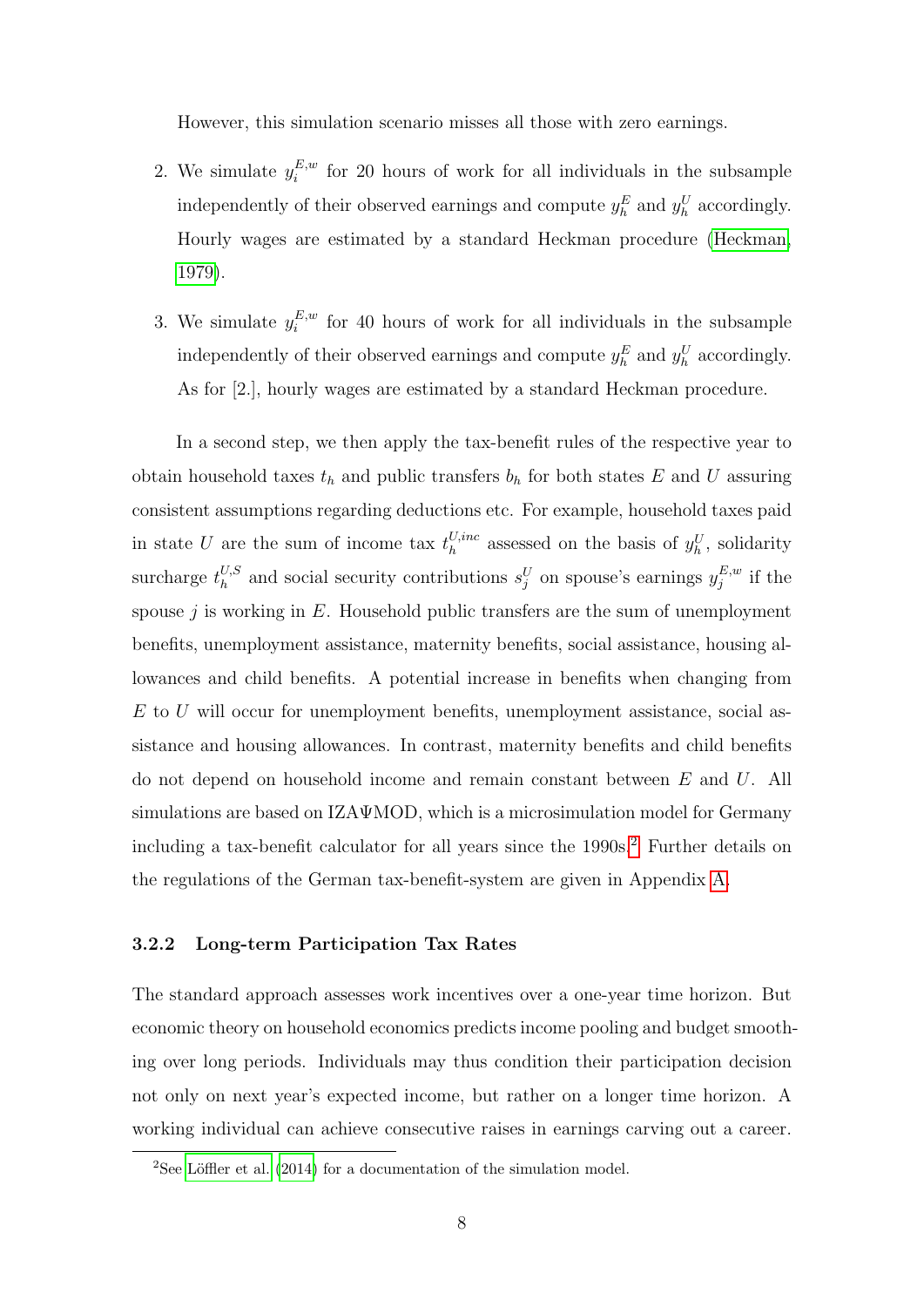In contrast, a transfer dependent individual receives a stable transfer income fixed by the legislator, which only changes in the wake of reforms. Earnings-related unemployment benefits are only paid during a limited period of time in Germany, i.e., during one year for most individuals. This drop in benefits after exhaustion of earnings-related unemployment benefits can only be accounted for by extending the time horizon. Hence, while short-term PTRs are calculated for one year, longterm PTRs are based on three years to shed light on work incentives in the longer term. A three-year period is chosen to lift the time horizon above a minimum of two years but maximizing the sample size of the balanced panel at the same time. To calculate long-term PTRs a long-term income measure is needed. Long-term PTRs of the observed simulation scenario are based on a balanced panel including only individuals who were employed during all three years.

The long-term PTR is computed as the Net Present Value (NPV) of PTRs over the respective period. Individual earnings  $y_{itk}^w$  and household net taxes  $T(y_{htk})$ in year k with base year t is discounted by  $d_{tk}$  which is the inverse of the Consumer Price Index (CPI) increase  $\pi_{tk}$  from the base year t to year k. The PTR in the long-term *l* is defined as

$$
PTR_{iht}^{l} = \frac{NPV(T(y_{h}^{E}) - T(y_{h}^{U}))}{NPV(y_{i}^{E,w})}
$$
\n
$$
= \frac{\sum_{k=1}^{K} d_{tk} \cdot [T(y_{hk}^{E}) - T(y_{hk}^{U})]}{\sum_{k=1}^{K} d_{tk} \cdot y_{ik}^{E,w}}
$$
\n(2)

#### 3.2.3 Participation Tax Rates with Human Capital Depreciation

Choosing labor market state  $U$  not only triggers potential transfers but also carries costs such as matching costs to find a new employer, stigma, unemployment scarring and reduced re-entry earnings as a result of human capital depreciation (hcd). Not including the costs of non-participation would overestimate the disincentives, particularly if costs accumulate over time spent in non-participation. While the loss in specific human capital is a once-for-all phenomenon due to the separation from the job, the loss in general human capital increases with the duration of non-participation [\(Mincer and Ofek, 1982\)](#page-35-6). Hence, the baseline scenario is slightly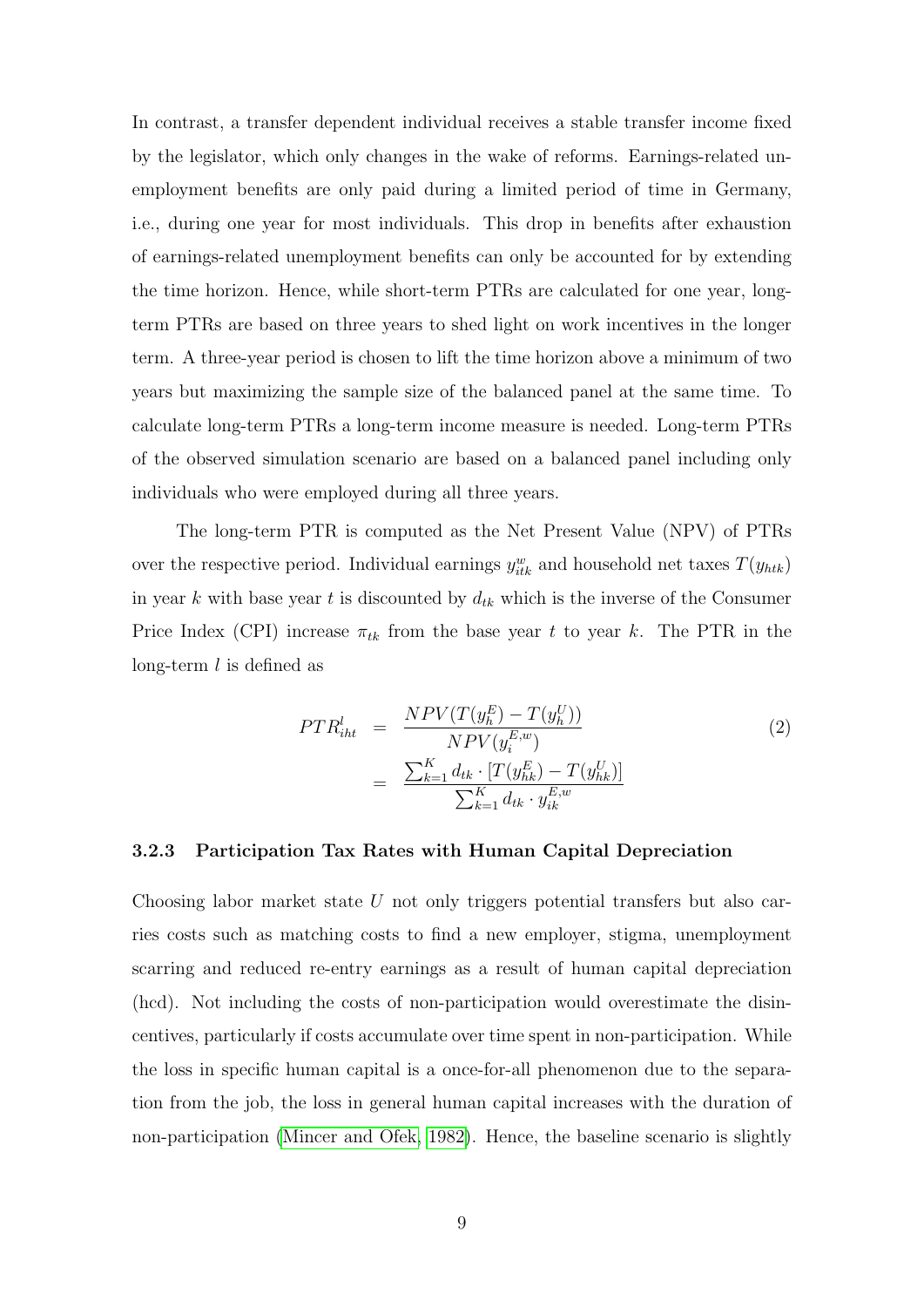modified to two alternative scenarios. In scenario 1, the individual now chooses between not working in the first year and working the two subsequent years  $(U,E,E)$ or not working at all  $(U, U, U)$ . In scenario 2, the individual chooses between not working for two years and working the year after  $(U, U, E)$  or not working at all  $(U,U,U).$ 

For the simulation of depreciated earnings at re-entry it is assumed that earnings decline by  $\alpha = 2\%$  per year of non-participation.<sup>[3](#page-12-1)</sup> Depreciated earnings at re-entry in  $k_2$  (scenario 1) or in  $k_3$  (scenario 2) are computed as a fraction of earnings given in the data and are defined as

$$
y_i^{E_k, w, hcd} = y_i^{E_k, w} \cdot (1 - \alpha)^{k-1} \quad \text{with } k = 1, 2, 3,
$$
 (3)

where k indicates the number of periods being unemployed.

## <span id="page-12-0"></span>4 Results for Participation Tax Rates

Several factors lead to variation of PTRs among the population. Individual earnings is a major determinant in the denominator of the PTR-formula. The PTR is higher, the lower the wage and/or weekly working hours. On the other hand, real wage growth may lead to lower PTRs and higher work incentives. Apart from earnings, PTRs heavily depend on the household context that determines the change in net household taxes between  $E$  and  $U$  in the numerator of the PTR-formula. High PTRs can be generated by both high out-of-work income provided by the welfare state and large reductions in household net taxes when changing to state  $U$ . Both terms strongly depend on the level of spouse's earnings and other household income sources.

The PTR can be interpreted as the sum of the in-work tax rate and the outof-work gross replacement rate. A single median earner, whose only income source is labor income, may serve as a stylized example to illustrate this interpretation.

<span id="page-12-1"></span><sup>&</sup>lt;sup>3</sup>A number of studies estimates the earnings penalty or atrophy rate per year of nonparticipation. Results are mostly around or slightly higher than 1% (e.g. [Kim and Polachek,](#page-34-11) [1994\)](#page-34-11), but some are even as high as 11% [\(Gregory and Jukes, 2001\)](#page-34-12) earnings reduction per year.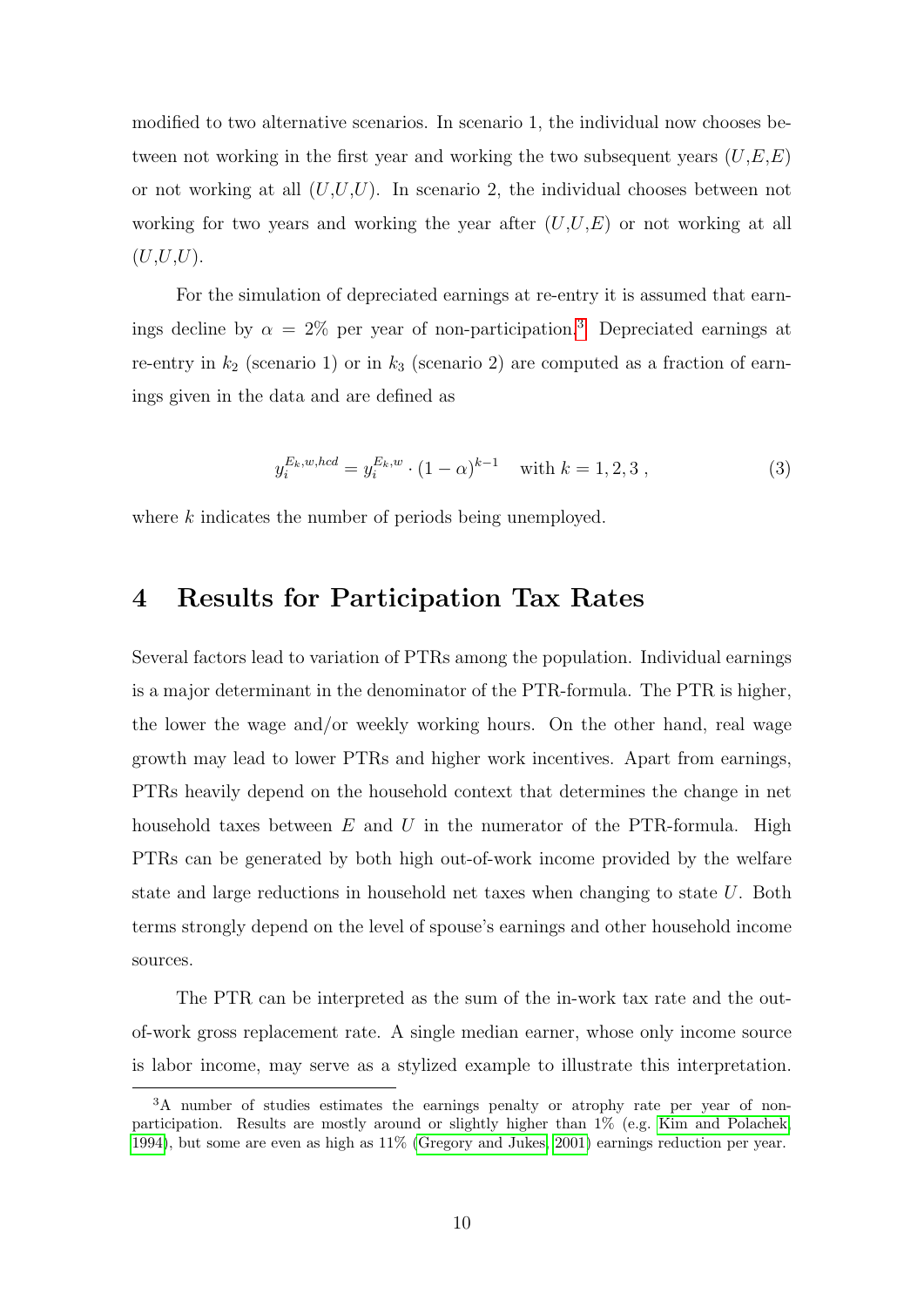A PTR of 80% for a single earning 24,000 Euro annually results from an in-work tax rate equal to  $\frac{11,000}{24,000}$  = 46% and an out-of-work gross benefit ratio equal to  $\frac{8,200}{24,000}$  = 34%. Net taxes in E result from taxes on earnings of 11,000 Euros and zero transfers. Net taxes in U result from zero taxes and unemployment benefits of 8,200 Euro. The net financial gain of taking up a job with a salary of 24,000 Euro is 4,800 Euro (20% of 24,000). This may appear very small at the first sight. But indeed, the German tax-benefit system creates high PTRs in European comparison. [Immervoll et al.](#page-34-4) [\(2007\)](#page-34-4) find a median earner PTR slightly above 70% in Germany, France, Sweden and Finland. Solely Denmark has higher PTRs. Median earner PTRs in United Kingdom, Ireland, Austria and Italy are in the range of 50% to 60%. The German median earner faces comparably high taxes and social security contributions combined with generous unemployment benefits. But as we will see in the following, PTRs vary quite a lot over the working age population and over time.

#### 4.1 Short-term Participation Tax Rates by Earnings Decile

The development of short-term PTRs by earnings decile, gender and simulation scenario over time is shown in Figure [3.](#page-16-0) Each graph presents median PTRs within an earnings decile between 1993 and 2010. We first comment on PTRs based on observed hours. Two features stand out.

First, PTRs increase with earnings. Men and women in the top decile face a PTR of about 80%, whereas the PTR in the lowest decile is only about 60–70% regardless of the simulation scenario. This occurs because of both lower benefits in  $U$  and a lower tax wedge between  $E$  and  $U$  in the lowest decile. The number of those eligible for unemployment benefits in the bottom decile is remarkably smaller than for other deciles because their earnings are below the social security threshold. Single and primary earners who are not eligible for unemployment benefits in the lowest decile most likely are eligible for social assistance. Secondary earners – mostly female – are often neither eligible for unemployment benefits nor for social assistance because of the breadwinner's high earnings. As secondary earners are mostly women, the bottom decile of the female earnings distribution has by far the lowest PTRs.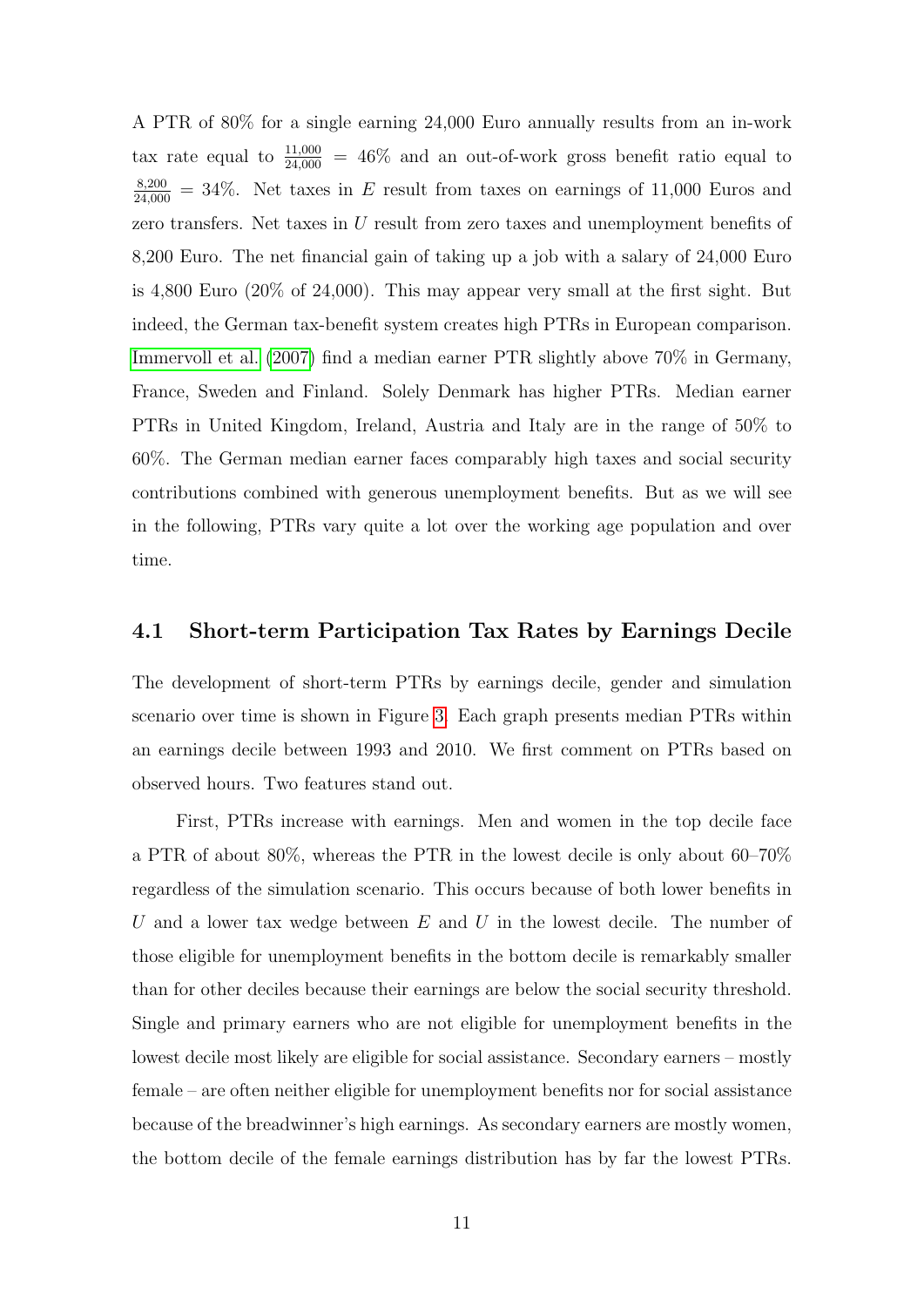Furthermore, lower earnings in the lowest decile imply that household income falls less when the individual is in state  $U$  which in turn amounts to smaller tax differences between  $E$  to  $U$ .

Second, short-term PTRs at the bottom declined over time, but remained rather stable for higher earnings levels. Reduced eligibility for unemployment benefits combined with limited claims for social assistance in the lowest decile contributed to reduce PTRs and increase work incentives for this group. With the growth of the low-income sector an increasing number of individuals in the bottom decile is marginally employed and earns less than the social security threshold.[4](#page-14-0) The threshold of the bottom decile of men hardly changed over time. It was, e.g., 1,158 Euro in 1995 and 1,160 Euro in 2006. The threshold of the women's bottom decile decreased from 668 Euro in 1995 to 430 Euro in 2006 which reflects both employment growth in the low-income sector and increased female participation in marginal employment. Finally, the social security threshold itself was raised remarkably from 325 to 400 Euro in 2003 tightening up eligibility for low-income earners even further.<sup>[5](#page-14-1)</sup> As a result, hardly any women in the bottom decile is eligible for unemployment benefits after the reforms. Marginally employed are exempt from the progressive income tax such that the tax wedge between  $E$  and  $U$  is zero.<sup>[6](#page-14-2)</sup> Hence, median PTRs for women in the bottom decile are zero in some years since both changes in taxes and benefits between  $E$  and  $U$  are zero and work incentives are undistorted by the tax-benefit system. Reduced eligibility for unemployment benefits similarly applies to the simulation scenario with 20 hours of work where PTRs decrease after 2004 for men and women. The developments in Germany stand in contrast to the UK where [Adam](#page-34-7) [et al.](#page-34-7) [\(2006\)](#page-34-7) attribute the gradual strengthening of work incentives from the early 1980s to the late 1990s to growth of real earnings.

Empirically, the behavioral response captured by the extensive labor supply

<span id="page-14-0"></span><sup>&</sup>lt;sup>4</sup>In contrast, the two top earnings deciles experienced substantial earnings growth. See Appendix Figure [B.1](#page-41-0) for the evolution of earnings decile thresholds over time.

<span id="page-14-1"></span><sup>&</sup>lt;sup>5</sup>Moreover, the time period considered for unemployment benefit eligibility (12 month record of employment subject to social security contributions) was reduced from three to two years as of 2006. See Appendix [A](#page-36-0) for further details on the legislative changes in the German tax-benefit system.

<span id="page-14-2"></span><sup>6</sup>Earnings of marginally employed are subject to a lump sum wage tax of 2% paid by the employer.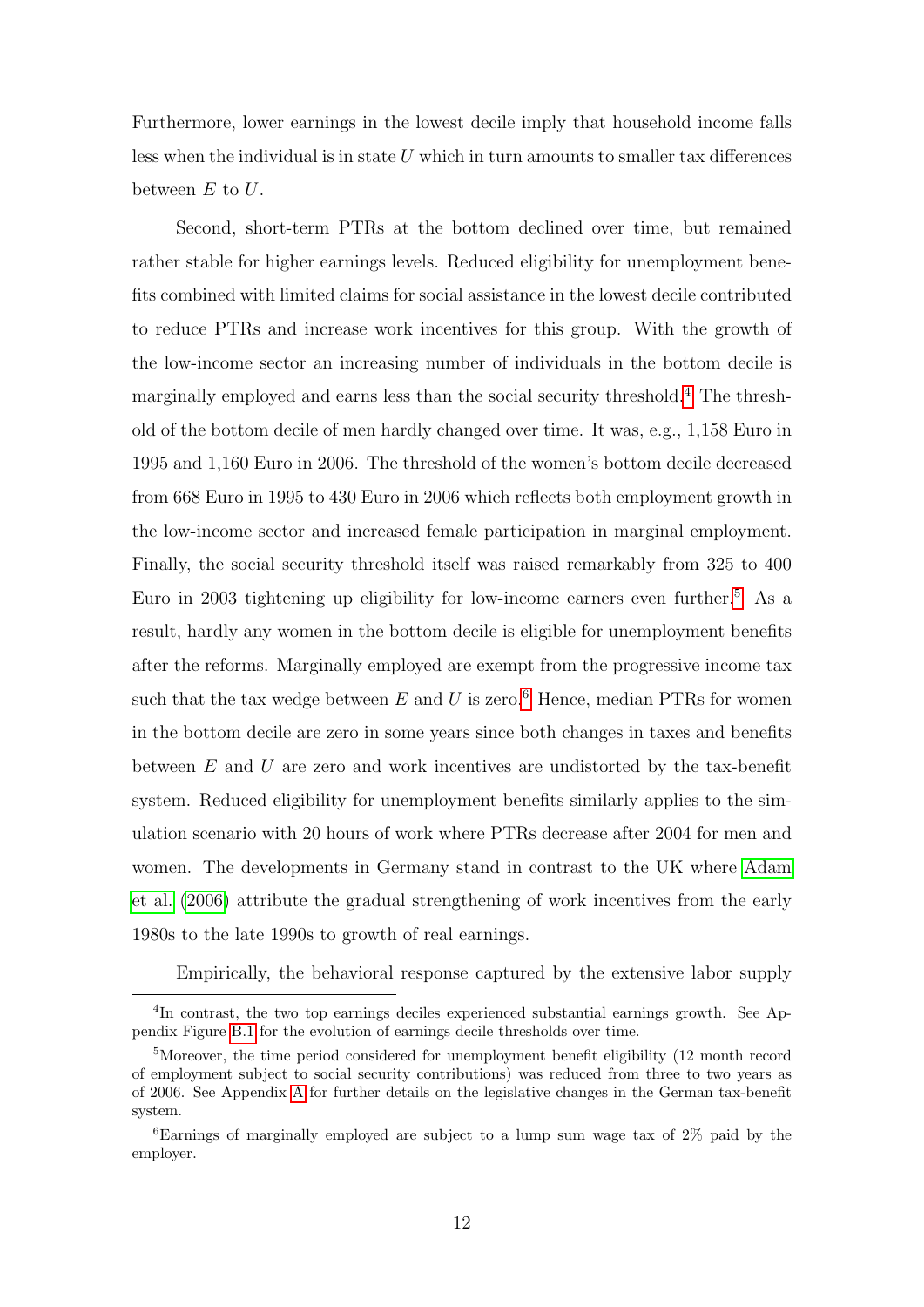elasticity is higher for low-income individuals.<sup>[7](#page-15-0)</sup> The higher the extensive elasticities for a certain group, the lower is the optimal PTR for the group.<sup>[8](#page-15-1)</sup> I.e., work incentives inherent in the tax-benefit system should be higher and PTR lower for those who are more prone to decide for unemployment and transfer recipience instead of labor market participation. Lower PTRs for the bottom decile in Germany resulting in higher work incentives may thus point in the right direction.

In sum, all three simulation scenarios produce PTRs similar in magnitude. Only the bottom decile has lower PTRs in the simulation scenario with positive observed earnings only. Observed earnings in the bottom decile are lower than simulated earnings for 20 or 40 weekly working hours because many low-income earners, particularly women, are marginally employed and work less than 20 hours per week. Consequently, the share of those eligible for unemployment benefits is higher when simulating 20 hours of work for everyone in the sample, even higher when simulating 40 hours of work and the tax wedge between  $E$  and  $U$  increases.

Individuals in the lowest earnings decile face a greater range of PTRs than higher earnings deciles as can be taken from Figure [4.](#page-16-1) This is due to the aforementioned division of the lowest decile into sole and primary earners eligible for social assistance and secondary earners not eligible for any out-of-work benefits and negligible tax wedges between  $E$  and  $U$ . Women are overrepresented at the bottom of the joint earnings distribution and men are so at the top. E.g., in 1995 and 2006 there are 72% women and 28% men in the bottom decile. Up from the 5th decile, men are in the majority. In the top decile, 72% are men and only 28% women. This division barely changes over time. Interestingly, some PTRs in the bottom decile are negative in 2006 which coincides with the theoretical results of [Diamond](#page-34-1) [\(1980\)](#page-34-1), [Saez](#page-35-1) [\(2002\)](#page-35-1) and [Jacquet et al.](#page-34-2) [\(2013\)](#page-34-2). This is due to the additional child benefit (Kinderzuschlag) which is an in-work benefit introduced in 2005 to raise the household income of working families above the threshold of social assistance.<sup>[9](#page-15-2)</sup>

<span id="page-15-0"></span><sup>7</sup>The extensive labor supply elasticity measures the share of employed workers who decide to leave the labor force when the difference between net income in  $E$  and  $U$  decreases by 1 percent [\(Saez, 2002\)](#page-35-1).

<span id="page-15-1"></span><sup>&</sup>lt;sup>8</sup>[Brewer et al.](#page-34-8) [\(2008\)](#page-34-8) refer to the Ramsey principle of optimal taxation that commodities with relatively more elastic demands should be subject to relatively lower tax rates.

<span id="page-15-2"></span><sup>9</sup>See Appendix [A](#page-36-0) for further details.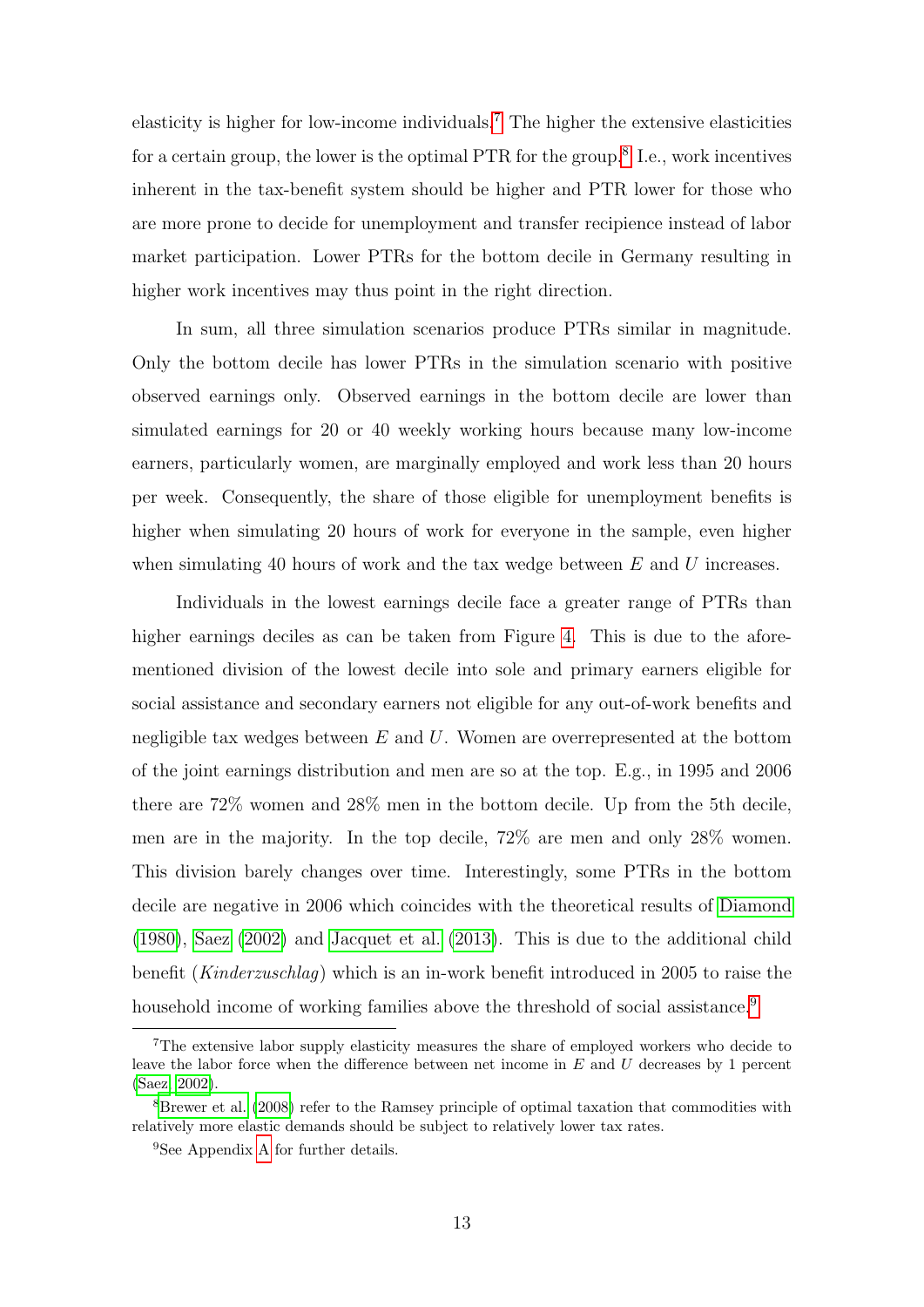

<span id="page-16-0"></span>

### PTR (short): Median by earnings deciles

Figure 4



<span id="page-16-1"></span>

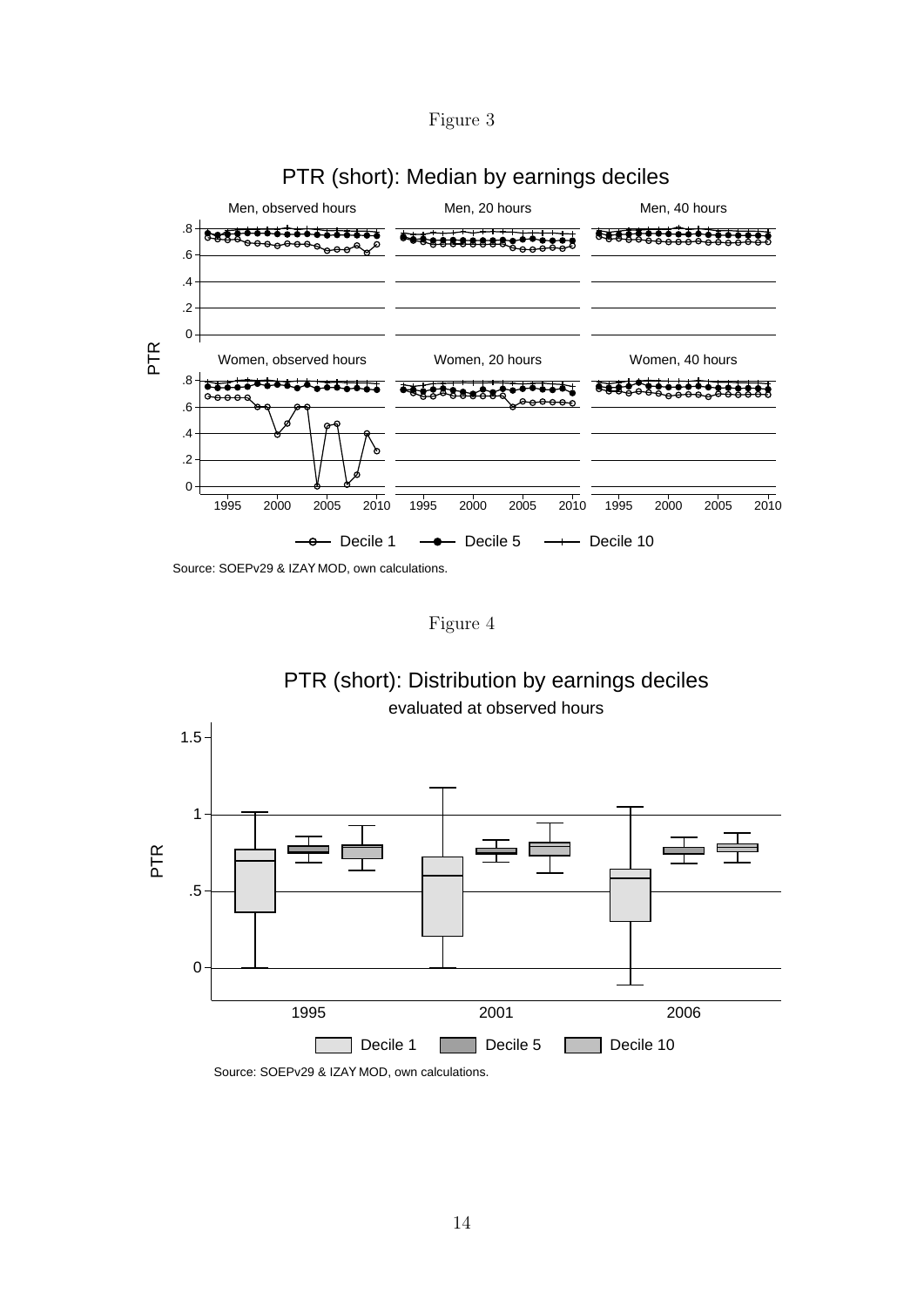Women's PTRs are more dispersed than males' which reflects the greater variety of living arrangements of women. Figure [5](#page-17-0) gives the PTR distribution by gender over time. While men are mostly sole or primary earners, women are sole, primary and, most importantly, secondary earners. We will discuss PTRs by household earner type in Section [4.4.](#page-22-0)

#### Figure 5

<span id="page-17-0"></span>

# PTR (short): Distribution by gender

Younger individuals aged 25–34 tend to face lower PTRs than older age groups as presented by Figure [6.](#page-18-0) A shorter employment history induces young individuals to be less eligible for unemployment benefits. PTRs decreased for all age groups.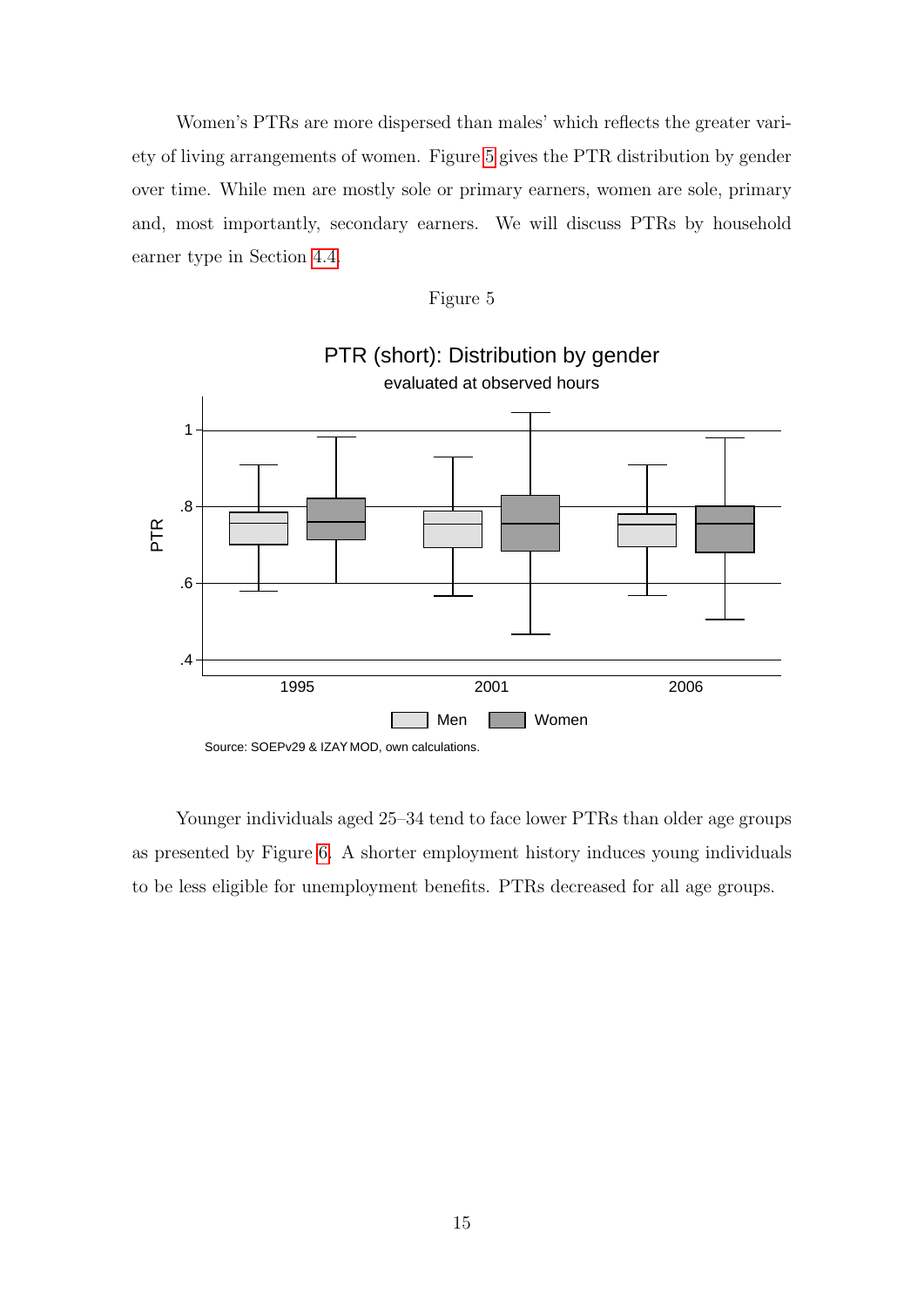

<span id="page-18-0"></span>

### 4.2 Long-term Participation Tax Rates by Earnings Decile

The distribution of short- and long-term PTRs by earnings decile is displayed in Figure [7.](#page-19-0) Long-term PTRs are markedly lower than short-term PTRs. The highest earnings decile reveals a long-term PTR of about 65% opposed to a short-term PTR of about 80%. The median long-term PTR in the bottom decile fluctuates around 50% opposed to a short-term PTR higher than 60%. The fall of PTRs when extending the measurement period is due to the decline of income support after one year of unemployment. Hence, standard measures based on annual concepts overestimate the disincentives created by the German tax-benefit system.

The reforms reduced the variation in long-term PTRs for middle and high income earners who cannot claim unemployment assistance anymore after the exhaustion of unemployment benefits. In contrast, there is no clear trend for reduced variation of short-term PTRs.

Median long-term PTRs shift downwards in the post-reform period for both high- and low-income earner as can be taken from Figure [8.](#page-20-0) Because of the abolition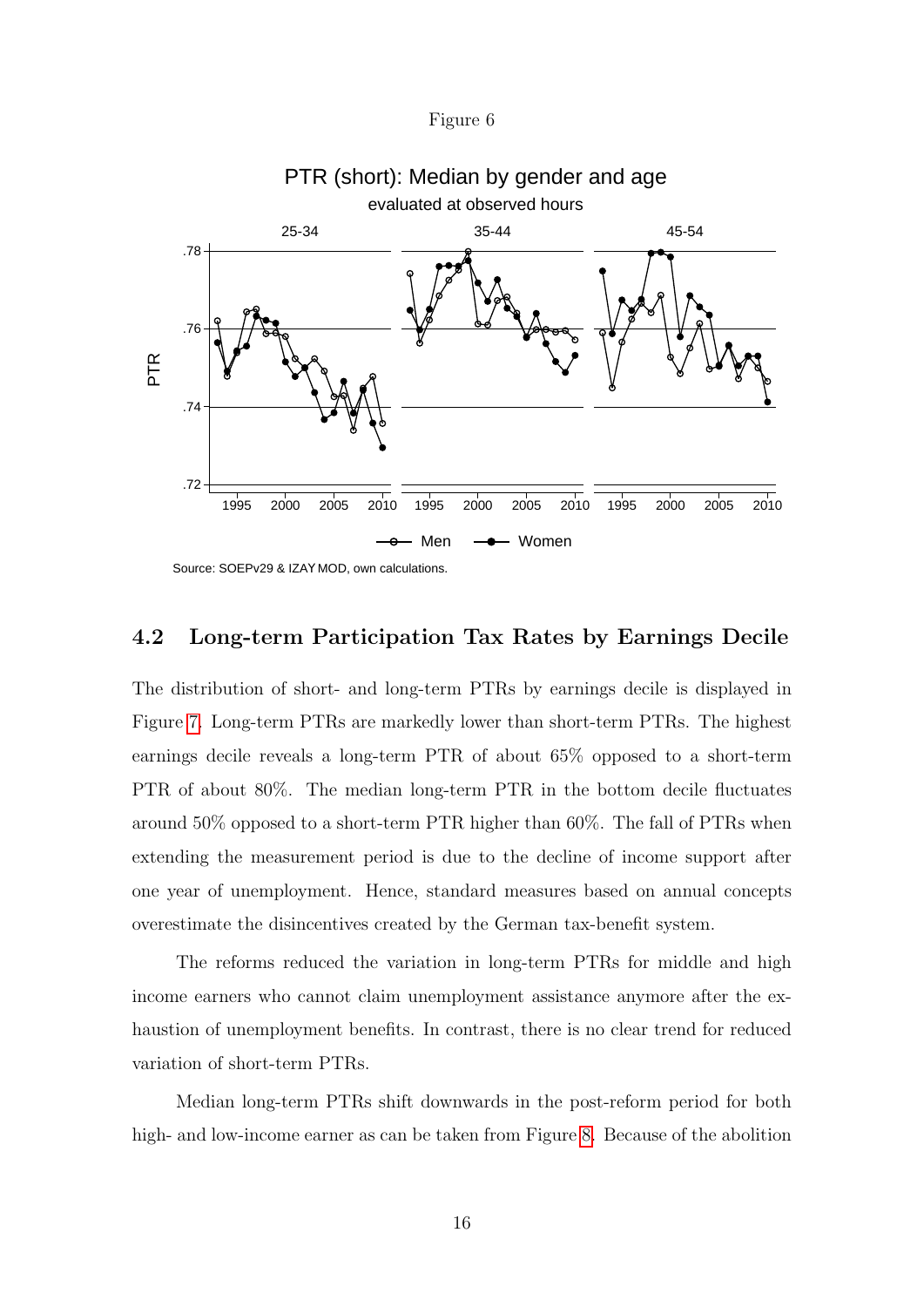

<span id="page-19-0"></span>

of unemployment assistance in 2005 income may drop even further to levels of social assistance if the individual is the household's principal earner. Accordingly, the post-reform spread between short-term and long-term PTRs increases to almost 20 percentage points for most deciles. As for short-term PTRs, observed median PTR of women falls the most over the reform period from 40–50% to about 30%.

The drop of long-term PTRs is even more distinct for median PTRs by gender and age as presented in Figure [9.](#page-20-1) Particularly for the young, the median PTR drops from about 65% to about 55%.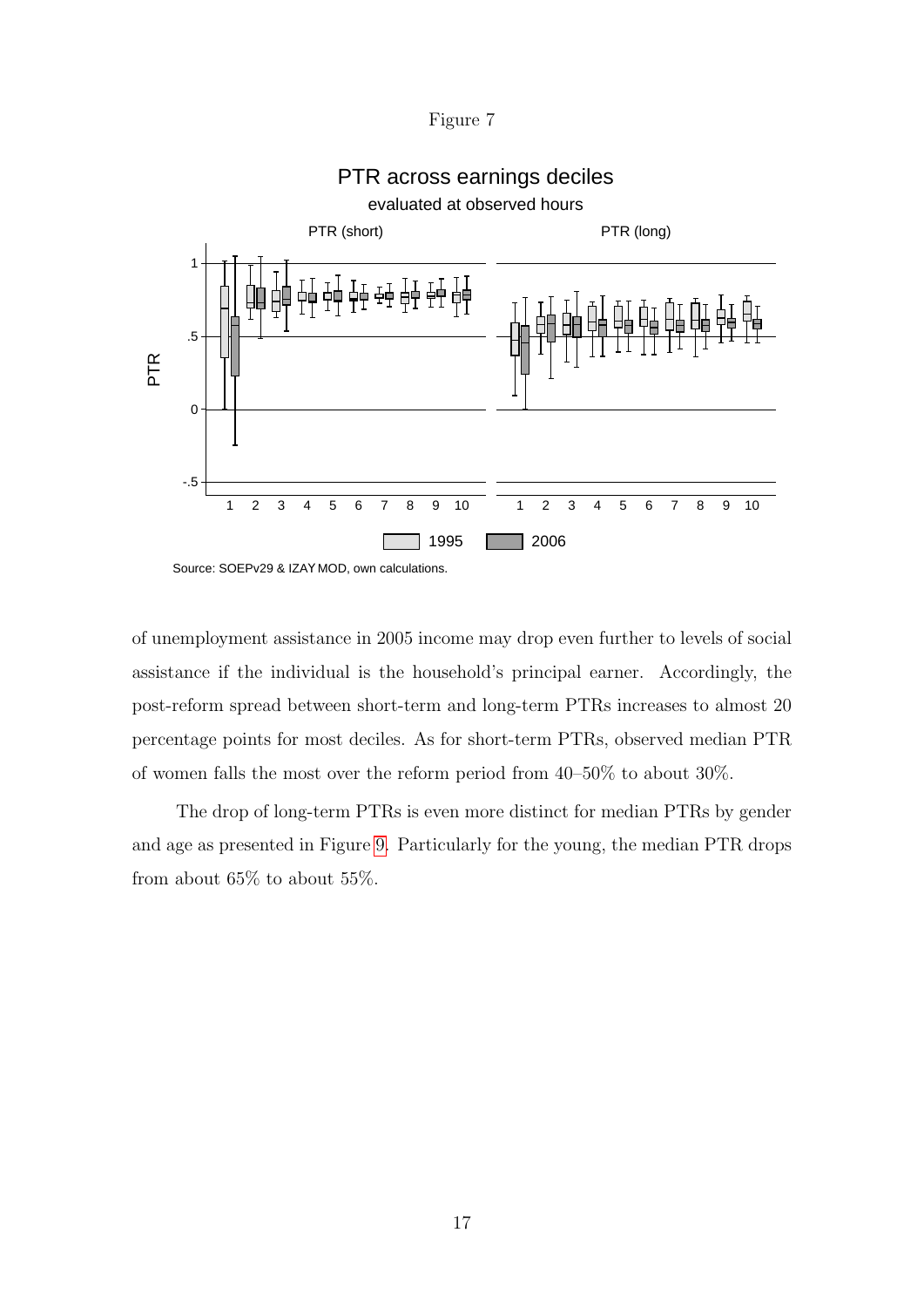

<span id="page-20-0"></span>

### PTR (long): Median by earnings deciles

Figure 9

<span id="page-20-1"></span>

Source: SOEPv29 & IZAΨMOD, own calculations.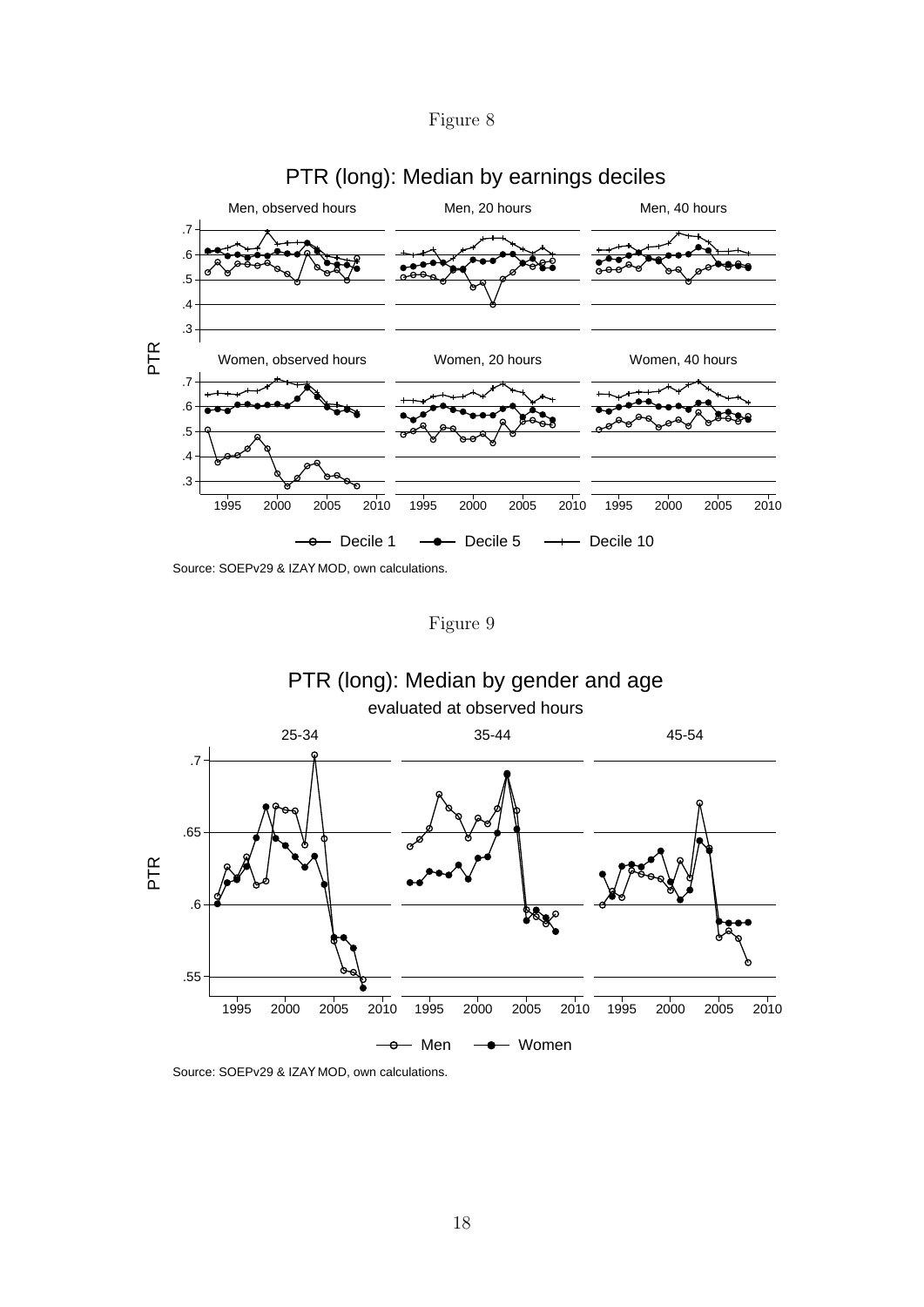

<span id="page-21-0"></span>

## 4.3 Participation Tax Rates with Human Capital Depreciation by Earnings Decile

PTRs by earnings decile accounting for human capital depreciation is presented in Figures [10](#page-21-0) and [11.](#page-22-1) PTRs of scenario 1 in Figure [10](#page-21-0) are compared to the sum of the second and third component of a three-year PTR. PTRs of scenario 2 in Figure [11](#page-22-1) are compared to the third component of a three-year PTR. Including human capital depreciation decreases the PTR in both scenarios compared to the baseline scenario.

PTRs based on the human capital depreciation scenarios are lower because taxes on depreciated earnings are lower and benefit eligibility after a period of unemployment is reduced. Lost eligibility for unemployment benefits and unemployment assistance explains most of the distance between the baseline scenario and human capital depreciation scenarios before the reforms. The abolishment of unemployment assistance makes the difference in 2006 almost negligible.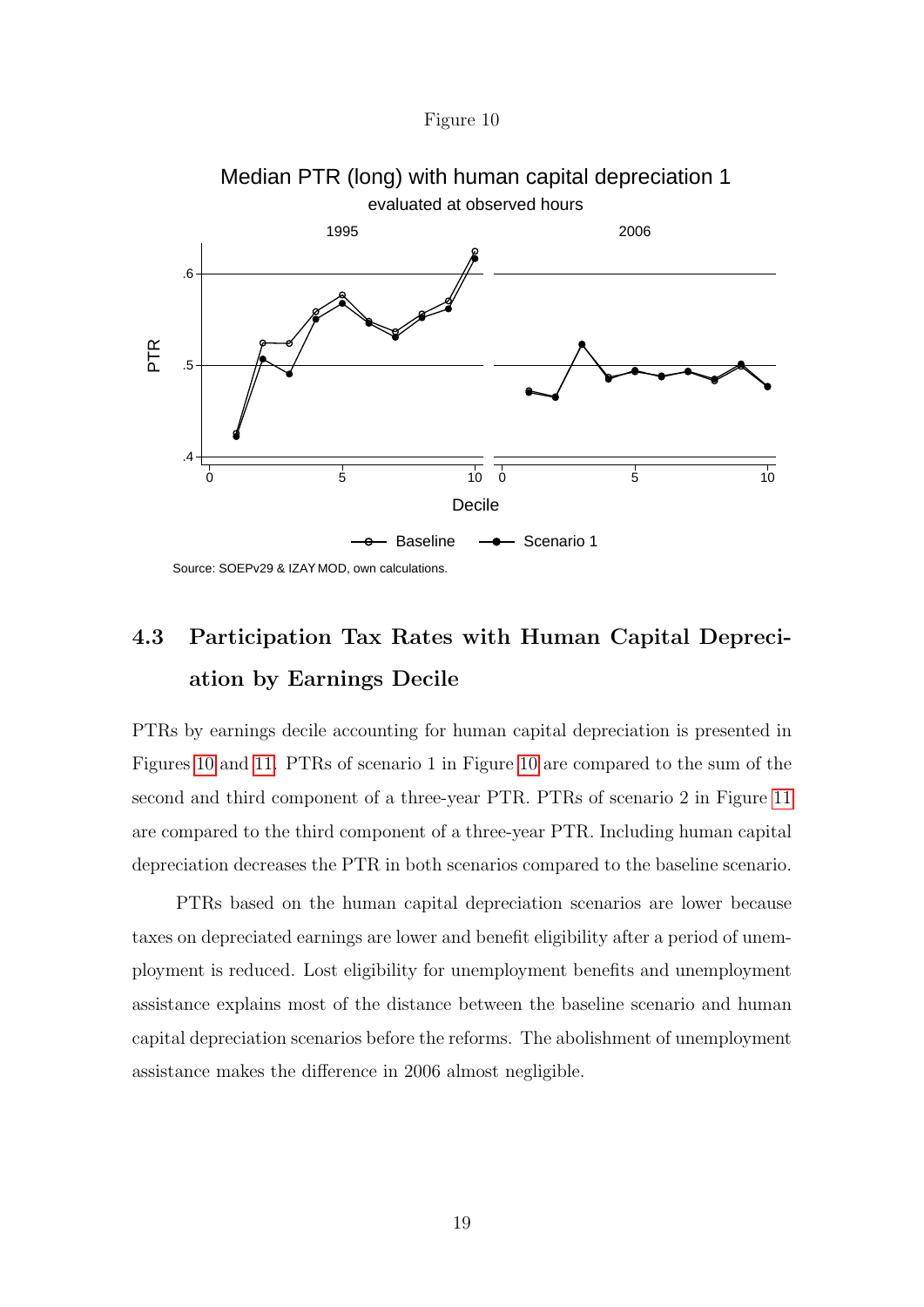

<span id="page-22-1"></span>

### <span id="page-22-0"></span>4.4 Participation Tax Rates by Household Type

A PTR highly depends on the household context which determines income taxes paid and transfers received. Figure [12](#page-23-0) illustrates how short-term PTRs vary by a household's composition of earners. PTRs are highest for two-earner households. Primary earners face a short-term PTR of about 77% and secondary earners a shortterm PTR of about 84%. Sole earners benefit most from joint taxation being able to reassert the full splitting advantage and have a PTR of about 70%. Singles' PTRs of about 75% lie between those of two-earner households and sole-earner households. The group of secondary earners is very heterogenous with some earning only slightly less than the primary earner and others only marginally employed. As a result, PTRs of secondary earners are more dispersed.

To further investigate the driving forces behind the resulting PTRs, we can break down its components as follows

$$
PTR_{ih} = \frac{(t_h^{E,inc} + s_h^E - b_h^E) - (t_h^{U,inc} + s_h^U - b_h^U)}{y_i^{E,w}},
$$
\n(4)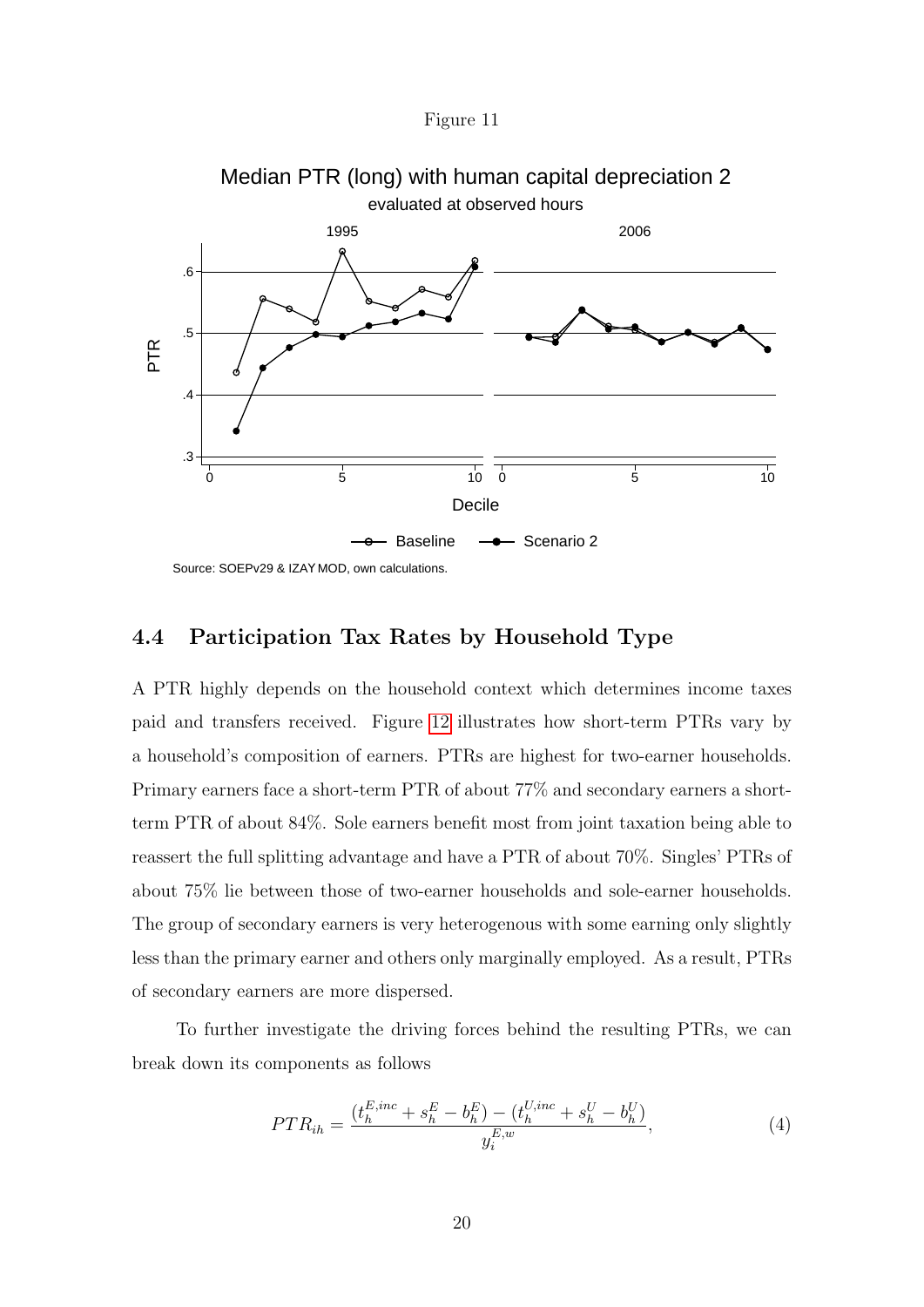#### Figure 12

<span id="page-23-0"></span>

# PTR (short): Distribution by earner type

where income taxes are  $t_h^{inc}$ , social security contributions are  $s_h$  and benefits are  $b_h$ in labor market states  $E$  and  $U$ , respectively. Figure [13](#page-25-1) gives the median share of each component by household earner type in pre-reform year 1995 and post-reform year 2006.

The income tax wedge between E and U dropped from  $22\%$  in 1995 to 17% in 2006 on average. Consequently, the fraction of the PTR attributable to income taxes falls disproportionately. Both singles and sole earners only pay income tax when employed. Their median income tax share  $t_h^{E,inc}$  $_{h}^{E,inc}/y_i^{E,w}$  dropped from 18% to 16% for singles and from 11% to 7% for sole earners who benefit from joint taxation with a spouse with zero earnings. In contrast, individuals in two-earner households face higher income tax wedges paying taxes in both labor market states. The median income tax wedge  $(t_h^{E,inc} - t_h^{U,inc})$  $\binom{U, inc}{h}/y_i^{E, w}$  declines from  $45\% - 22\% = 23\%$  in 1995 to  $40\% - 21\% = 19\%$  in 2006 for secondary earners. The basic tax allowance was raised substantially in the time between such that half of all primary earners are not subject to income taxes in U in the post-reform period the median income tax wedge drops from  $26\% - 1\% = 25\%$  in 1995 to  $20\% - 0\% = 20\%$  in 2006.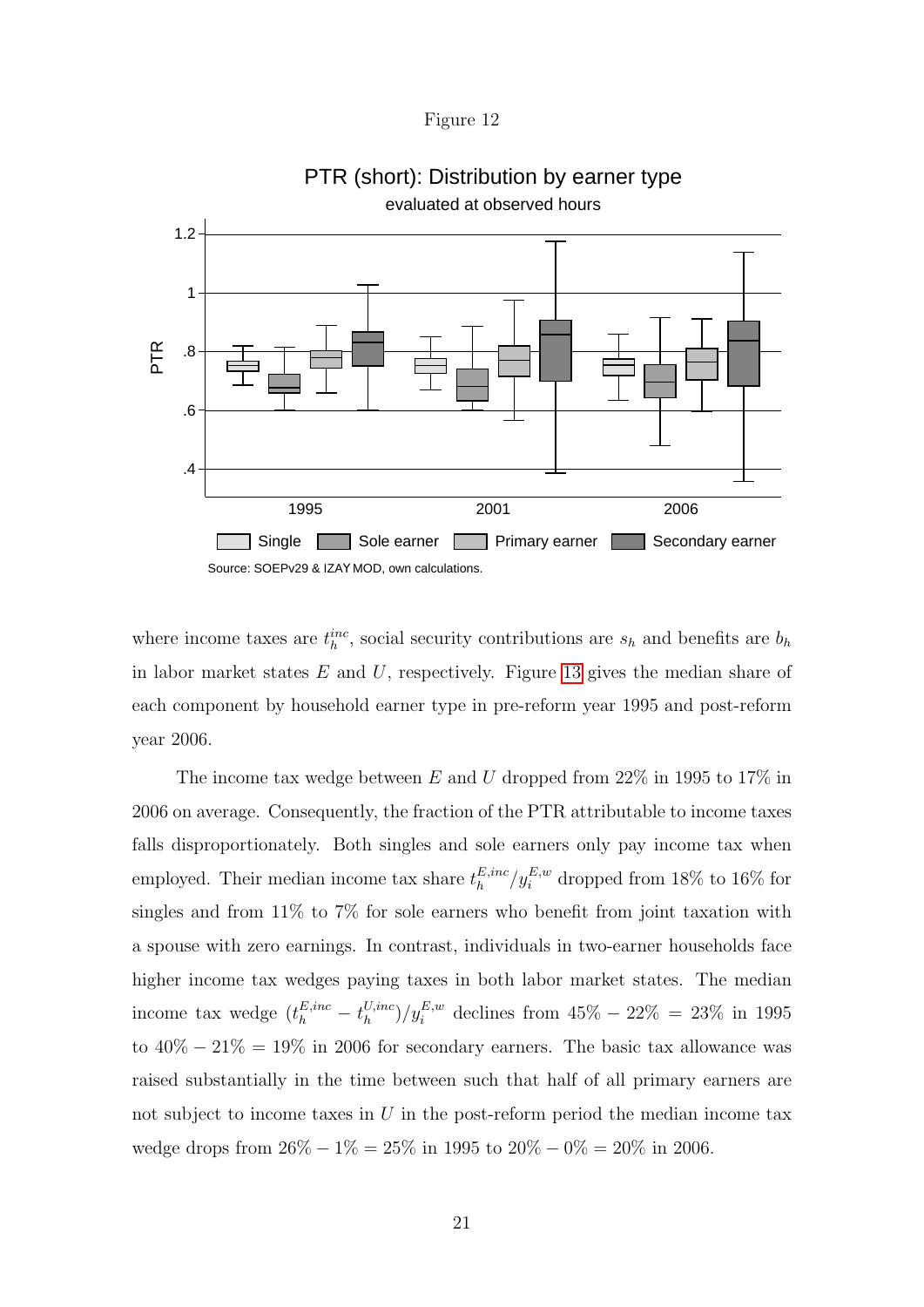The share of out-of-work benefits  $b_k^U/y_i^{E,w}$  decreased on average from 41% to 39%. It declines most strongly for secondary earners from 46% to 43%, whereas all other groups lost only one percentage point. Individuals living in two-earner households are subject to the withdrawal of means-tested benefits when household income exceeds the hypothetical claims. According to the lower level of state support their PTRs should be lower than for singles which is the case for the UK demonstrated by [Brewer et al.](#page-34-8) [\(2008\)](#page-34-8). However, PTRs in Germany are mainly determined by earnings-related unemployment benefits that do not depend on other household income sources. Additionally, joint taxation creates low income tax shares for sole earners and higher income tax shares for two-earner households. Secondary earners have particularly high shares of out-of-work benefits since the share of unemployment benefits in gross earnings is higher than for other household earner types. Unemployment benefits are 60% of previous net earnings for childless persons and 67% for parents, where net earnings are gross earnings reduced by income tax on the respective earnings abstracting from other income sources and social security contributions. The respective average income tax is lower for low-income earners in a progressive income tax system as in Germany. As a result, the share of unemployment benefits in gross earnings is higher for low-income secondary earners.

In sum, we have identified three main drivers of PTRs in Germany. Eligibility for unemployment benefits, which is amongst others determined by the social security earnings threshold, is the most important institutional factor behind a high PTR. The number of earners in the household mainly determines the tax wedge between  $E$  and  $U$  because of the extent to which joint taxation reduces the household's tax burden in both states. Age and earnings potential seem to be the most relevant individual characteristics determining the size of the PTR.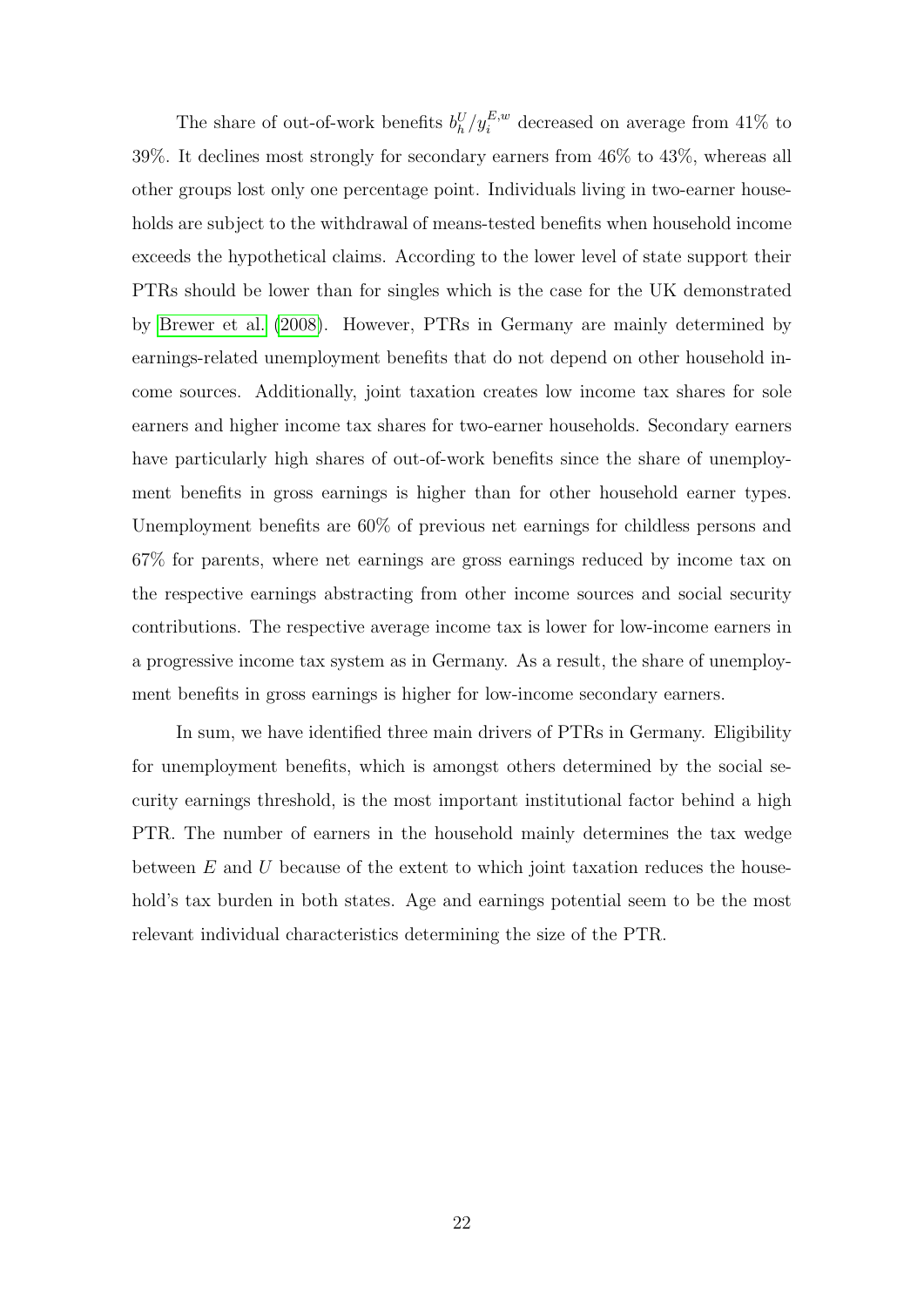Figure 13

<span id="page-25-1"></span>

### Composition of PTR (short)

## <span id="page-25-0"></span>5 Regression Analysis

Labor market participation in Germany increased substantially during and after the Hartz reforms at the beginning of the  $2000s$ .<sup>[10](#page-25-2)</sup> These reforms also triggered a reduction in PTRs, i.e., increased work incentives. We thus examine in the following how strongly changes in the PTRs were related to changes in individuals' employment status.

### 5.1 Estimation Strategy

We test in our regression analysis to which extent lower PTRs are associated with an increased likelihood of taking up work. The binary outcome variable is one if individual i switches from non-participation in period  $t-1$  ( $U_{it-1}$ ) to participation in period  $t(E_{it})$ . The main explanatory variable of interest is the PTR-change between period  $t - 1$  and  $t$ , i.e.,  $\Delta PTR_{it} = PTR_{it} - PTR_{it-1}$ . We estimate the following

<span id="page-25-2"></span><sup>10</sup>See Appendix Figure [B.2](#page-42-0) for labor market participation in Germany from 1991 to 2012 by gender and age group.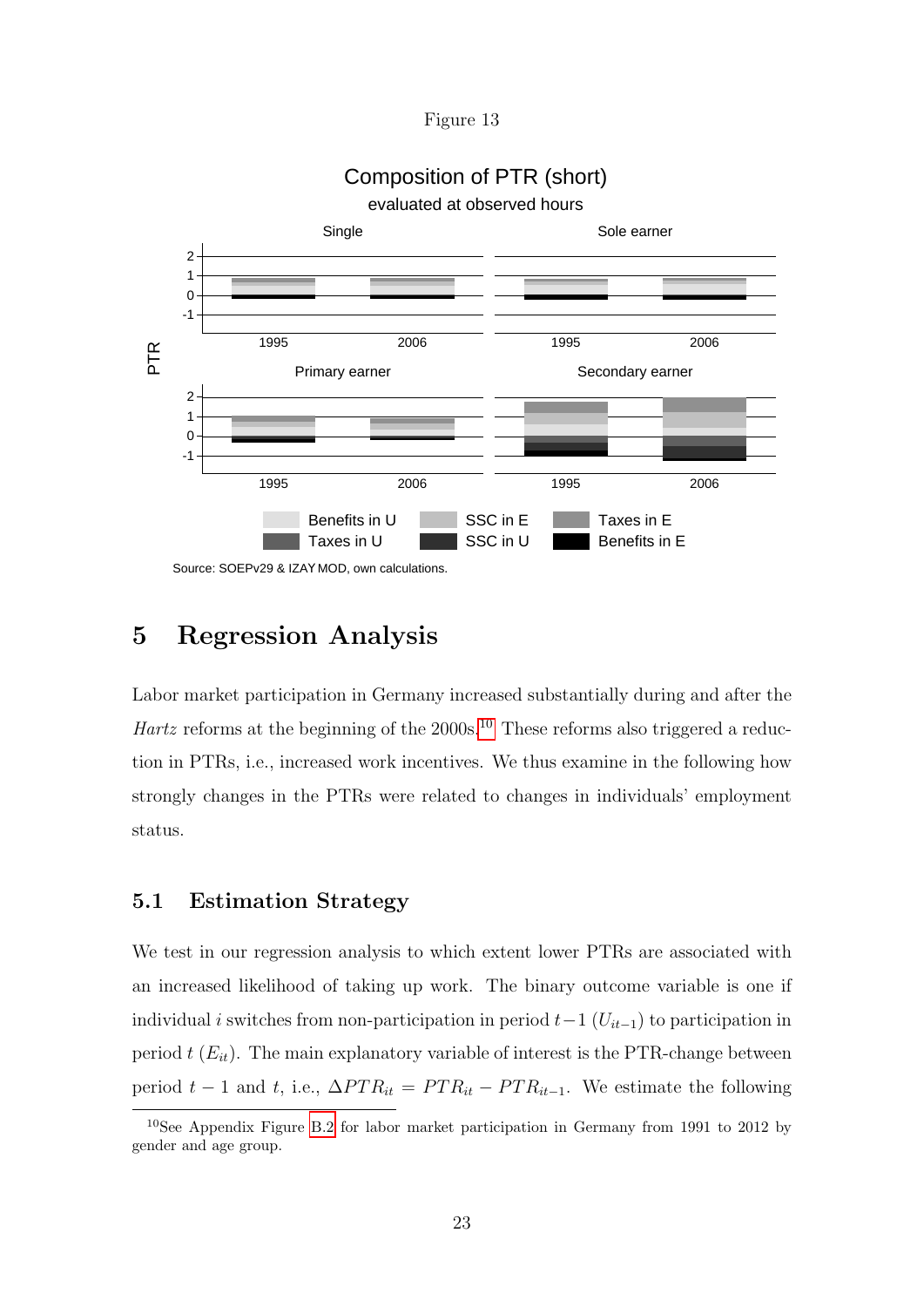regression model:

$$
P(U_{it-1} \to E_{it}) = \gamma \Delta P T R_{it} + X'_{it} \beta + \alpha_i + \mu_t + \epsilon_{it}
$$
\n<sup>(5)</sup>

The coefficient  $\gamma$  captures the effect of a PTR-change on the likelihood of taking up work and is expected to be negative, i.e., a decrease (increase) is associated with a higher (lower) likelihood of labor market participation. Controls are captured by  $X_{it}$  and include age, household type, region and state-specific unemployment rates. Year fixed effects capture business cycle fluctuations affecting labor demand and are denoted by  $\mu_t$ . The error term is denoted by  $\epsilon_{it}$ . We estimate this equation with ordinary least squares (OLS) and in an individual fixed effects (FE) framework exploiting individual variation around an individual time-invariant fixed effect denoted by  $\alpha_i$ , which captures unobserved heterogeneity, such as preferences for leisure or innate ability affecting the employment status. In addition, we include interactions of the change in PTR with age groups and the unemployment rate in order to test for heterogeneous effects for younger and older workers and whether the incentive effect from the PTR is affected by regional labor market conditions. All estimations are conducted separately for men and women.

A transition from  $U$  to  $E$  is only observed in the sample if we include those in U as well. Hence, we make use of the simulated earnings for 20 and 40 hours of work for all individuals in the work force independent of their observed labor market status. For the regression analysis, we use PTRs obtained on the basis of these simulated earnings. As discussed in Section [4,](#page-12-0) we obtain rather similar PTRs with all three simulation scenarios, but slightly overestimate PTRs at the bottom of the earnings distribution when using simulated earnings because of the fixed hours (20 or 40) assumption. In sum, we apply four PTR concepts as independent variable: short- and long-term PTRs each evaluated at 20 or 40 weekly working hours.

### 5.2 Estimation Results

Regression results are presented in Tables [1–](#page-28-0)[4.](#page-31-0) The results for the effect of shortterm PTRs are displayed in Tables [1](#page-28-0) and [2.](#page-29-0) Overall, we find that a reduction in the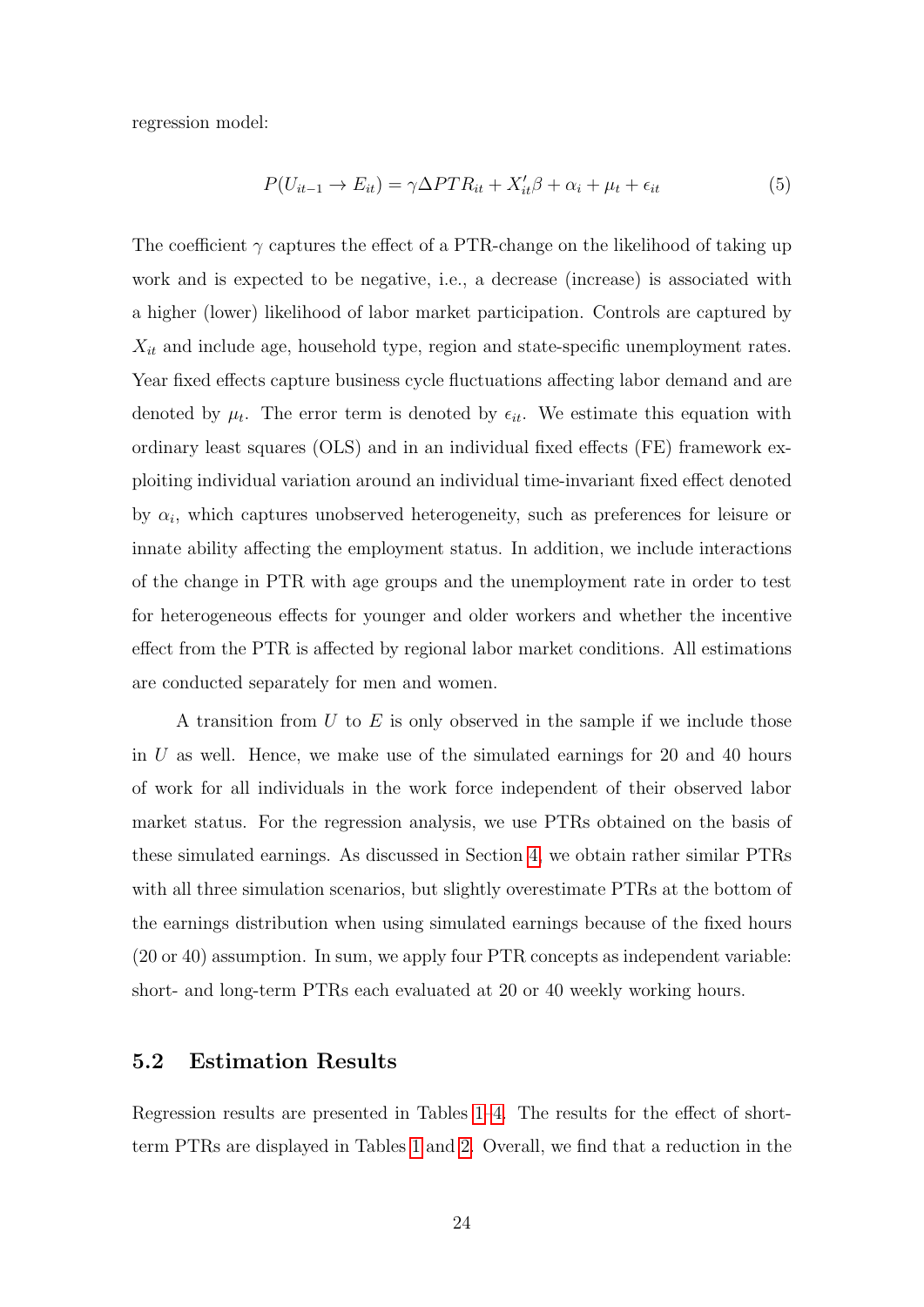PTR has a positive and statistically significant effect on the likelihood of taking up a job with stronger effects for women. This coincides with the empirical result that women are more responsive at the extensive margin than men. The individual fixed effects model obtains bigger effects as can be taken from a comparison of the OLS results in columns (1) for men and (3) for women with the individual fixed effects results in columns (2) and (4), respectively.<sup>[11](#page-27-0)</sup> This suggests that unobserved and time-invariant determinants such as different taste for work or leisure exist and OLS results suffer from heterogeneity bias.

The impact of the short-term PTR on the probability to take up work is also economically significant. E.g., reducing the PTR by ten percentage points increases the probability of taking up work by  $0.6-0.9$  (1.3–1.5) percentage points for men (women) depending on whether the PTR is evaluated at 20 or 40 hours per week, respectively. Given the baseline probabilities about three (four) percent for men (women) shown in Figure [1](#page-7-0) this is quite substantial in magnitude. It means that policy reforms aiming at increasing work incentives have a sizable impact on employment. Considering heterogeneity across age, we do not find that this result varies significantly across age groups. The only slight exception is found for women where the effect of a change in the short-term PTR is somewhat less pronounced for women of older age compared to the youngest age group between 25 and 34. The estimates of the interaction terms are however only marginally significant if at all.

The results for the effect of long-term PTRs are displayed in Tables [3](#page-30-0) and [4.](#page-31-0) In general, we find that reductions in the long-term PTR also have a positive impact on the job-take-up probability. The results are slightly smaller in magnitude, by and large around −0.1 for both men and women, which again implies a one percentage point increase in switching to employment for a ten percentage point reduction in the PTR. The results for long-term PTRs are however less precisely estimated and even turn statistically insignificant at conventional levels when being evaluated at 40 hours. The sample size for the estimation of the effect of long-term PTRs is substantially reduced since we have to rely on individuals who are surveyed for at

<span id="page-27-0"></span><sup>&</sup>lt;sup>11</sup>We also estimated the regression model using a logit specification with and without individual fixed effects. The results are qualitatively very similar to the results from the linear probability model. The results are presented in Tables [C.1–](#page-43-0)[C.4](#page-46-0) in the Appendix.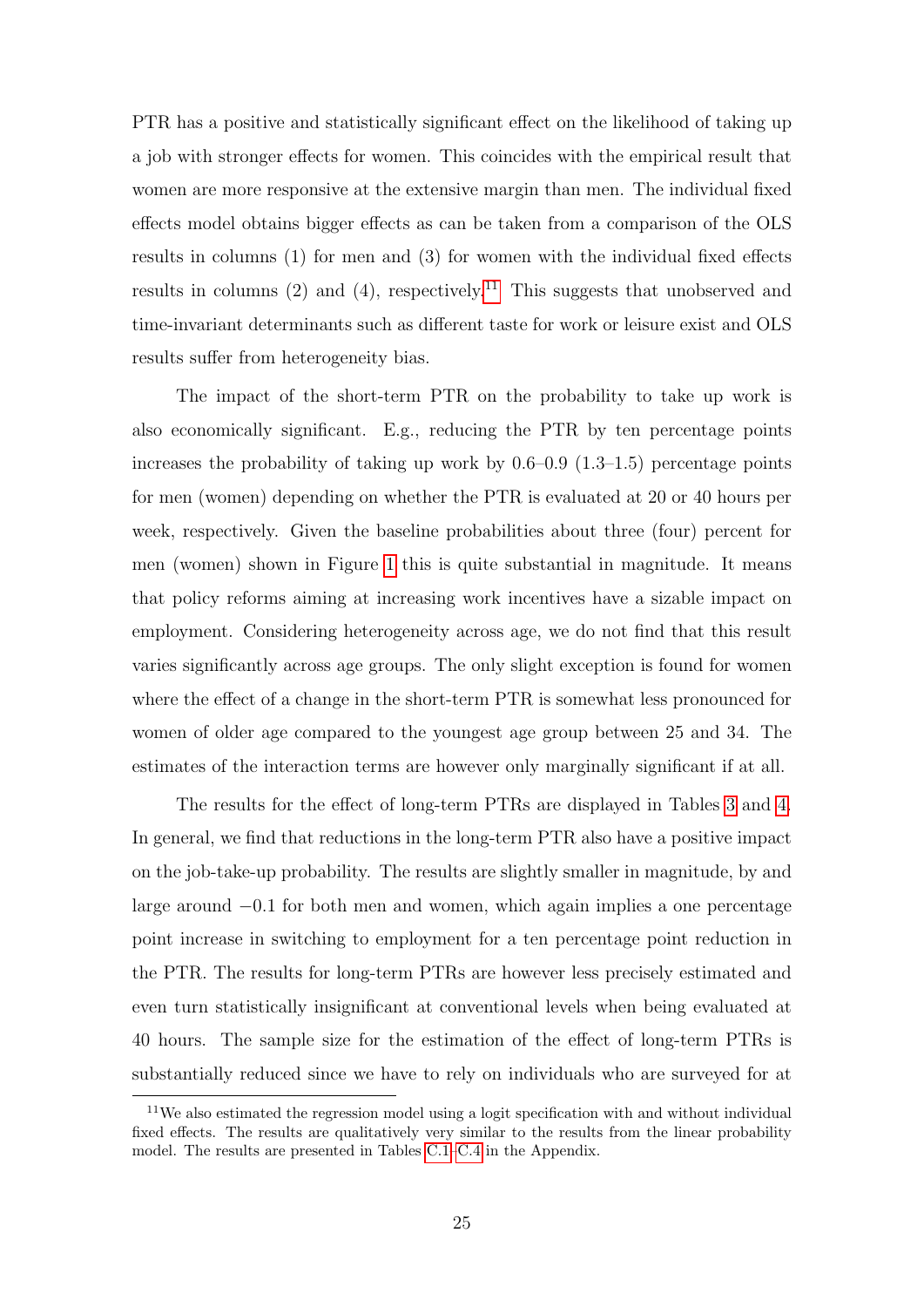least three subsequent waves. As a robustness check, we estimate the effect of shortterm PTRs based on the same subsample as used for the long-term PTR's effect. We find that the results do not change, which means that sample selection bias is not an issue here.

|                                             | Men         |            | Women       |             |
|---------------------------------------------|-------------|------------|-------------|-------------|
|                                             | <b>OLS</b>  | FE         | <b>OLS</b>  | FE          |
|                                             | (1)         | (2)        | (3)         | (4)         |
| $\Delta$ PTR (short)                        | $-0.033$    | $-0.062**$ | $-0.088***$ | $-0.132***$ |
|                                             | (0.101)     | (0.015)    | (0.000)     | (0.000)     |
| $\Delta$ PTR (short) $\times$ (age 35–44)   | 0.024       | 0.015      | 0.042       | $0.058*$    |
|                                             | (0.432)     | (0.695)    | (0.157)     | (0.098)     |
| $\Delta$ PTR (short) $\times$ (age 45-54)   | $-0.002$    | $-0.006$   | 0.038       | 0.058       |
|                                             | (0.933)     | (0.872)    | (0.229)     | (0.115)     |
| $\Delta$ PTR (short) $\times \Delta$ U-rate | 0.012       | 0.015      | 0.001       | $-0.006$    |
|                                             | (0.226)     | (0.250)    | (0.940)     | (0.606)     |
| age 35-44                                   | $-0.018***$ | 0.002      | $-0.026***$ | $-0.020**$  |
|                                             | (0.000)     | (0.776)    | (0.000)     | (0.012)     |
| age $45-54$                                 | $-0.023***$ | 0.016      | $-0.027***$ | $-0.010$    |
|                                             | (0.000)     | (0.133)    | (0.000)     | (0.396)     |
| $\Delta$ U-rate                             | $-0.002$    | $-0.001$   | $-0.010***$ | $-0.011***$ |
|                                             | (0.265)     | (0.472)    | (0.001)     | (0.003)     |
| East                                        | $0.011***$  | $-0.010$   | $0.007*$    | $-0.005$    |
|                                             | (0.002)     | (0.595)    | (0.074)     | (0.880)     |
| Year FE                                     | Yes         | Yes        | Yes         | Yes         |
| Household type FE                           | Yes         | Yes        | Yes         | Yes         |
| Skill level FE                              | Yes         | Yes        | Yes         | Yes         |
| Adjusted $R^2$                              | 0.005       | 0.008      | 0.014       | 0.015       |
| $R^2$ (within)                              |             | 0.009      |             | 0.016       |
| N                                           | 23566       | 23566      | 26763       | 26763       |

<span id="page-28-0"></span>Table 1: Effect of short-term PTR on participation (evaluated at 20 hours)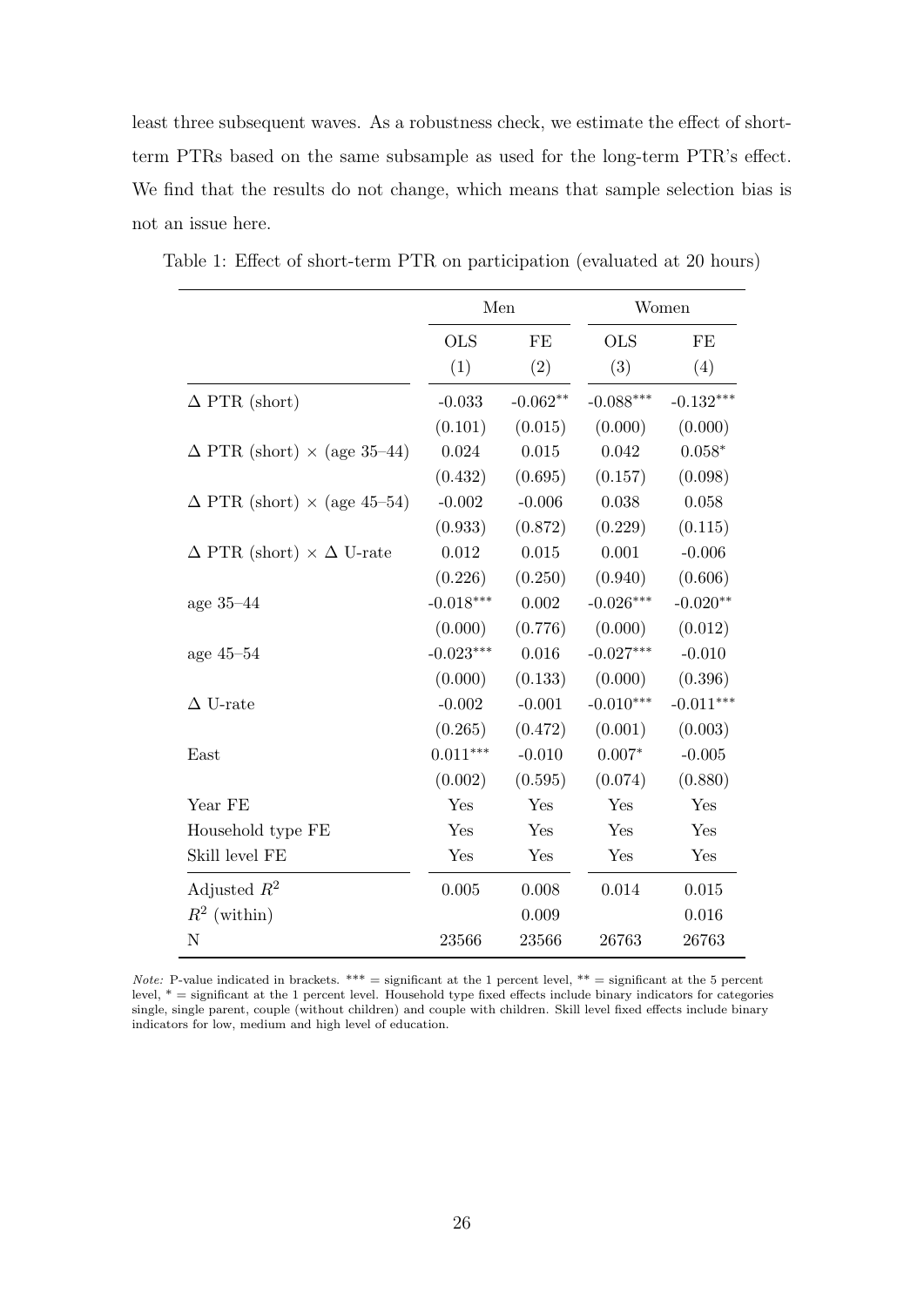|                                             | Men         |             | Women       |             |
|---------------------------------------------|-------------|-------------|-------------|-------------|
|                                             | <b>OLS</b>  | FE          | <b>OLS</b>  | FE          |
|                                             | (1)         | (2)         | (3)         | (4)         |
| $\Delta$ PTR (short)                        | $-0.061***$ | $-0.093***$ | $-0.105***$ | $-0.151***$ |
|                                             | (0.007)     | (0.001)     | (0.000)     | (0.000)     |
| $\Delta$ PTR (short) $\times$ (age 35–44)   | 0.024       | 0.011       | 0.038       | 0.045       |
|                                             | (0.496)     | (0.799)     | (0.256)     | (0.280)     |
| $\Delta$ PTR (short) $\times$ (age 45-54)   | 0.004       | $-0.005$    | 0.047       | 0.067       |
|                                             | (0.903)     | (0.909)     | (0.187)     | (0.119)     |
| $\Delta$ PTR (short) $\times \Delta$ U-rate | 0.015       | 0.019       | 0.002       | $-0.006$    |
|                                             | (0.193)     | (0.191)     | (0.797)     | (0.639)     |
| age $35-44$                                 | $-0.019***$ | 0.002       | $-0.025***$ | $-0.020**$  |
|                                             | (0.000)     | (0.772)     | (0.000)     | (0.014)     |
| age $45-54$                                 | $-0.023***$ | 0.016       | $-0.027***$ | $-0.010$    |
|                                             | (0.000)     | (0.140)     | (0.000)     | (0.392)     |
| $\Delta$ U-rate                             | $-0.002$    | $-0.001$    | $-0.010***$ | $-0.010***$ |
|                                             | (0.271)     | (0.500)     | (0.001)     | (0.005)     |
| East                                        | $0.011***$  | $-0.012$    | $0.008*$    | $-0.006$    |
|                                             | (0.003)     | (0.526)     | (0.067)     | (0.857)     |
| Year FE                                     | Yes         | Yes         | Yes         | Yes         |
| Household type FE                           | Yes         | Yes         | Yes         | Yes         |
| Skill level FE                              | Yes         | Yes         | Yes         | Yes         |
| Adjusted $R^2$                              | 0.006       | 0.010       | 0.014       | 0.016       |
| $R^2$ (within)                              |             | 0.012       |             | 0.017       |
| $\mathbf N$                                 | 23566       | 23566       | 26763       | 26763       |

<span id="page-29-0"></span>Table 2: Effect of short-term PTR on participation (evaluated at 40 hours)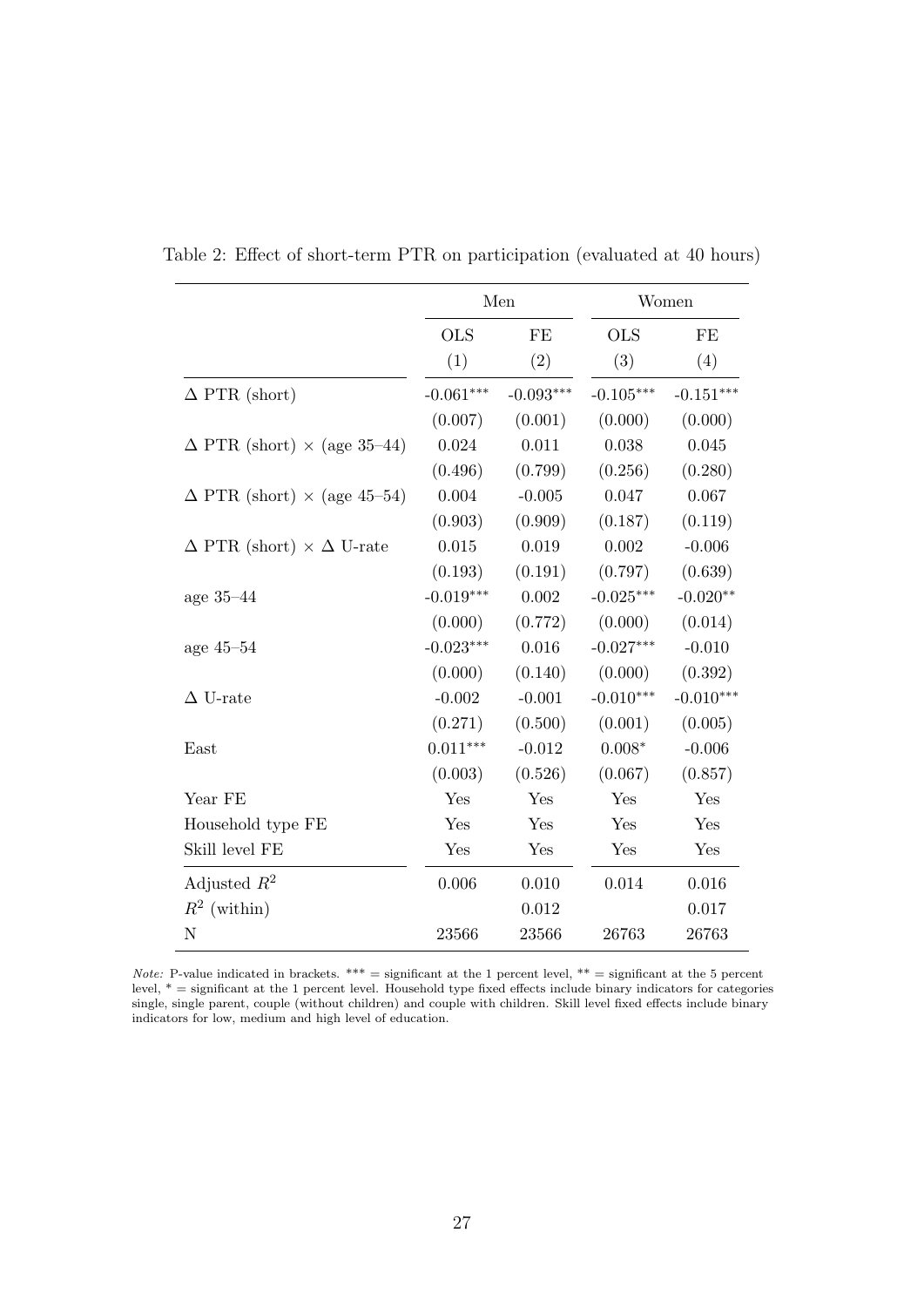|                                            | Men         |            | Women       |            |
|--------------------------------------------|-------------|------------|-------------|------------|
|                                            | <b>OLS</b>  | FE         | <b>OLS</b>  | FE         |
|                                            | (1)         | (2)        | (3)         | (4)        |
| $\Delta$ PTR (long)                        | $0.081*$    | $-0.098*$  | $-0.071*$   | $-0.099**$ |
|                                            | (0.083)     | (0.053)    | (0.074)     | (0.040)    |
| $\Delta$ PTR (long) $\times$ (age 35–44)   | $-0.028$    | 0.044      | $0.147**$   | 0.075      |
|                                            | (0.704)     | (0.575)    | (0.014)     | (0.235)    |
| $\Delta$ PTR (long) $\times$ (age 45–54)   | 0.050       | $0.124**$  | 0.008       | $-0.037$   |
|                                            | (0.422)     | (0.050)    | (0.894)     | (0.662)    |
| $\Delta$ PTR (long) $\times \Delta$ U-rate | 0.010       | 0.006      | 0.001       | $-0.049$   |
|                                            | (0.641)     | (0.794)    | (0.990)     | (0.287)    |
| age $35-44$                                | $-0.011*$   | $0.022**$  | $-0.019***$ | $-0.017*$  |
|                                            | (0.051)     | (0.025)    | (0.001)     | (0.094)    |
| age $45-54$                                | $-0.019***$ | $0.054***$ | $-0.016***$ | $-0.012$   |
|                                            | (0.000)     | (0.004)    | (0.008)     | (0.482)    |
| $\Delta$ U-rate                            | 0.002       | 0.003      | $-0.016**$  | $-0.015*$  |
|                                            | (0.372)     | (0.266)    | (0.015)     | (0.054)    |
| East                                       | $0.015***$  | $-0.021$   | $0.015***$  | $-0.014$   |
|                                            | (0.010)     | (0.165)    | (0.013)     | (0.699)    |
| Year FE                                    | Yes         | Yes        | Yes         | Yes        |
| Household type FE                          | Yes         | Yes        | Yes         | Yes        |
| Skill level FE                             | Yes         | Yes        | Yes         | Yes        |
| Adjusted $R^2$                             | 0.009       | 0.014      | 0.015       | 0.018      |
| $R^2$ (within)                             |             | 0.016      |             | 0.020      |
| $\mathbf N$                                | 10625       | 10625      | 12053       | 12053      |

<span id="page-30-0"></span>Table 3: Effect of long-term PTR on participation (evaluated at 20 hours)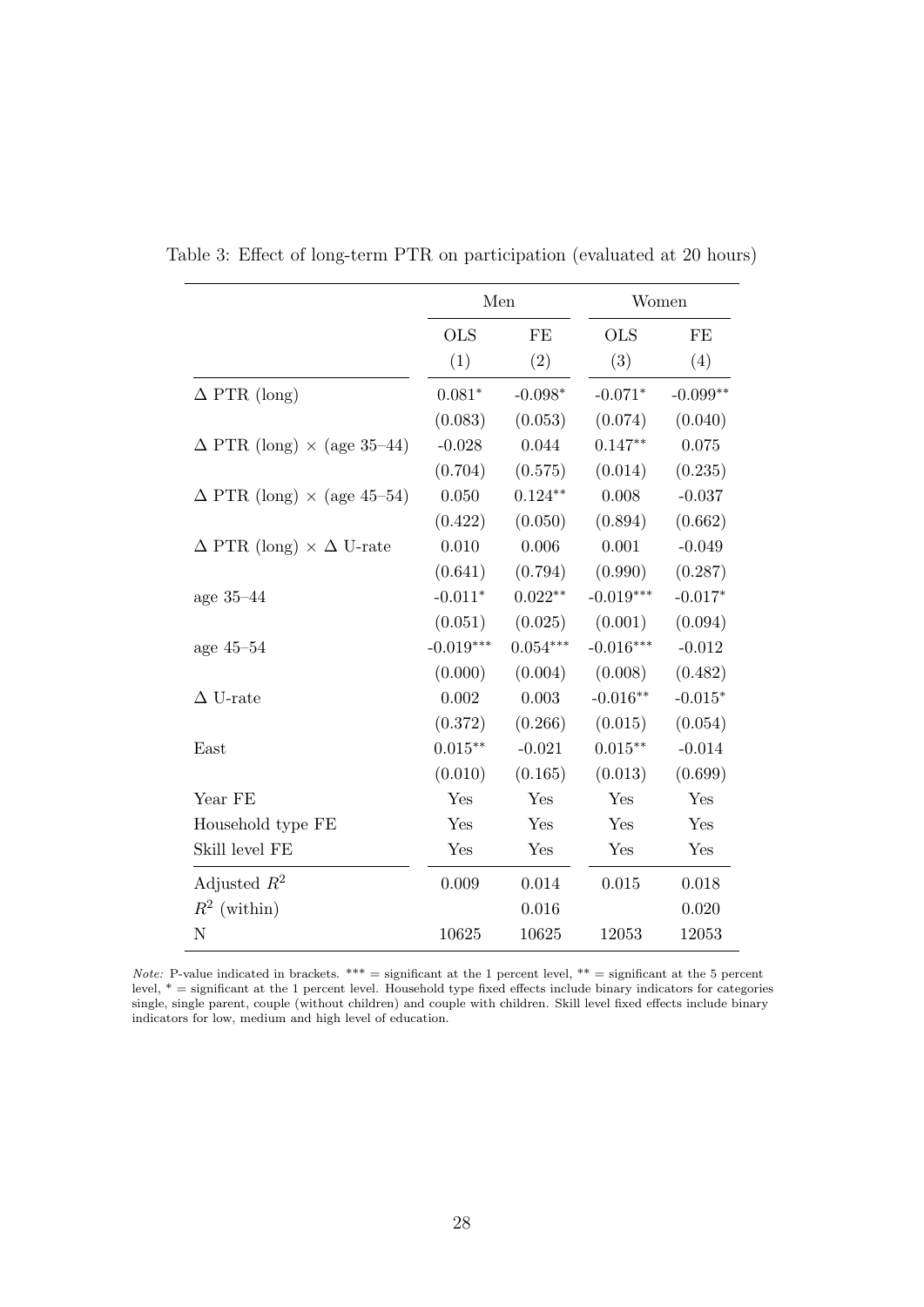|                                            | Men         |            | Women       |           |
|--------------------------------------------|-------------|------------|-------------|-----------|
|                                            | <b>OLS</b>  | FE         | <b>OLS</b>  | FE        |
|                                            | (1)         | (2)        | (3)         | (4)       |
| $\Delta$ PTR (long)                        | $0.127**$   | $-0.086$   | $-0.071$    | $-0.105$  |
|                                            | (0.022)     | (0.127)    | (0.182)     | (0.106)   |
| $\Delta$ PTR (long) $\times$ (age 35–44)   | $-0.017$    | 0.041      | $0.178**$   | 0.077     |
|                                            | (0.855)     | (0.673)    | (0.016)     | (0.333)   |
| $\Delta$ PTR (long) $\times$ (age 45–54)   | 0.038       | 0.102      | 0.005       | $-0.061$  |
|                                            | (0.594)     | (0.155)    | (0.942)     | (0.577)   |
| $\Delta$ PTR (long) $\times \Delta$ U-rate | 0.035       | 0.022      | 0.016       | $-0.049$  |
|                                            | (0.172)     | (0.535)    | (0.728)     | (0.365)   |
| age 35-44                                  | $-0.011*$   | $0.023**$  | $-0.018***$ | $-0.017$  |
|                                            | (0.052)     | (0.022)    | (0.002)     | (0.105)   |
| age $45-54$                                | $-0.018***$ | $0.055***$ | $-0.015***$ | $-0.011$  |
|                                            | (0.001)     | (0.003)    | (0.009)     | (0.494)   |
| $\Delta$ U-rate                            | 0.002       | 0.003      | $-0.016**$  | $-0.015*$ |
|                                            | (0.355)     | (0.259)    | (0.015)     | (0.062)   |
| East                                       | $0.014**$   | $-0.021$   | $0.015***$  | $-0.015$  |
|                                            | (0.013)     | (0.175)    | (0.014)     | (0.684)   |
| Year FE                                    | Yes         | Yes        | Yes         | Yes       |
| Household type FE                          | Yes         | Yes        | Yes         | Yes       |
| Skill level FE                             | Yes         | Yes        | Yes         | Yes       |
| Adjusted $R^2$                             | 0.010       | 0.013      | 0.015       | 0.017     |
| $R^2$ (within)                             |             | 0.016      |             | 0.020     |
| N                                          | 10625       | 10625      | 12053       | 12053     |

<span id="page-31-0"></span>Table 4: Effect of long-term PTR on participation (evaluated at 40 hours)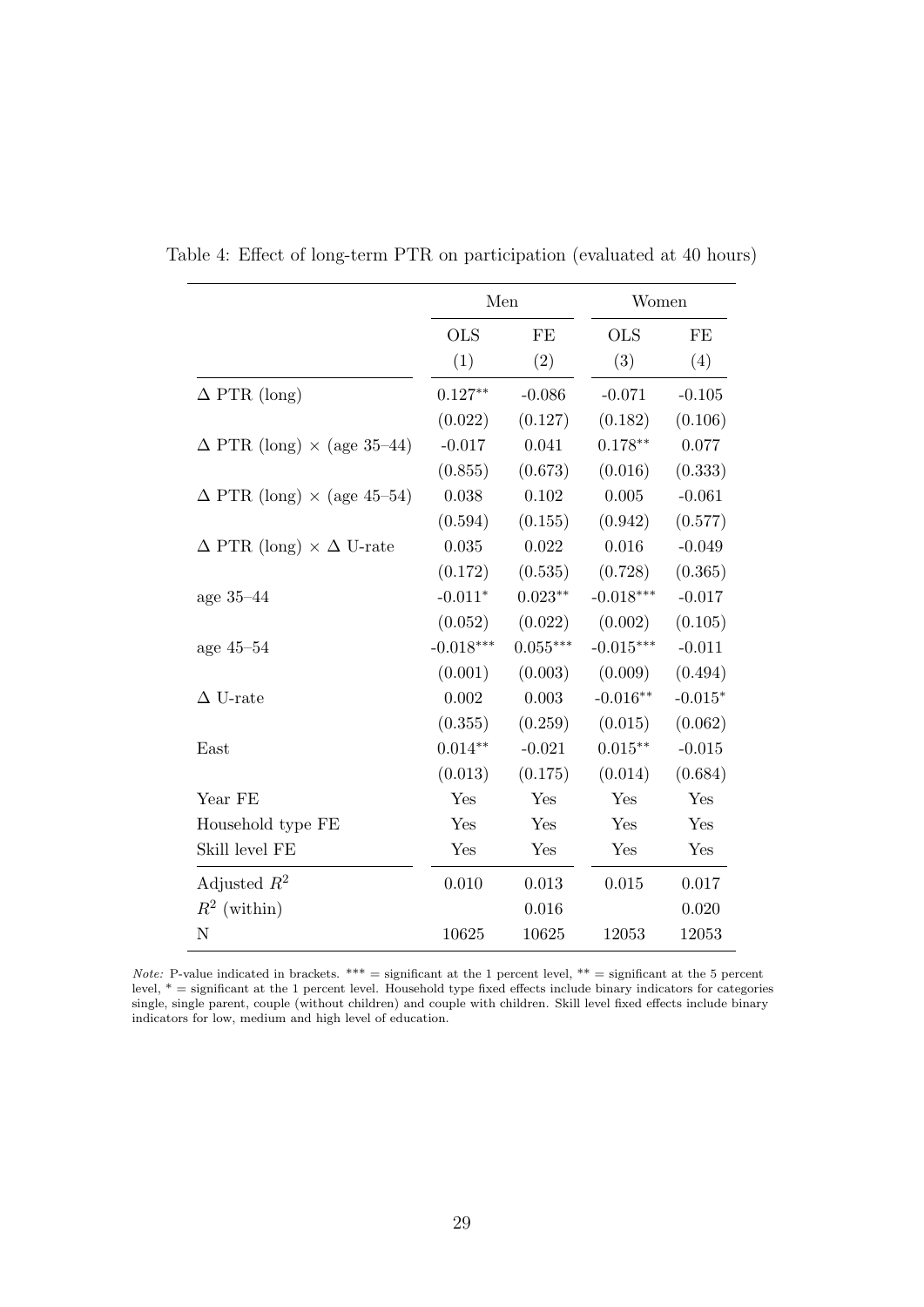## <span id="page-32-0"></span>6 Conclusions

This paper investigates incentives to take up work inherent in the German taxbenefit system measured by Participation Tax Rates (PTR). Based on rich microdata as well as a detailed tax-benefit simulation model for Germany, we provide extensive descriptive evidence for the trends of the PTR over the period 1993–2010 across the entire earnings distribution as well as for population subgroups like gender, age and household earner type. Moreover, we extend the standard definition of the (short-term) PTR to a longer time horizon, taking into account that individuals currently not in employment may have a longer-term perspective on their participation decision.

Our descriptive results show that long-term PTRs are significantly lower than short-term PTRs. Three-year PTRs vary between 50% and 65% depending on the earnings level, whereas short-term PTRs based on a one-year period are between 70% and 80%. Work incentives are higher if the time horizon is extended to more than one year. Hence, standard measures overestimate the disincentives created by the German tax-benefit system.

We have identified three main drivers of PTRs in Germany. Eligibility for unemployment benefits, which is amongst others determined by the social security earnings threshold, is the most important institutional factor behind a high PTR. Low-income earner face particularly low PTRs not being eligible for unemployment benefits. The number of earners in the household mainly determines the tax wedge between  $E$  and  $U$  because of the extent to which joint taxation reduces the household's tax burden in both states. Age and earnings potential seem to be the most relevant individual characteristics. PTRs are lower for younger age groups and for sole earners who benefit most from joint taxation.

Germany's tax and labor market reforms in the early 2000s substantially reduced PTRs, particularly for low-income earners. Our regression analysis reveals that a PTR reduction indeed increases the likelihood of taking up work significantly, particularly for women. Hence, improved work incentives most likely contributed to the observed increase in labor market participation in the aftermath of the reforms in Germany. Finally, the work incentive measure derived from optimal tax theory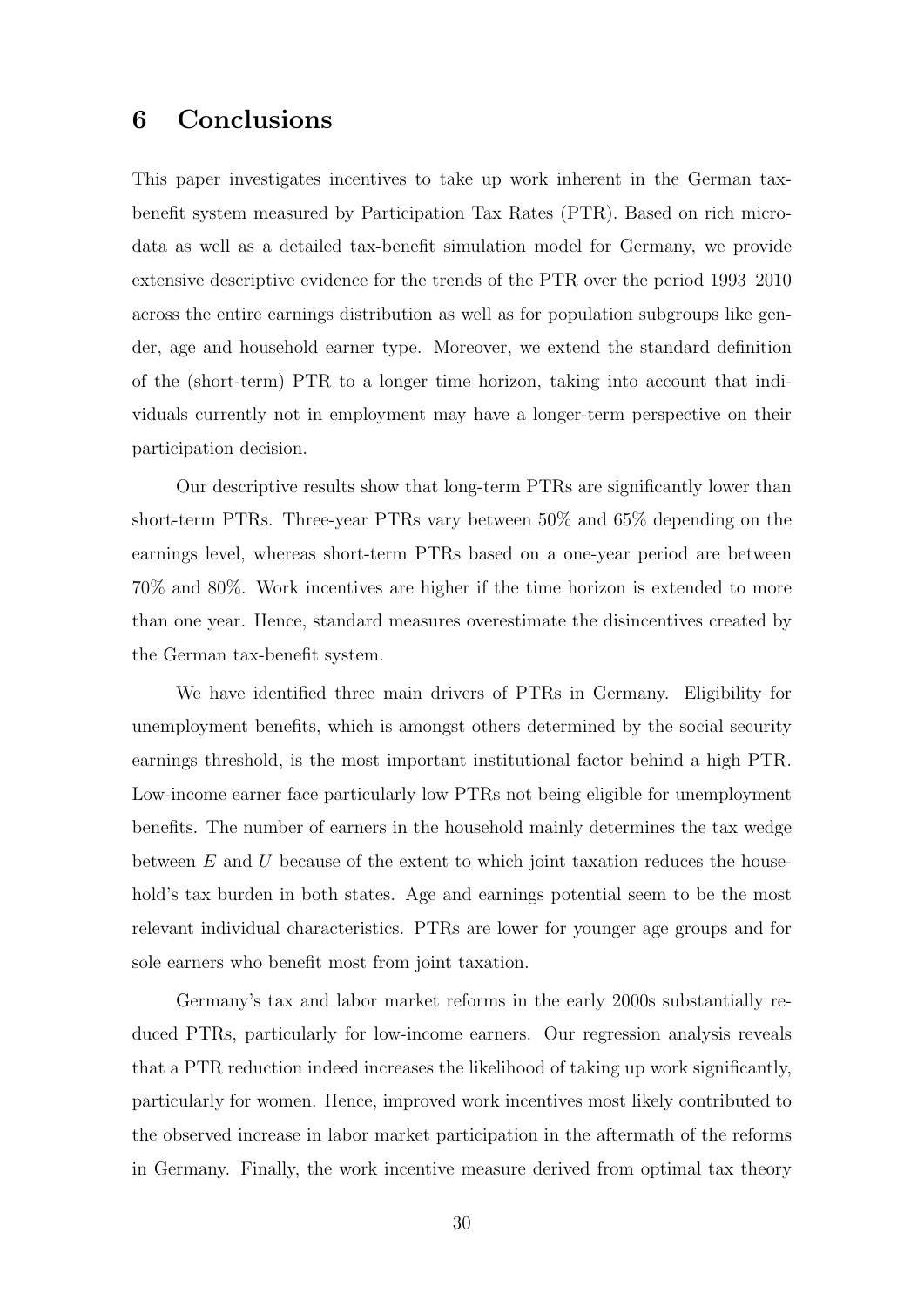seems to have empirical relevance for observed labor supply decisions.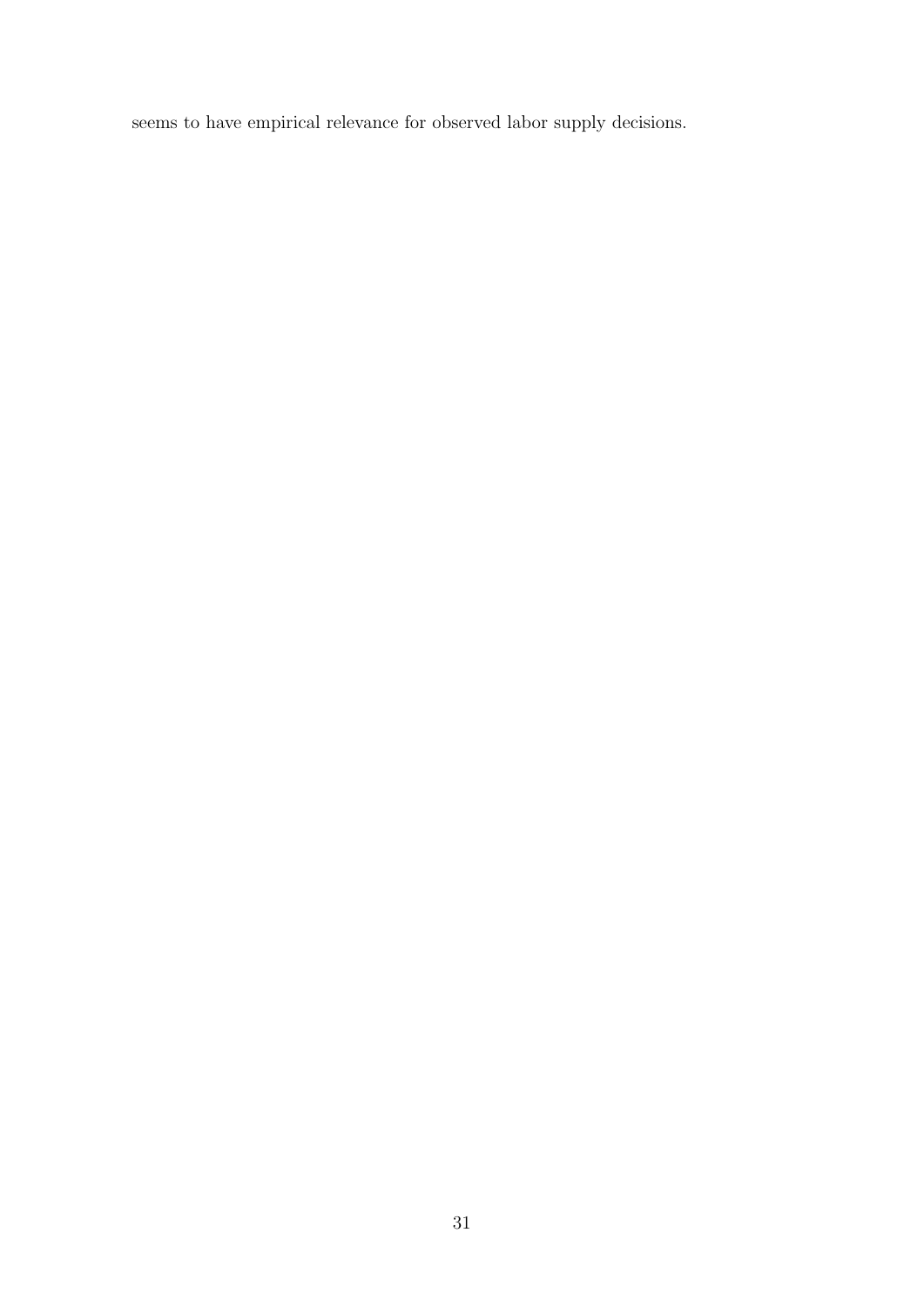## References

- <span id="page-34-7"></span>Adam, S., M. Brewer, and A. Shephard (2006). The poverty trade-off. Work incentives and income redistribution in Britain. Policy Press.
- <span id="page-34-13"></span>Bönke, T. and S. Eichfelder (2010). Horizontal equity in the German tax-benefit system: A simulation approach for employees. FinanzArchiv - Public Finance Analysis 66, 295–331.
- <span id="page-34-8"></span>Brewer, M., E. Saez, and A. Shephard (2008). Means-testing and tax rates on earnings. Prepared for the Report of a Commission on Reforming the Tax System for the 21st Century, Chared by Sir James Mirrlees, Institute for Fiscal Studies.
- <span id="page-34-3"></span>Chetty, R., A. Guren, D. Manoli, and A. Weber (2013). Does Indivisible Labor Explain the Difference between Micro and Macro Elasticities? A Meta-Analysis of Extensive Margin Elasticities. NBER Macroeconomics Annual 2012 27, 1–56.
- <span id="page-34-0"></span>Corneo, G. (2005). Verteilungsarithmetik der rot-grünen Steuerreform. Schmollers Jahrbuch - Journal of Applied Social Science Studies 125, 299–314.
- <span id="page-34-1"></span>Diamond, P. (1980). Income Taxation with Fixed Hours of Work. Journal of Public Economics 13, 101–110.
- <span id="page-34-6"></span>Dockery, A., R. Ong, and G. Wood (2011). Welfare Traps in Australia: Do they bite? CLMR Discussion Papier Series No. 08/02.
- <span id="page-34-12"></span>Gregory, M. and R. Jukes (2001). Unemployment and Subsequent Earnings: Estimating Scarring among British Men 1984-94. The Economic Journal 111, F607– F625.
- <span id="page-34-9"></span>Heckman, J. (1979). Sample Selection Bias as a Specification Error. Econometrica 47, 153–161.
- <span id="page-34-4"></span>Immervoll, H., H. Kleven, C. Kreiner, and E. Saez (2007). Welfare reform in European countries: a microsimulation analysis. The Economic Journal 117, 1–44.
- <span id="page-34-5"></span>Immervoll, H., H. Kleven, C. Kreiner, and N. Verdelin (2009). An Evaluation of the Tax-Transfer Treatment of Married Couples in European Countries. IZA-Discussion Paper No. 3965.
- <span id="page-34-2"></span>Jacquet, L., E. Lehmann, and B. V. der Linden (2013). Optimal redistributive taxation with both extensive and intensive responses. Journal of Economic Theory 148, 1770–1805.
- <span id="page-34-11"></span>Kim, M.-K. and S. Polachek (1994). Panel Estimates of Male-Female Earnings Functions. The Journal of Human Resources 29(2), 406–428.
- <span id="page-34-10"></span>Löffler, M., A. Peichl, N. Pestel, S. Siegloch, and E. Sommer (2014, October). Documentation IZAΨMOD v3.0: The IZA Policy Simulation Model. IZA Discussion Paper Nr. 8553.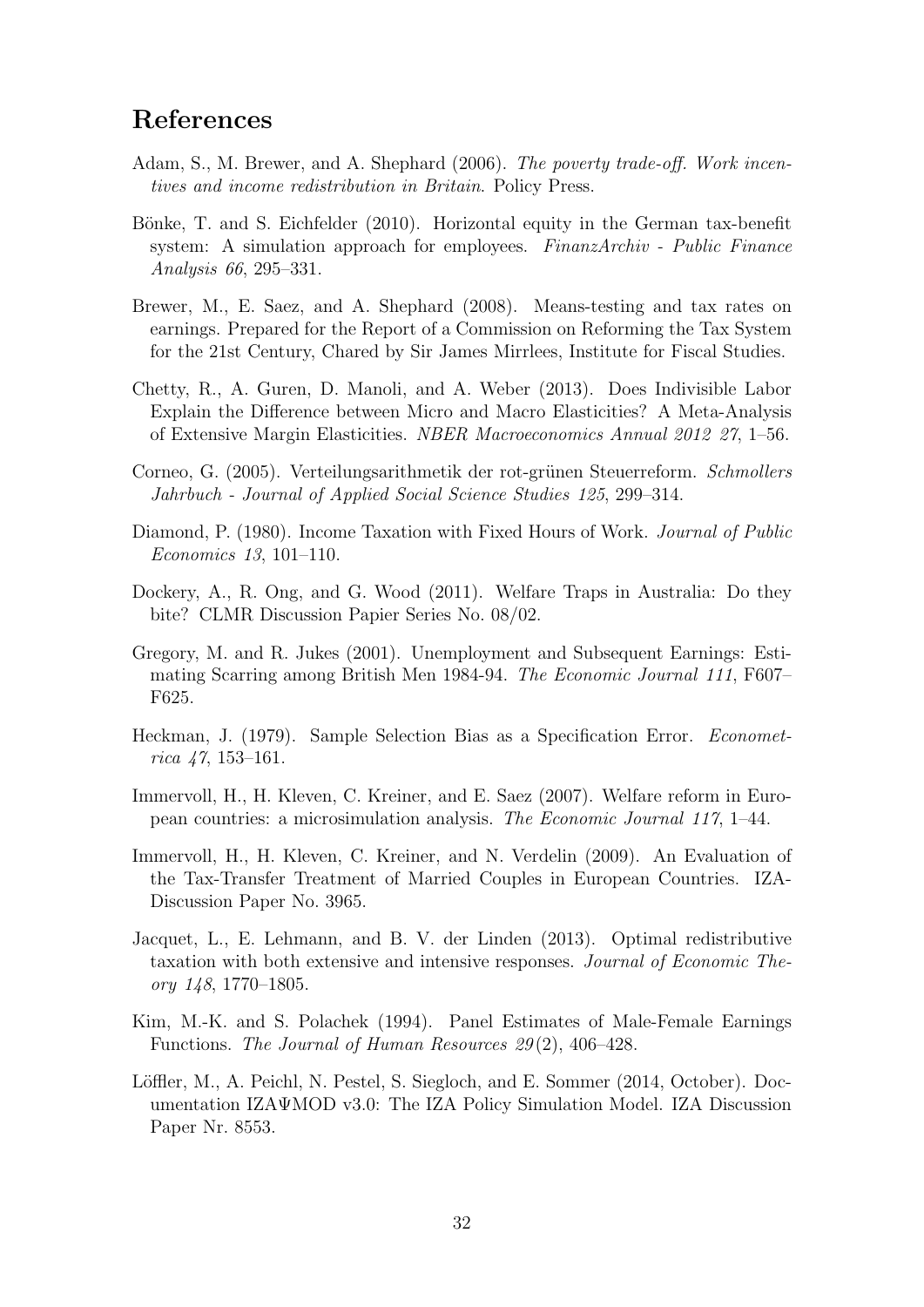- <span id="page-35-2"></span>Meghir, C. and D. Phillips (2010). Labor Supply and Taxes, Chapter 3 for Mirrlees Review (2009). In J. Mirrlees, S. Adam, T. Besley, R. Blundell, S. Bond, R. Chote, M. Gammie, P. Johnson, G. Myles, and J. Poterba (Eds.), Dimensions of Tax Design: the Mirrlees Review. Oxford University Press.
- <span id="page-35-6"></span>Mincer, J. and H. Ofek (1982). Depreciation and Restoration of Human Capital. The Journal of Human Resources  $17(1)$ , 3-24.
- <span id="page-35-0"></span>Mirrlees, J. (1971). An Exploration in the Theory of Optimal Income Taxation. Review of Economic Studies 38, 175–208.
- <span id="page-35-3"></span>O'Donoghue, C. (2011). Do tax-benefit systems cause high replacement rates? A decompositional analysis using EUROMOD. LABOUR 25, 126-151.
- <span id="page-35-4"></span>Pirttillä, J. and H. Selin (2011). Tax Policy and Employment: How does the Swedish system fare. CESifo Working Paper Series No. 3355.
- <span id="page-35-1"></span>Saez, E. (2002). Optimal Income Transfer Programs: Intensive versus Extensive Labor Supply Responses. Quarterly Journal of Economics 117, 1039–1073.
- <span id="page-35-5"></span>Wagner, G., J. Frick, and J. Schupp (2007). The German Socio-Economic Panel Study (SOEP) - Scope, evolution and enhancements. Schmollers Jahrbuch - Journal of Applied Social Science Studies 127, 139–170.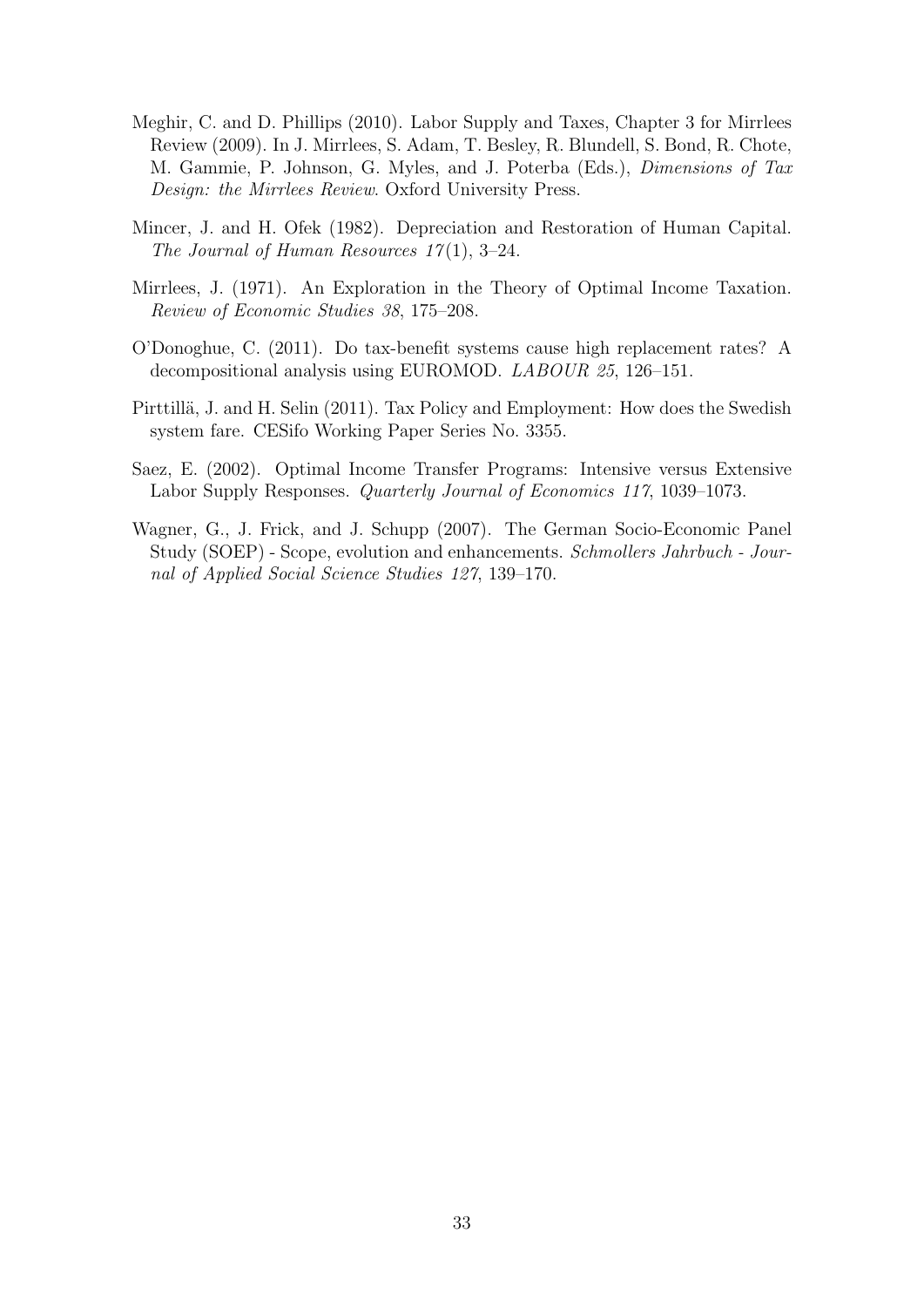## Appendix

## <span id="page-36-0"></span>A German Tax-Benefit System

### A.1 Benefits

Statutory provisions for each of the potential transfer payments are described in the following. Individual in state  $U$  are potentially eligible for insurance payments and means-tested payments.

#### A.1.1 Unemployment Benefits

As an insurance program, a potential receipt of unemployment benefits depends on insurance contributions carried out during employment. Contributions to unemployment insurance and thus unemployment benefits are top-coded. Unemployment benefits  $b_{i,t}^{ub}(c)$  in year t are obtained as a specific percentage of net earnings. For the simulation of unemployment benefits  $b_{i,t}^{ub}(c)$  hypothetically received if out of work are based on earnings of the current year t. Formally unemployment benefits are given by

$$
b_{i,t}^{ub}(c) = s^{ub}(c) \cdot (y_{i,t-1}^w - t_{i,t-1}^w - S_{i,t-1}),
$$

where  $s^{ub}(c)$  is the percentage of previous net earnings depending on the existence of children  $c \in \{0, 1\}$ .  $s^{ub}(c)$  lies at 60% for childless individuals  $(c = 0)$  and at 67% for parents  $(c = 1)$ . Net earnings are given by gross earnings  $y_{i,t}^w$  reduced by wage taxes  $t_{i,t}^w$  and social security contributions  $S_{i,t}$ .

In order to be eligible for unemployment benefits a person has to have a record of employment subject to social security contributions for at least one year within the last three years (1982-2005) or within the last two years (2006-today). Marginally employed do not contribute to unemployment insurance and are thus not eligible.

The entitlement length depends on the number of months employed subject to social security contributions during the last seven or five years, respectively. For the simulation it is assumed, that individuals eligible for unemployment benefits were employed in total for at least 24 months during the last seven years (1987-2005) or five years (2006-today), respectively, thus being eligible for 12 months unemployment benefits. The length of entitlement is increasing with age. We refrain from increasing unemployment benefit length with age since most of the age-dependent variation applies do older employees not part of our sample anyway.

#### A.1.2 Unemployment Assistance

Until 2005, individuals may receive earnings-related unemployment assistance after the exhaustion of unemployment benefits. Unemployment assistance is an insurance payment hinging on social security contributions, but means-tested at the same time. Possible claims for unemployment assistance are reduced by net household income. Net household income is reduced again by an allowance on spouse's earnings equal to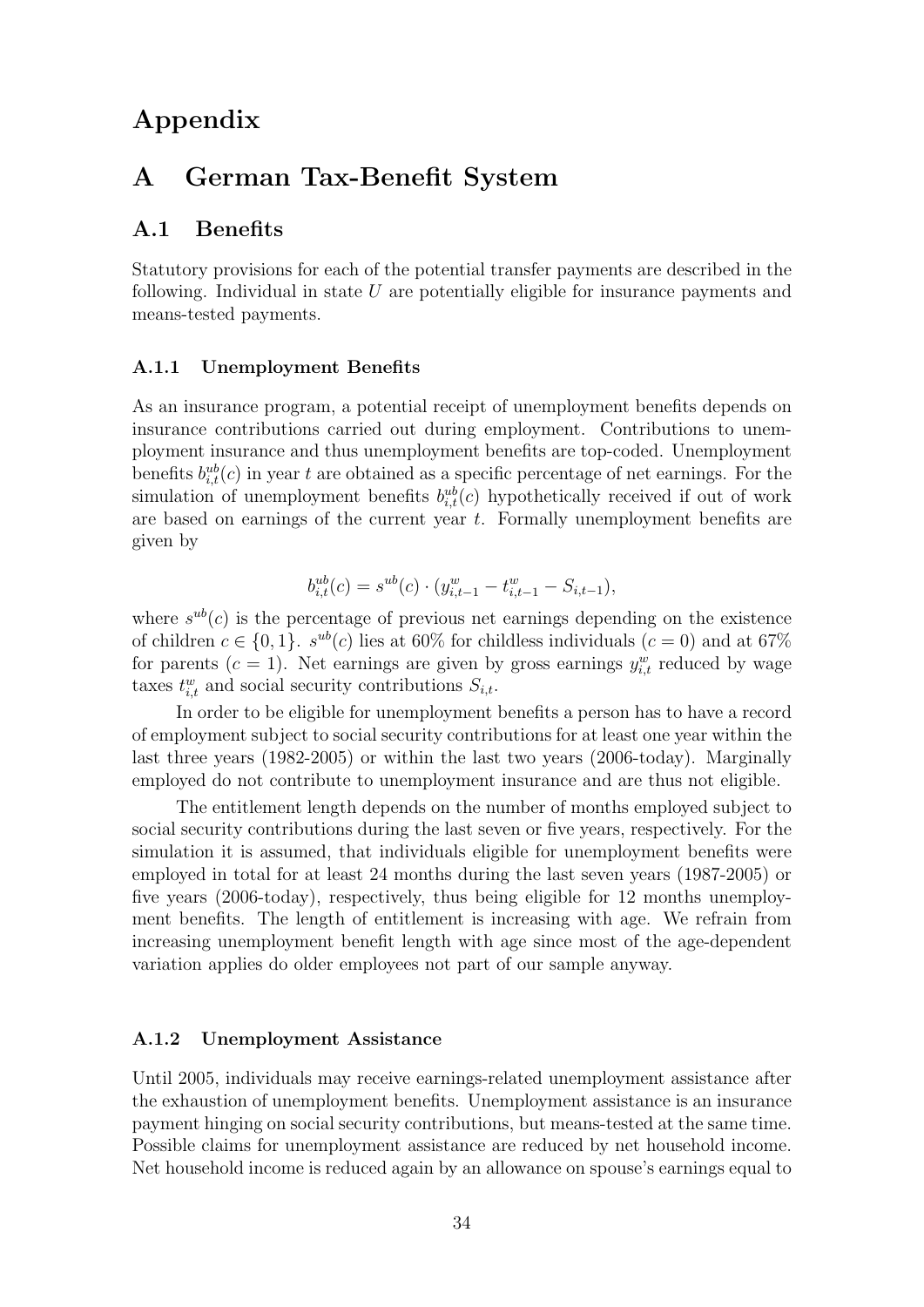his hypothetical unemployment assistance claim. The remaining amount decreases the claim of the individual for unemployment assistance which can be expressed as

$$
b_{i,t}^{ua}(c) = s^{ua}(c) \cdot (y_{i,t-1}^w - t_{i,t-1}^w - S_{i,t-1})
$$
  
-
$$
((y_{h,t-1}^U - t_{h,t-1}^U - S_{j,t-1}) - s^{ua}(c) \cdot (y_{j,t-1}^w - t_{j,t-1}^w - S_{j,t-1})),
$$

where  $s^{ua}(c)$  is the percentage of previous net earnings depending on the existence of children  $c \in \{0,1\}$ .  $s^{ua}(c)$  is at 53% for childless individuals  $(c = 0)$  and at 57% for parents  $(c = 1)$ .  $y_{j,t}^w$ ,  $t_{j,t}^w$  and  $S_{j,t}$  are spouse's earnings, wage taxes and social security contributions. In sum, only single or individuals with a partner who is a transfer recipient and/or not working receive the full amount of unemployment assistance. Families with children receive a more generous income support. This is the case for both unemployment benefits and unemployment assistance. Unemployment assistance is allowed for one year after which the individual has to renew his claim and prove his neediness again. Under the condition that the claim is admitted unemployment assistance can be granted until the individual's retirement.

#### A.1.3 Social Assistance

Means-tested social assistance is based on the needs of the household as a whole with household members being treated as a community (Bedarfsgemeinschaft). Households can be entitled to social assistance if the individual in state  $U$  has not contributed (sufficiently) to unemployment insurance in state  $E(1)$  or if the claim for unemployment benefits/assistance of the individual in state  $U$  is very low  $(2)$ . In 2005, the *Hartz IV*-reform merges social assistance for those able to work and unemployment assistance to a single system so-called unemployment benefit  $II(Ar-)$ beitslosengeld II). Since payments of unemployment benefit II are equivalent to social assistance it is referred to social assistance in the following. Starting in 2005, households additionally can be entitled to social assistance if unemployment benefits of the individual in state U are exhausted  $(3)$  with the overall household income not covering household needs.

The household head receives the standard rate of social assistance, whereas other household members only receive a share of the standard rate depending on age. Hence, social assistance increases with the number of persons in the household. The sum of household member shares gives the householdsize-specific factor  $f_{h,t}$  which is multiplied by the annual standard rate  $sr_{h,t}(r)$ . The standard rate  $sr_{h,t}(r)$  differs by region r the household is located (West or East Germany) and year t. Additionally, housing assistance  $hh<sub>h,t</sub>(r)$  is provided to compensate for rent and heating payments. Possible claims on social assistance  $b_{h,t}^{sa}(c)$  are computed as

$$
b_{h,t}^{sa}(c) = f_{h,t} \cdot sr_{h,t}(r) + h_{h,t}(r)
$$

Potential claims for social assistance are reduced by household income and property as well as unemployment benefits and unemployment assistance. For the simulation it is assumed that household's property does not exceed the exemption limits. Following Bönke and Eichfelder [\(2010\)](#page-34-13), claims for social assistance after de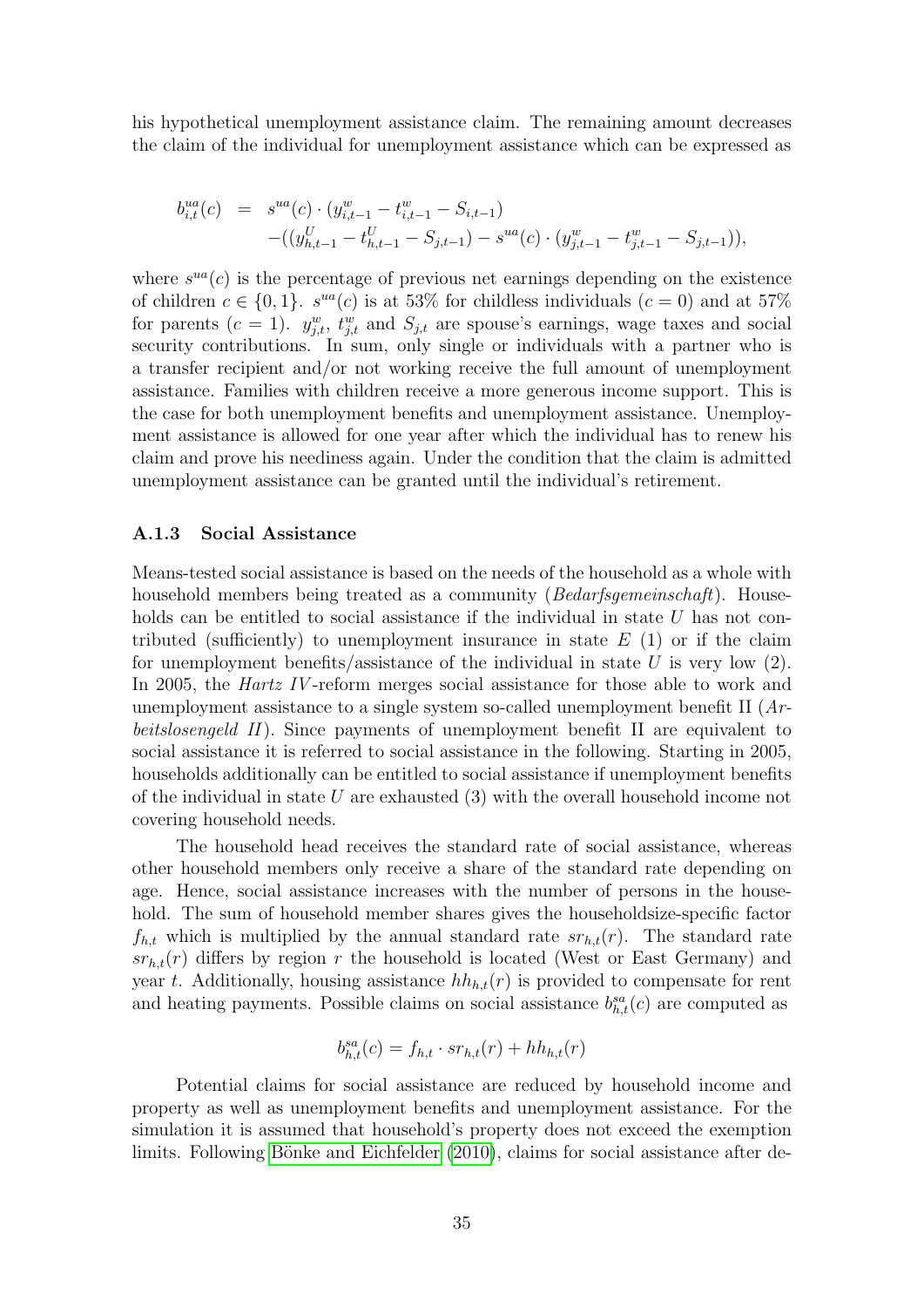ductions can be expressed as

$$
b_{h,t}^{sa}(c) = Max(f_{h,t} \cdot sr_{h,t}(r) + h_{h,t}(r) - ch_{h,t}(c) -Max(y_h^U - t_h^U + b_{i,t}^{ub}(c) + b_{i,t}^{ua}(c) - Min(LE, y_h^U) - A_j, 0), 0),
$$

where  $ch_{h,t}(c)$  are child benefits and  $A_i$  denotes the earnings allowance for spouse j's earnings  $y_{j,t}^w$ . LE is lump-sum income-related expenses of 100 Euro per month or 1,200 per year, which is granted since 2005. Statutory earnings allowance are subject to reform between the two three-year periods. Allowances 1995-1997 are given as

$$
A_{j,t} = \begin{cases} y_{j,t}^w & \text{if } y_{j,t}^w \le 0, 25 \cdot sr_{h,t}(r) \\ 0.25 \cdot sr_{h,t}(r) + 0.15 \cdot (y_{j,t}^w - 0.25 \cdot sr_{h,t}(r)) & \text{if } 0.25 \cdot sr_{h,t}(r) < y_{j,t}^w \\ 0.25 \cdot sr_{h,t}(r) + 0.15 \cdot (y_{j,t}^w - 0.25 \cdot sr_{h,t}(r)) & \text{if } \le 0.5 \cdot sr_{h,t}(r) \end{cases}
$$

Allowances since 2005 are defined as

$$
A_{j,t} = \begin{cases} 0.2 \cdot (y_{j,t}^w - 1, 200) & \text{if } 1,200 < y_{j,t}^w \le 9,600 \\ 0.2 \cdot 8,400 + 0.1 \cdot (y_{j,t}^w - 9,600) & \text{if } 9,600 < y_{j,t}^w \le 14,400 \\ 0.2 \cdot 8,400 + 0.1 \cdot 8,400 & \text{if } y_{j,t}^w > 14,400 \end{cases}
$$

The upper limit of 14,400 Euro increases to 18,000 Euro if children live in the household.

#### A.1.4 Housing allowance

Households with an income below a specific threshold can apply for housing allowance instead of social assistance. The payment depends on the number of household members and on household income reduced by lump sum deductions. Housing allowances are computed in accordance to the German Housing Benefit Act (Wohn $geldeseetz$ ) following Bönke and Eichfelder [\(2010\)](#page-34-13) as

$$
b_{h,t}^{ha} = Max(H_{h,t}^{ha} - (a_i + b_i \cdot H_{h,t}^{ha} + c_i \cdot H_{h,t}^{ha}) \cdot y_{h,t}^{ha}, 0),
$$

where  $H_h^{ha}$  denotes the relevant housing costs,  $y_h^{ha}$  the relevant net household income and  $a_i$ ,  $b_i$ ,  $c_i$  the factors in appendix 1 of the Housing Benefit Act. The relevant income for housing benefits  $y_h^{ha}$  is gross household income  $y_h^U$  reduced by the lump sum for income-related expenses LE. The relevant housing costs  $H_{h,t}^{ha}$  are calculated equivalently to housing assistance as included in social assistance.

#### A.1.5 Child benefits

Households with children receive child benefits depending on the number of children. Child benefits are paid at least until the 18th birthday regardless of the labor market state of the parents. A tax exemption instead of child benefits is granted to households with higher income. In 2005 an additional child benefit (*Kinderzuschlag*) is introduced to raise the household income of working families above the threshold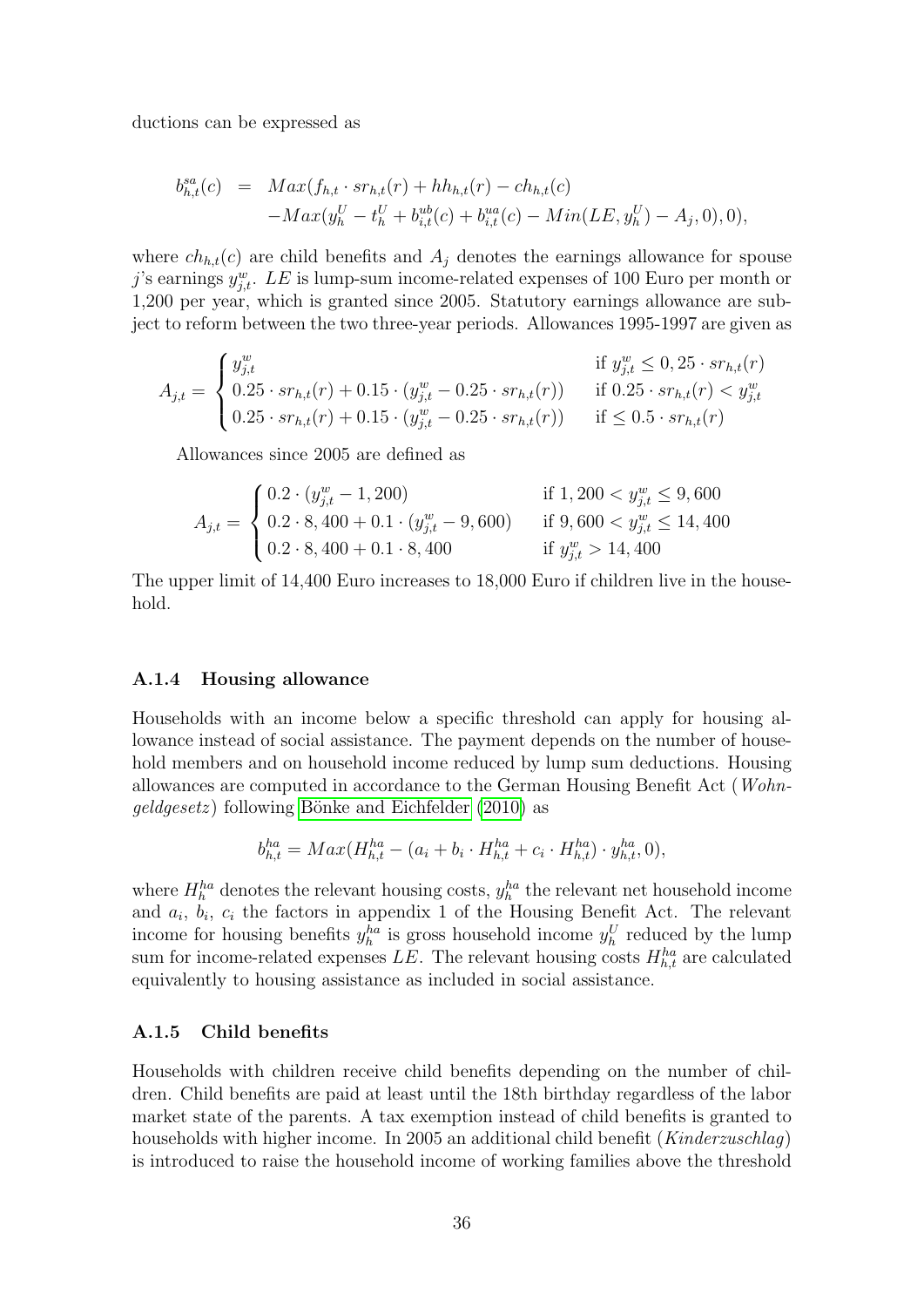of social assistance. The additional child benefit is conditional on being employed and is so far the only in-work benefit in Germany. Households are eligible for this benefit if household income meets the needs of the parents but not the needs of their children. The maximum benefit lies at 140 Euro per month for children under 18 years living in the same household as their parents and is granted to households where household income is equal to the hypothetical claim on social assistance of the parents only. If income lies above that level, additional child benefit is withdrawn at a rate of 70%. The upper income level for eligibility lies at the social assistance level for the household as a whole including the children.

#### A.2 Taxes

Statutory provisions for the calculation of household income taxes and social security contributions are described below.

#### A.2.1 Social security contributions

Individual gross earnings is the assessment basis for social security contributions of the employee. Earnings below a threshold are denoted as marginal employment and exempted from social security contributions. The reform in 2003 increases the threshold remarkably from 325 to 400 Euro per month (or 4,800 Euro annually). Up to the earnings threshold the employer pays a flat-rate contribution which does not establish an entitlement to social security payments such as unemployment benefits for the employee.

Earnings exceeding these thresholds are due to social security contributions resulting in high marginal tax rates. With the introduction of a zone with increasing social security contributions for modest incomes in 2005 marginal tax rates for low income earners are cut down. Since then, social security contributions increase for annual earnings between  $e_t^1 = 4,800$  and  $e_t^2 = 9,600$  Euro (so-called *Midi-Jobs)* from about 4% to about 21%. The overall social security contribution rate does not vary significantly over time. Hence, a contribution rate  $s = 21\%$  is applied to calculate social security contributions  $S_{j,t}$  for earnings above earnings threshold  $e_t^1 = e_t^2$ between 1995 and 1997 and above  $e_t^2$  between 2005 and 2007, respectively. Above the contribution ceiling  $RVB_t^{max}$  of the respective year t contributions are fixed in absolute value. Social security contributions are simulated for a working spouse j when individual i is out of work and in state U.  $S_{j,t}$  are given as

$$
S_{j,t} = \begin{cases} 0 & \text{if } e_t^1 > y_{j,t}^w \\ s \cdot (F \cdot e_t^1 + (2 - F)(y_{j,t}^w - e_t^1)) & \text{if } e_t^1 < y_{j,t}^w < e_t^2 \\ s \cdot y_{j,t}^w & \text{if } y_{j,t}^w > e_t^2 \\ s \cdot RVB_t^{max} & \text{if } y_{j,t}^w > RVB_t^{max} \end{cases}
$$

F is a fixed factor equal to 0.7673.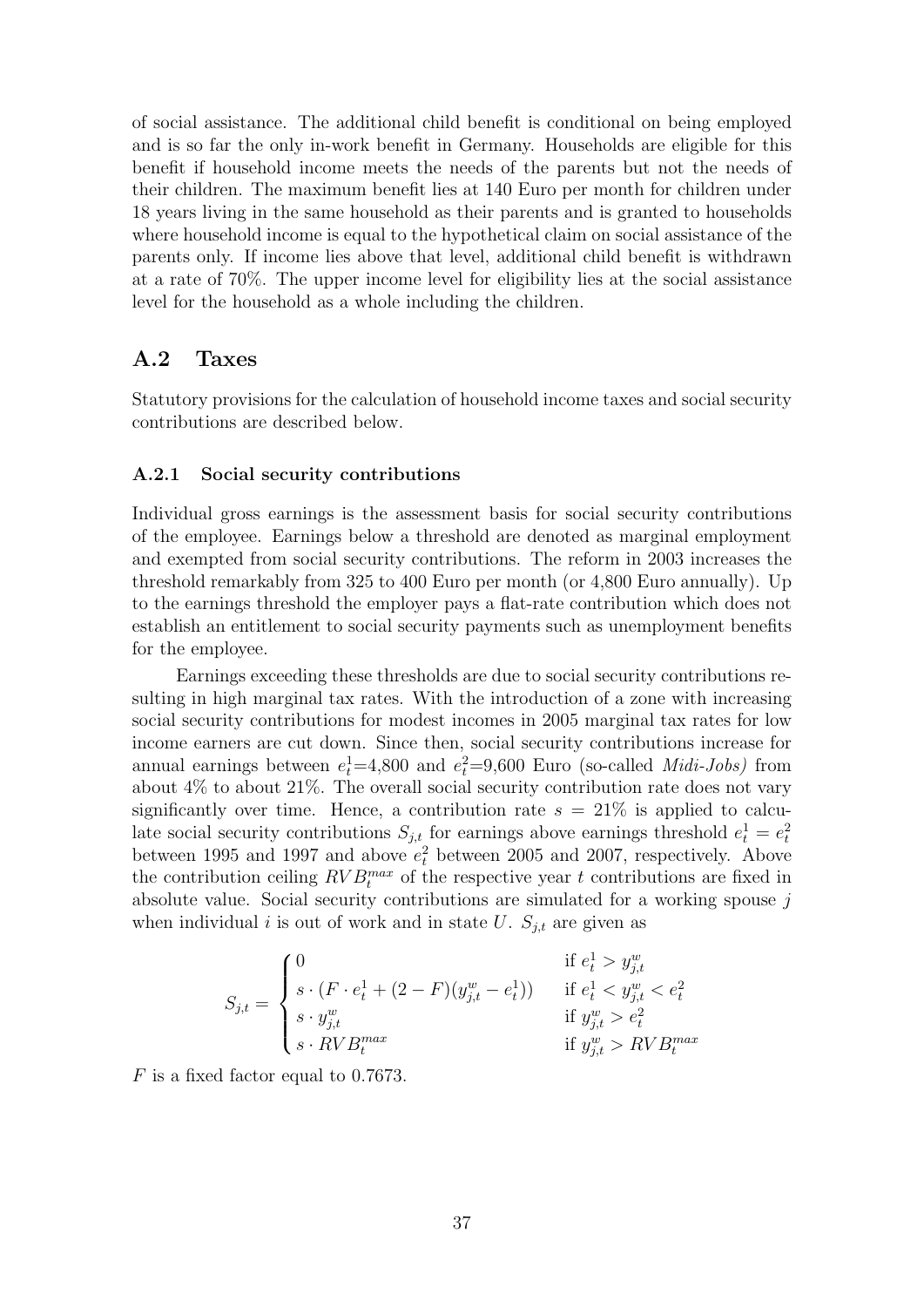#### A.2.2 Income tax

Gross household income is subject to taxes on income if exceeding the exemption limits. Income tax reforms undertaken by the red-green government between 1998 and 2005 reduces average tax rates substantially. The tax burden for low income groups is reduced by decreasing the basic allowance and the minimal marginal tax rate. In the German tax schedule, marginal tax rates increase linearly with income up to a threshold. The top marginal tax rate stays constant for income exceeding that threshold. Both threshold and top marginal tax rate are decreased throughout the reforms reducing the tax burden of high income groups, too. In 2007, taxable incomes exceeding 250.731 Euro are subject to a marginal tax rate of 45%. Calculating the taxable income, a lump sum for income-related expenses LE and a lump sum for special private expenses (Sonderausgaben) LS is deducted. It is assumed that expenses do not exceed these lump-sum deductions. Furthermore, the saver's allowance SA is deducted from asset income which is twice as high for married couples.

Moreover, social security contributions can be partially deducted from taxable income. A time-varying amount  $SE^{m2}_{j,t}$  reflecting social security contributions is deducted from taxable income. Since 2005 tax authorities apply the more favorable of two different calculations of deductions  $SE^{m1}_{j,t}$  and  $SE^{m2}_{j,t}$  (§10 Income Tax Code). Furthermore, the profit share (*Ertragsanteil*) of social security pensions is added to taxable income. Following Bönke and Eichfelder [\(2010\)](#page-34-13) the taxable base can be described as

$$
y_{h,t}^T = y_{h,t}^U - LE - LS - Min(Max(SE_{j,t}^{m1}, SE_{j,t}^{m2}), S_{j,t})
$$

The income tax  $T^{inc}$  is then computed according to  $\S 32a$  Income Tax Code. The income tax rate  $t_{h,t}^{inc}$  is calculated by  $t_{h,t}^{inc} = \frac{T_{h,t}^{inc}}{y_{h,t}^{TP}}$  and is applied to the taxable income. The resulting income tax  $T_{h,t}^{inc}$  is given by  $T_{h,t}^{inc} = t_{h,t}^{inc} \cdot y_{h,t}^T$ . Married couples are taxed jointly. Couple's joint taxable income is halved to assess the income tax rate. Then, the resulting income tax is doubled.

#### A.2.3 Solidarity surcharge

A solidarity surcharge  $T<sup>S</sup>$  is levied if the income tax surpasses the exemption limit  $EL<sup>S</sup>$ . On the first pay level the surcharge is imposed at a higher marginal rate  $t^{s*} = 20\%$ . Hence,  $T_{h,t}^S$  is given by

$$
T_{h,t}^{S} = \begin{cases} 0 & \text{if } T_{h,t}^{inc} \le EL_t^{S} \\ Min(T_{h,t}^{inc} \cdot (1+t^s), T_{h,t}^{inc} + (T_{h,t}^{inc} - EL_t^{S}) \cdot t^{s*}) & \text{if } T_{h,t}^{inc} > EL_t^{S} \end{cases}
$$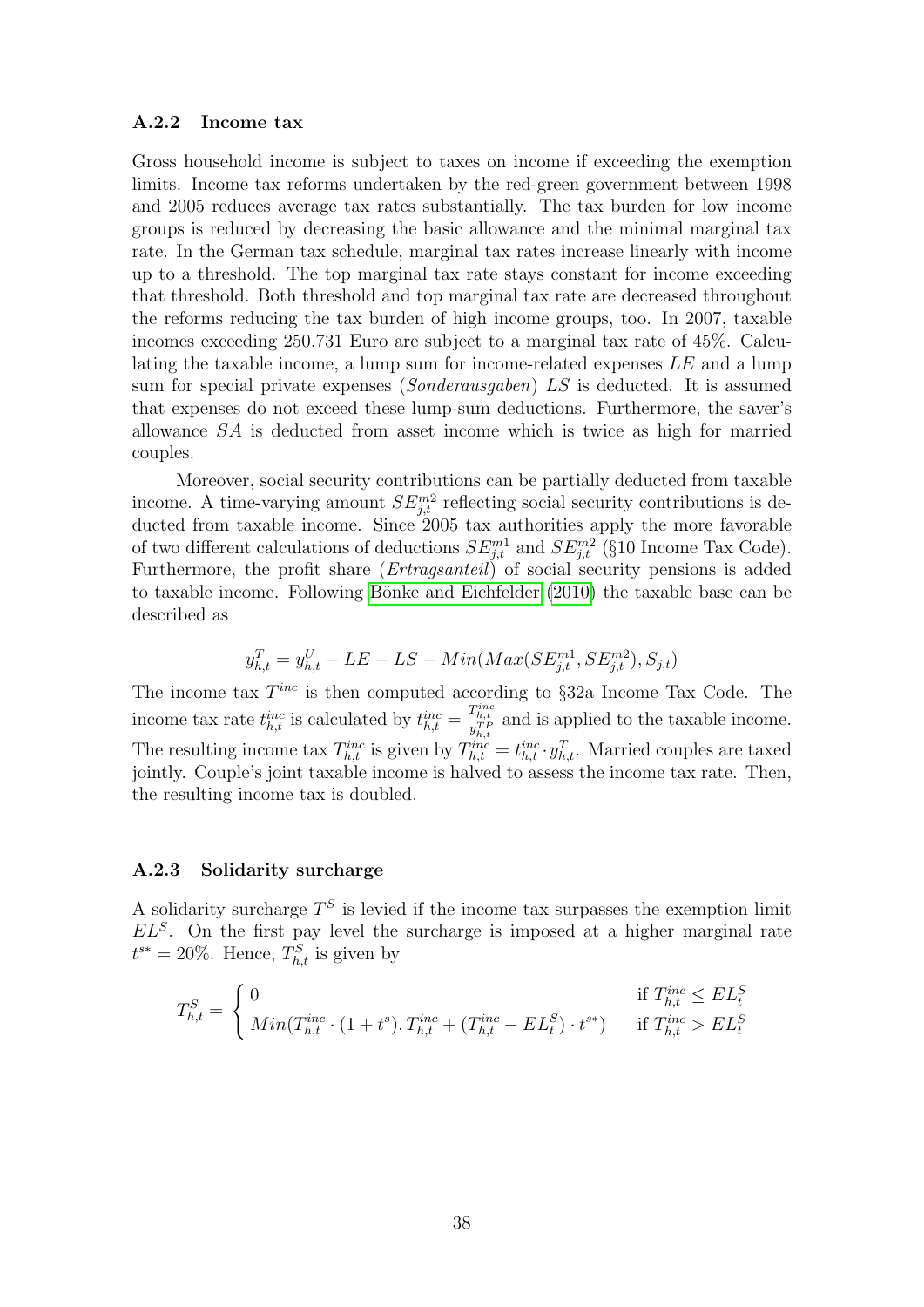## <span id="page-41-0"></span>B Additional Figures



Figure B.1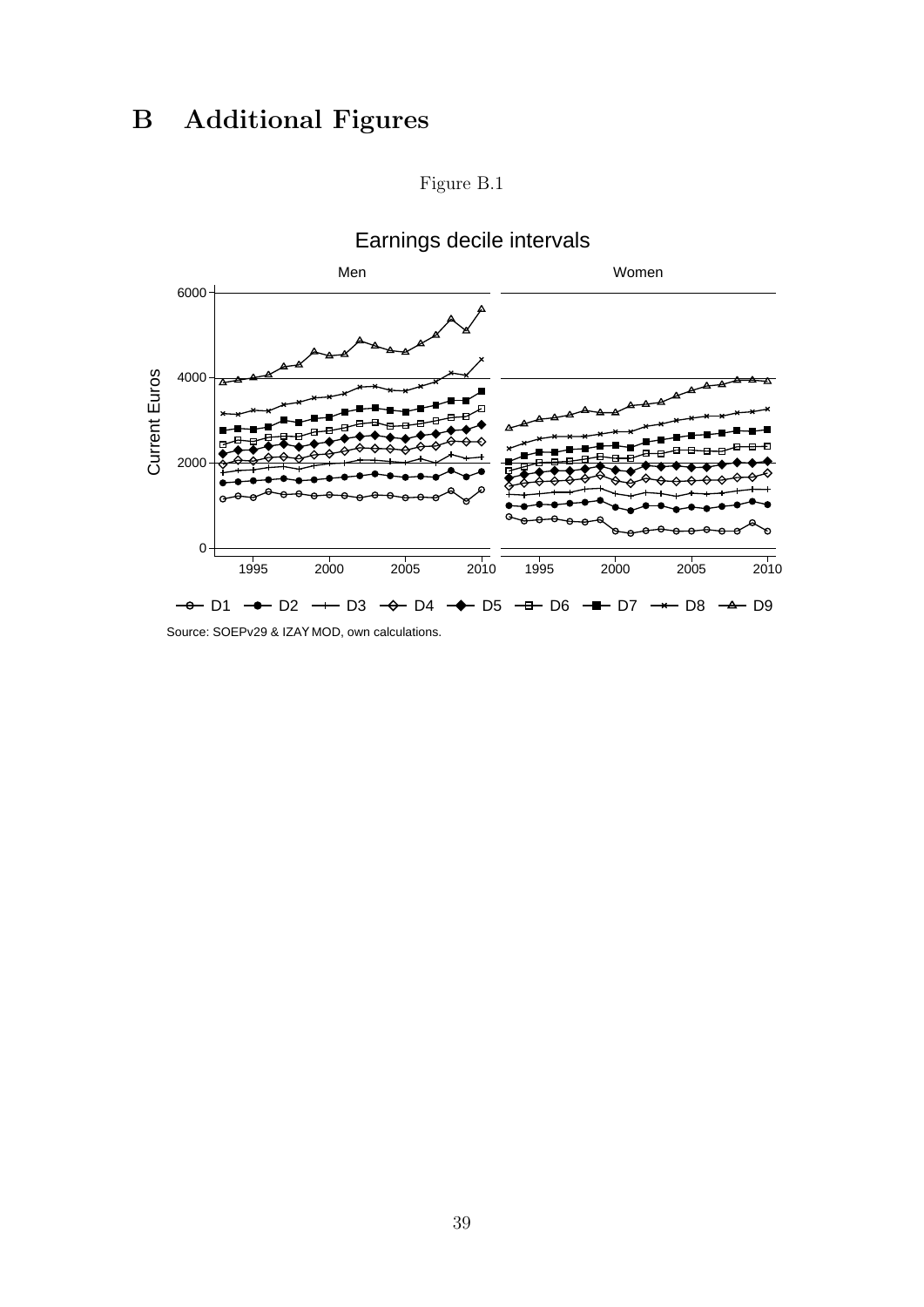

<span id="page-42-0"></span>

## Employment in Germany, 1991-2012

Source: German Microcensus. Note: Vertical line indicates year of major labor market reform (Hartz IV) in 2005.

## C Additional Tables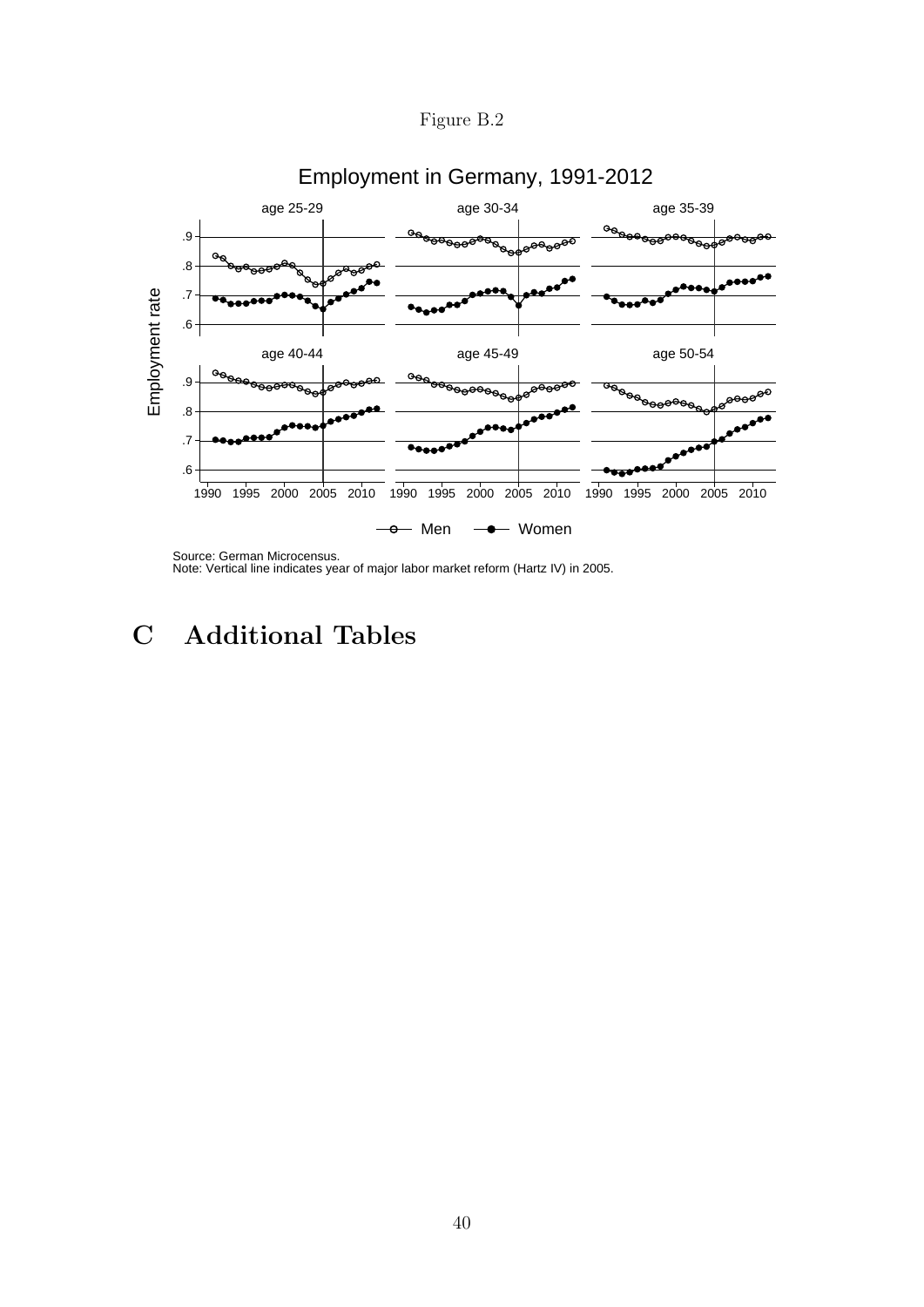|                                             | Men          |                 |              | Women           |  |
|---------------------------------------------|--------------|-----------------|--------------|-----------------|--|
|                                             | <b>LOGIT</b> | <b>LOGIT FE</b> | <b>LOGIT</b> | <b>LOGIT FE</b> |  |
|                                             | (1)          | (2)             | (3)          | (4)             |  |
| $\Delta$ PTR (short)                        | $-0.834***$  | $-0.887***$     | $-1.907***$  | $-1.844***$     |  |
|                                             | (0.000)      | (0.000)         | (0.000)      | (0.000)         |  |
| $\Delta$ PTR (short) $\times$ (age 35-44)   | $0.410***$   | $0.130***$      | $0.597***$   | $0.744***$      |  |
|                                             | (0.000)      | (0.000)         | (0.000)      | (0.000)         |  |
| $\Delta$ PTR (short) $\times$ (age 45-54)   | $-1.002***$  | $-0.401***$     | $0.262***$   | $0.755***$      |  |
|                                             | (0.000)      | (0.000)         | (0.000)      | (0.000)         |  |
| $\Delta$ PTR (short) $\times \Delta$ U-rate | $0.266***$   | $0.230***$      | $-0.141***$  | $-0.014***$     |  |
|                                             | (0.000)      | (0.000)         | (0.000)      | (0.000)         |  |
| age 35-44                                   | $-0.574***$  | $-0.185***$     | $-0.580***$  | $-0.611***$     |  |
|                                             | (0.000)      | (0.000)         | (0.000)      | (0.000)         |  |
| age 45-54                                   | $-0.779***$  | $0.313***$      | $-0.654***$  | $-0.354***$     |  |
|                                             | (0.000)      | (0.000)         | (0.000)      | (0.000)         |  |
| $\Delta$ U-rate                             | $-0.038***$  | $-0.043***$     | $-0.183***$  | $-0.114***$     |  |
|                                             | (0.000)      | (0.000)         | (0.000)      | (0.000)         |  |
| East                                        | $0.374***$   | $-0.417***$     | $0.174***$   | $-0.132***$     |  |
|                                             | (0.000)      | (0.000)         | (0.000)      | (0.000)         |  |
| Year FE                                     | Yes          | Yes             | Yes          | Yes             |  |
| Household type FE                           | Yes          | Yes             | Yes          | Yes             |  |
| Skill level FE                              | Yes          | Yes             | Yes          | Yes             |  |
| Pseudo- $R^2$                               | 0.024        | 0.075           | 0.040        | 0.073           |  |
| N                                           | $1.02e + 08$ | 2959            | $1.08e + 08$ | 4208            |  |

<span id="page-43-0"></span>Table C.1: Effect of short-term PTR on participation (evaluated at 20 hours)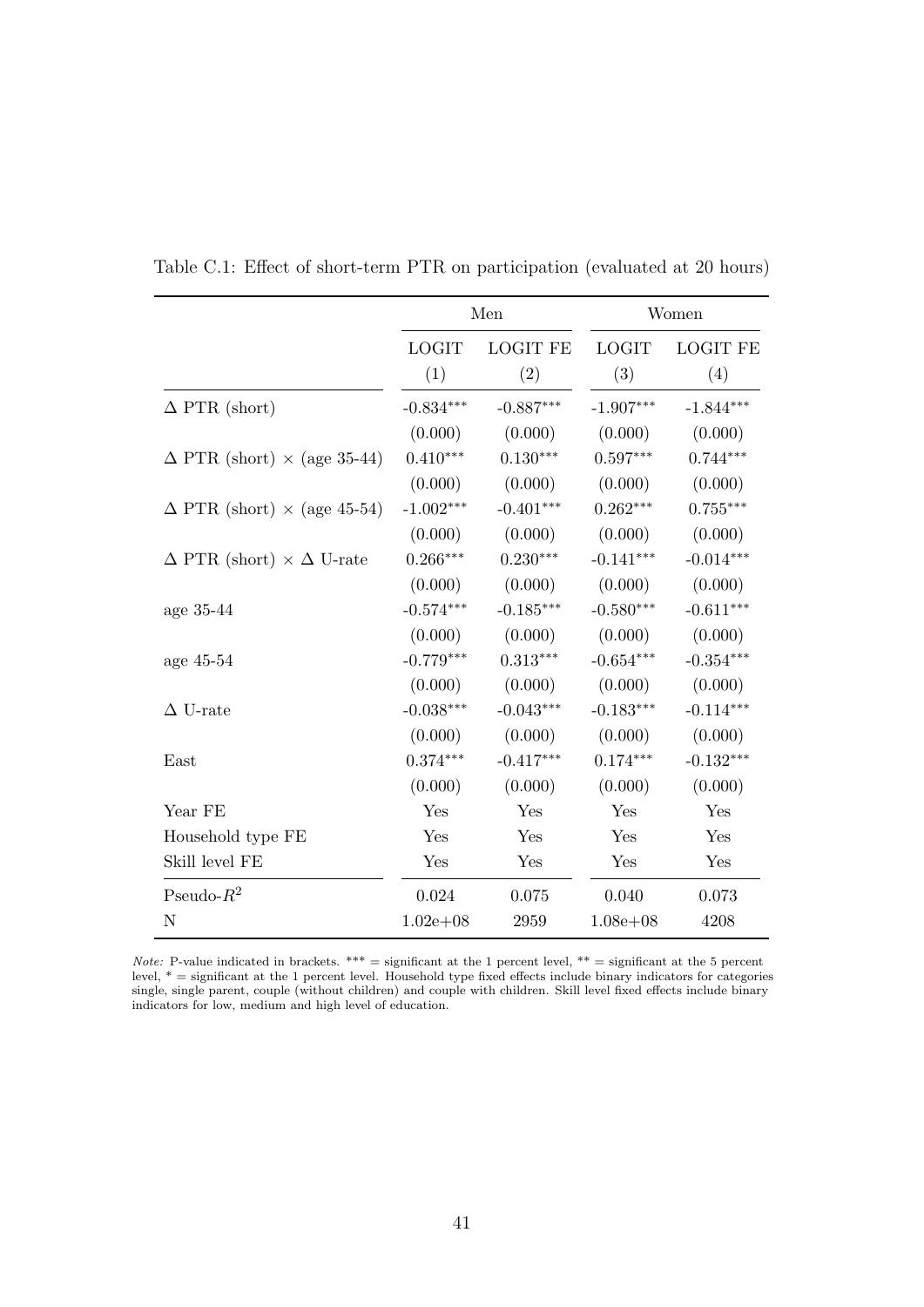|                                             | Men          |                 |              | Women           |  |
|---------------------------------------------|--------------|-----------------|--------------|-----------------|--|
|                                             | <b>LOGIT</b> | <b>LOGIT FE</b> | <b>LOGIT</b> | <b>LOGIT FE</b> |  |
|                                             | (1)          | (2)             | (3)          | (4)             |  |
| $\Delta$ PTR (short)                        | $-1.613***$  | $-1.432***$     | $-2.221***$  | $-1.964***$     |  |
|                                             | (0.000)      | (0.000)         | (0.000)      | (0.000)         |  |
| $\Delta$ PTR (short) $\times$ (age 35-44)   | $0.049***$   | 0.012           | $0.310***$   | $0.378***$      |  |
|                                             | (0.004)      | (0.259)         | (0.000)      | (0.000)         |  |
| $\Delta$ PTR (short) $\times$ (age 45-54)   | $-1.180***$  | $-0.339***$     | $0.302***$   | $0.806***$      |  |
|                                             | (0.000)      | (0.000)         | (0.000)      | (0.000)         |  |
| $\Delta$ PTR (short) $\times \Delta$ U-rate | $0.294***$   | $0.392***$      | $-0.144***$  | $-0.050***$     |  |
| age 35-44                                   | $-0.573***$  | $-0.209***$     | $-0.577***$  | $-0.606***$     |  |
|                                             | (0.000)      | (0.000)         | (0.000)      | (0.000)         |  |
| age 45-54                                   | $-0.800***$  | $0.269***$      | $-0.650***$  | $-0.342***$     |  |
|                                             | (0.000)      | (0.000)         | (0.000)      | (0.000)         |  |
|                                             | (0.000)      | (0.000)         | (0.000)      | (0.000)         |  |
| $\Delta$ U-rate                             | $-0.030***$  | $-0.031***$     | $-0.182***$  | $-0.111***$     |  |
|                                             | (0.000)      | (0.000)         | (0.000)      | (0.000)         |  |
| East                                        | $0.369***$   | $-0.489***$     | $0.179***$   | $-0.129***$     |  |
|                                             | (0.000)      | (0.000)         | (0.000)      | (0.000)         |  |
| Year FE                                     | Yes          | Yes             | Yes          | Yes             |  |
| Household type FE                           | Yes          | Yes             | Yes          | Yes             |  |
| Skill level FE                              | Yes          | Yes             | Yes          | Yes             |  |
| Pseudo- $R^2$                               | 0.028        | 0.083           | 0.042        | 0.074           |  |
| N                                           | $1.02e + 08$ | 2959            | $1.08e + 08$ | 4208            |  |

Table C.2: Effect of short-term PTR on participation (evaluated at 40 hours)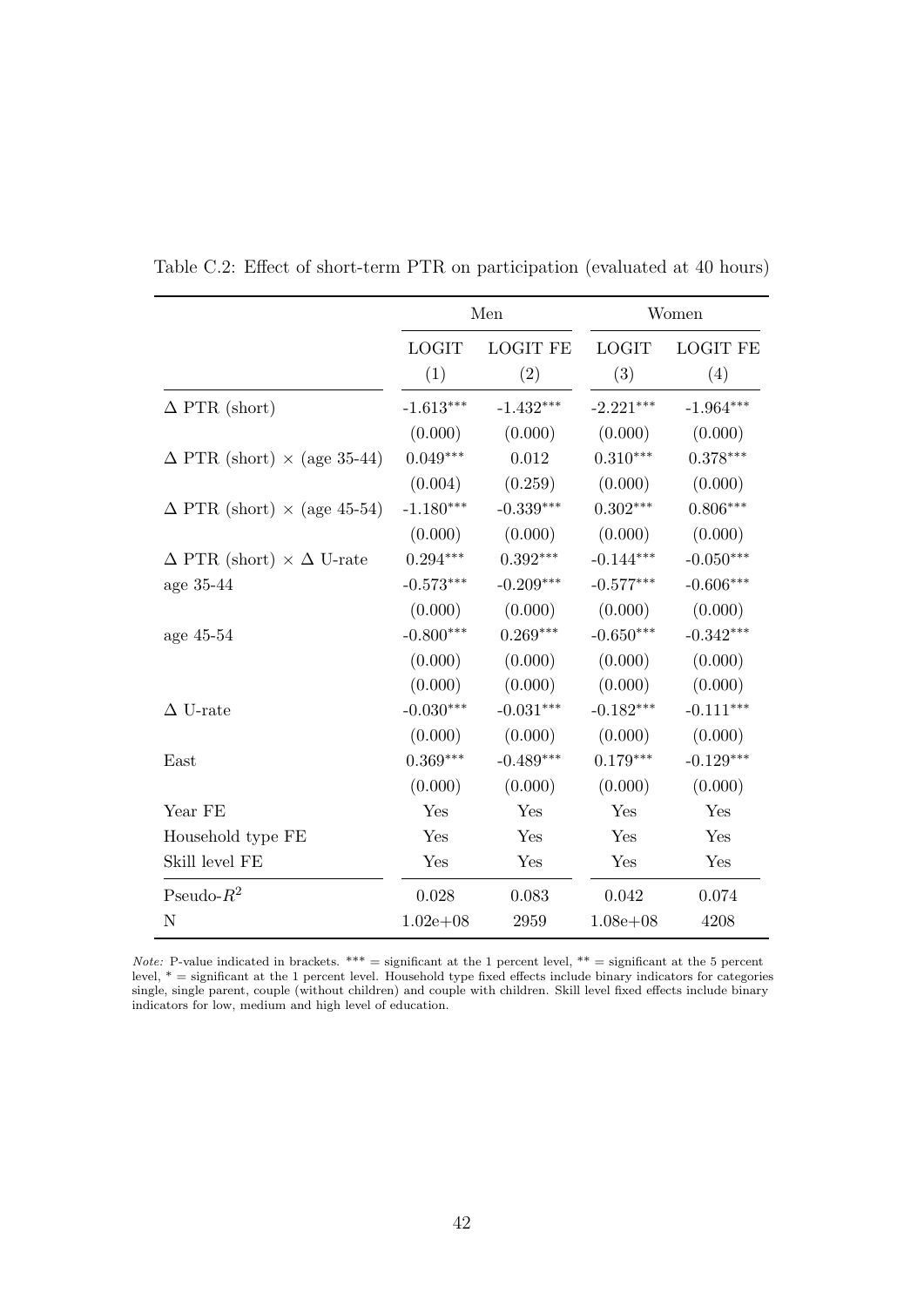|                                            | Men          |                 |              | Women           |  |
|--------------------------------------------|--------------|-----------------|--------------|-----------------|--|
|                                            | <b>LOGIT</b> | <b>LOGIT FE</b> | <b>LOGIT</b> | <b>LOGIT FE</b> |  |
|                                            | (1)          | (2)             | (3)          | (4)             |  |
| $\Delta$ PTR (long)                        | $2.540***$   | $-3.092***$     | $-2.232***$  | $-2.460***$     |  |
|                                            | (0.000)      | (0.000)         | (0.000)      | (0.000)         |  |
| $\Delta$ PTR (long) $\times$ (age 35-44)   | $-0.367***$  | $2.727***$      | $5.355***$   | $2.026***$      |  |
|                                            | (0.000)      | (0.000)         | (0.000)      | (0.000)         |  |
| $\Delta$ PTR (long) $\times$ (age 45-54)   | $4.403***$   | $4.221***$      | $-0.445***$  | $-0.410***$     |  |
|                                            | (0.000)      | (0.000)         | (0.000)      | (0.000)         |  |
| $\Delta$ PTR (long) $\times \Delta$ U-rate | $0.268***$   | $-0.527***$     | $-0.011**$   | $-1.139***$     |  |
|                                            | (0.000)      | (0.000)         | (0.049)      | (0.000)         |  |
| age 35-44                                  | $-0.402***$  | $0.915***$      | $-0.720***$  | $-1.071***$     |  |
|                                            | (0.000)      | (0.000)         | (0.000)      | (0.000)         |  |
| age 45-54                                  | $-0.922***$  | $2.701***$      | $-0.540***$  | $-0.926***$     |  |
|                                            | (0.000)      | (0.000)         | (0.000)      | (0.000)         |  |
| $\Delta$ U-rate                            | $0.081***$   | $0.218***$      | $-0.306***$  | $-0.196***$     |  |
|                                            | (0.000)      | (0.000)         | (0.000)      | (0.000)         |  |
| East                                       | $0.557***$   | $-18.706$       | $0.534***$   | $0.319***$      |  |
|                                            | (0.000)      | (0.978)         | (0.000)      | (0.000)         |  |
| Year FE                                    | Yes          | Yes             | Yes          | Yes             |  |
| Household type FE                          | Yes          | Yes             | Yes          | Yes             |  |
| Skill level FE                             | Yes          | Yes             | Yes          | Yes             |  |
| Pseudo- $R^2$                              | 0.054        | 0.240           | 0.057        | 0.159           |  |
| N                                          | $4.80e + 07$ | 1005            | $4.99e + 07$ | 1260            |  |

Table C.3: Effect of long-term PTR on participation (evaluated at 20 hours)